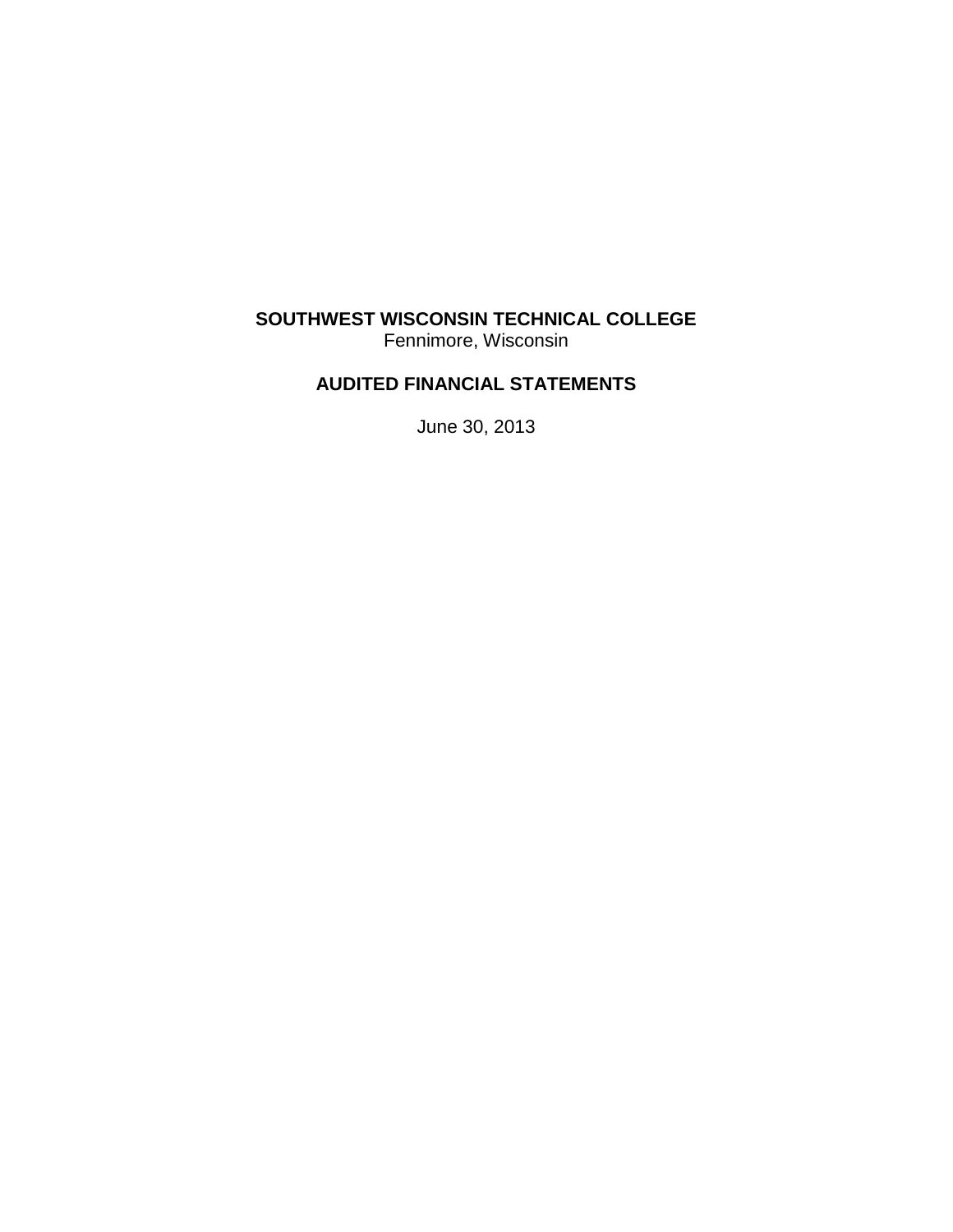# **CONTENTS**

| <b>Basic Financial Statements</b>                                               |  |
|---------------------------------------------------------------------------------|--|
|                                                                                 |  |
|                                                                                 |  |
|                                                                                 |  |
|                                                                                 |  |
| <b>Required Supplementary Information</b>                                       |  |
|                                                                                 |  |
| Other Supplementary Information                                                 |  |
| General Fund Schedule of Revenues, Expenditures and Changes in Fund             |  |
| Special Revenue Non-Aidable Fund Schedule of Revenues, Expenditures and         |  |
| Capital Projects Fund Schedule of Revenues, Expenditures and Changes in Fund    |  |
| Debt Service Fund Schedule of Revenues, Expenditures and Changes in Fund        |  |
| Enterprise Fund Schedule of Revenues, Expenditures and Changes in Fund          |  |
| Internal Service Fund Schedule of Revenues, Expenditures and Changes in Fund    |  |
| Schedule to Reconcile Budget (Non-GAAP Budgetary) Basis Financial Statements to |  |
|                                                                                 |  |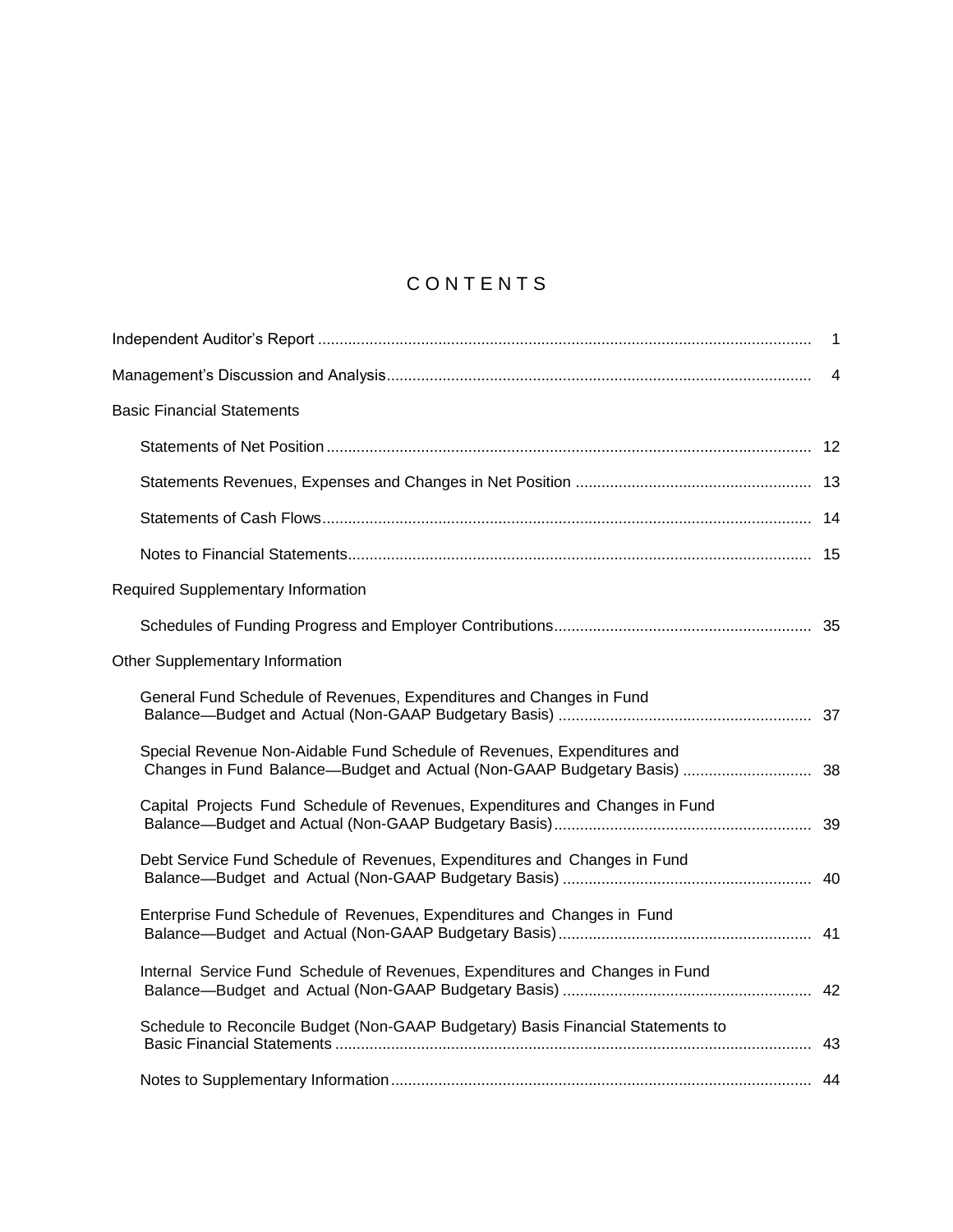| Independent Auditor's Report on Internal Control Over Financial Reporting and on Compliance<br>and Other Matter Based on an Audit of Financial Statements Performed in Accordance with |    |
|----------------------------------------------------------------------------------------------------------------------------------------------------------------------------------------|----|
| Independent Auditor's Report on Compliance for Each Major Federal and Each Major State<br>Program and on Internal Control Over Compliance Required by OMB Circular A-133 and the       | 57 |
|                                                                                                                                                                                        |    |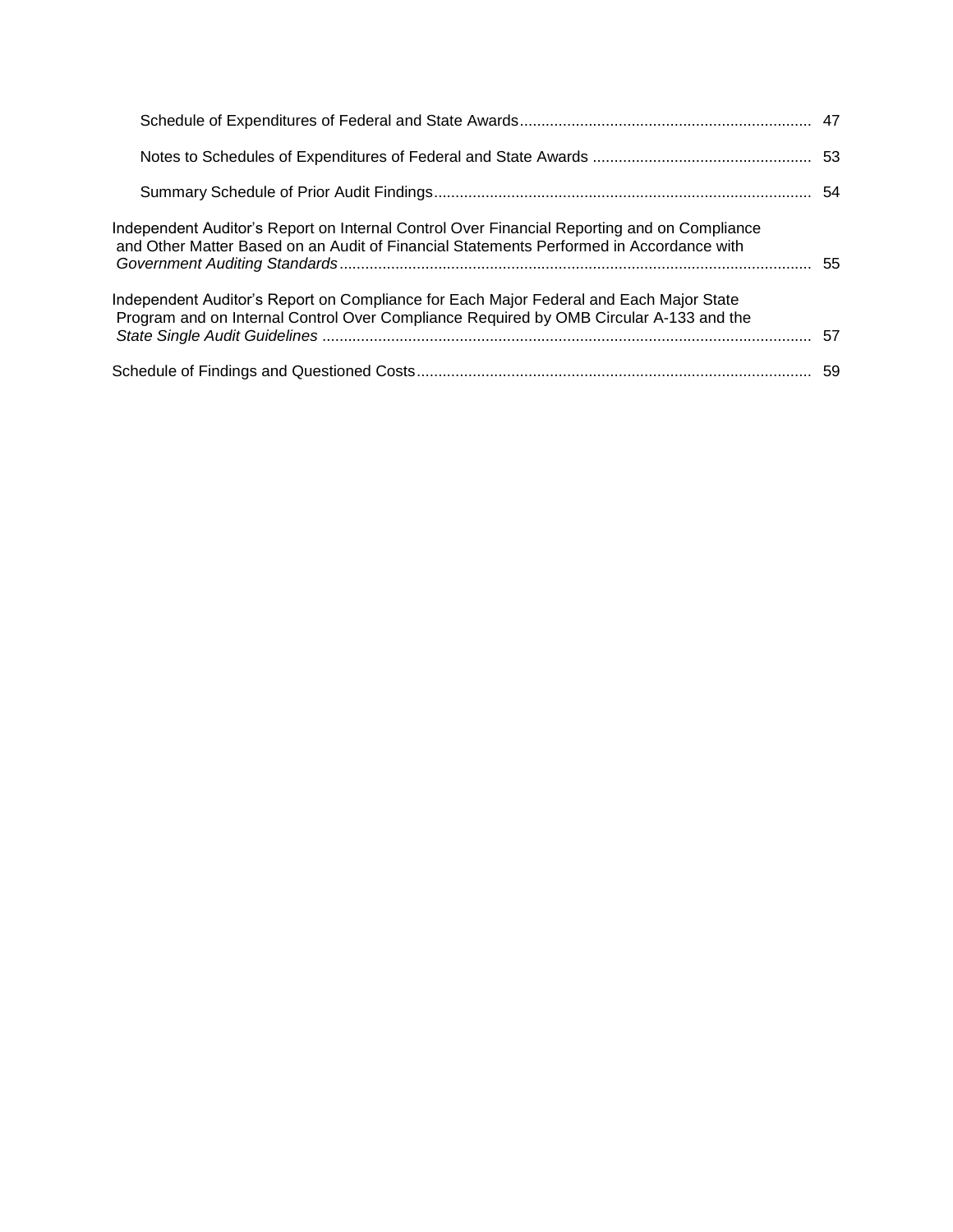

## INDEPENDENT AUDITOR'S REPORT

To the Board of Directors Southwest Wisconsin Technical College Fennimore, Wisconsin

## **Report on the Financial Statements**

We have audited the accompanying financial statements of the business-type activities and the aggregate remaining fund information of Southwest Wisconsin Technical College, as of and for the year ended June 30, 2013, and the related notes to the financial statements, which collectively comprise the Southwest Wisconsin Technical College's basic financial statements as listed in the table of contents.

## *Management's Responsibility for the Financial Statements*

Management is responsible for the preparation and fair presentation of these financial statements in accordance with accounting principles generally accepted in the United States of America; this includes the design, implementation, and maintenance of internal control relevant to the preparation and fair presentation of financial statements that are free from material misstatement, whether due to fraud or error.

## *Auditor's Responsibility*

Our responsibility is to express opinions on these financial statements based on our audit. We conducted our audit in accordance with auditing standards generally accepted in the United States of America and the standards applicable to financial audits contained in Government auditing standards, issued by the Comptroller General of the United States. Those standards require that we plan and perform the audit to obtain reasonable assurance about whether the financial statements are free from material misstatement.

An audit involves performing procedures to obtain audit evidence about the amounts and disclosures in the financial statements. The procedures selected depend on the auditor's judgment, including the assessment of the risks of material misstatement of the financial statements, whether due to fraud or error. In making those risk assessments, the auditor considers internal control relevant to the Southwest Wisconsin Technical College's preparation and fair presentation of the financial statements in order to design audit procedures that are appropriate in the circumstances, but not for the purpose of expressing an opinion on the effectiveness of the Southwest Wisconsin Technical College's internal control. Accordingly, we express no such opinion. An audit also includes evaluating the appropriateness of accounting policies used and the reasonableness of significant accounting estimates made by management, as well as evaluating the overall presentation of the financial statements.

We believe that the audit evidence we have obtained is sufficient and appropriate to provide a basis for our audit opinions.

101 E. Milwaukee Street 123 Second Street **Janesville Office:** Suite 425 Janesville, WI 53545 P: (608) 756-4020

**Baraboo Office:** P.O. Box 150 Baraboo, WI 53913 P: (608) 356-3966 F: (608) 356-2966

Pewaukee Office: W239 N3490 Pewaukee Road Suite 200 Pewaukee, WI 53072 P: (262) 522-7555 F: (262) 522-7550

**Madison Office:** 2110 Luann Lane Madison, WI 53713 P: (608) 274-4020 F: (608) 274-0775

**www.wegnercpas.com info@wegnercpas.com (888) 204-7665**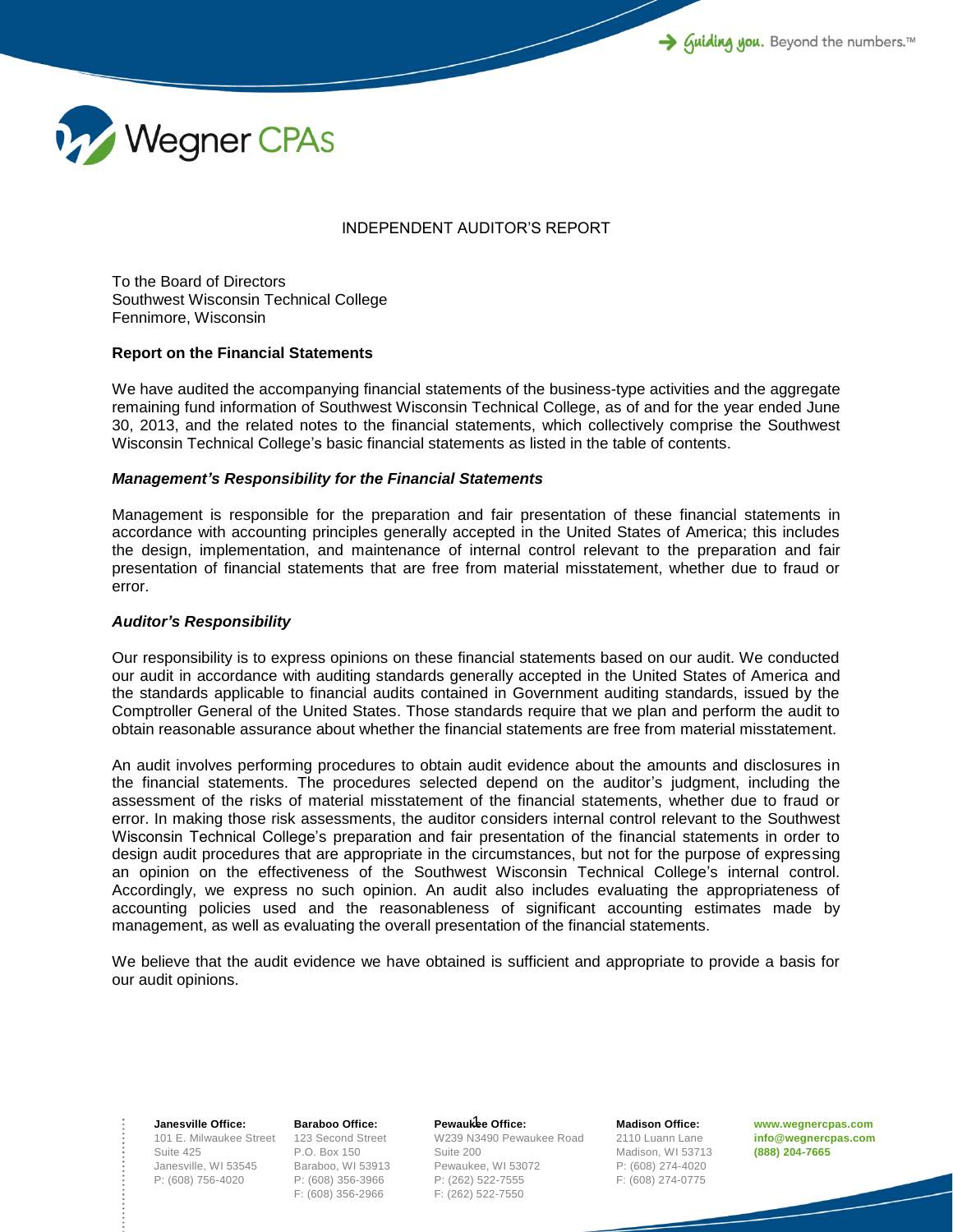## *Opinions*

In our opinion, the financial statements referred to above present fairly, in all material respects, the respective financial position of the business-type activities and the aggregate remaining fund information of the Southwest Wisconsin Technical College, as of June 30, 2013, and the respective changes in financial position and, where applicable, cash flows thereof for the year then ended in accordance with accounting principles generally accepted in the United States of America.

## *Prior Period Financial Statements*

The financial statements of Southwest Wisconsin Technical College as of June 30, 2012, were audited by other auditors whose report dated, December 12, 2012, expressed an unmodified opinion on those statements

## *Emphasis of Matters*

As discussed in Note 1, the Southwest Wisconsin Technical College adopted the provisions of GASB statement No. 63, *Financial Reporting for Deferred Outflows of Resources, Deferred Inflows of Resources, and Net Position*. Our Opinion is not modified with respect to this matter.

## *Other Matters*

## *Required Supplementary Information*

Accounting principles generally accepted in the United States of America require that the management's discussion and analysis and the schedules of funding progress and employer contributions on pages 4-11 and 35 be presented to supplement the basic financial statements. Such information, although not a part of the basic financial statements, is required by the Governmental Accounting Standards Board who considers it to be an essential part of financial reporting for placing the basic financial statements in an appropriate operational, economic, or historical context. We have applied certain limited procedures to the required supplementary information in accordance with auditing standards generally accepted in the United States of America, which consisted of inquiries of management about the methods of preparing the information and comparing the information for consistency with management's responses to our inquiries, the basic financial statements, and other knowledge we obtained during our audit of the basic financial statements. We do not express an opinion or provide any assurance on the information because the limited procedures do not provide us with sufficient evidence to express an opinion or provide any assurance.

## *Other Information*

Our audit was conducted for the purpose of forming opinions on the financial statements that collectively comprise the Southwest Wisconsin Technical College's basic financial statements. The combining and individual fund financial statements and schedules are presented for purposes of additional analysis and are not a required part of the basic financial statements. The accompanying schedule of expenditures of federal and state awards is presented for purposes of additional analysis as required by U.S. Office of Management and Budget Circular A-133, *Audits of States, Local Governments, and Non-Profit Organizations*, and the *State Single Audit Guidelines*, and is also not a required part of the basic financial statements. Such information is the responsibility of management and was derived from and relate directly to the underlying accounting and other records used to prepare the basic financial statements. The information has been subjected to the auditing procedures applied in the audit of the basic financial statements and certain additional procedures, including comparing and reconciling such information directly to the underlying accounting and other records used to prepare the basic financial statements or to the basic financial statements themselves, and other additional procedures in accordance with auditing standards generally accepted in the United States of America. In our opinion, the combining and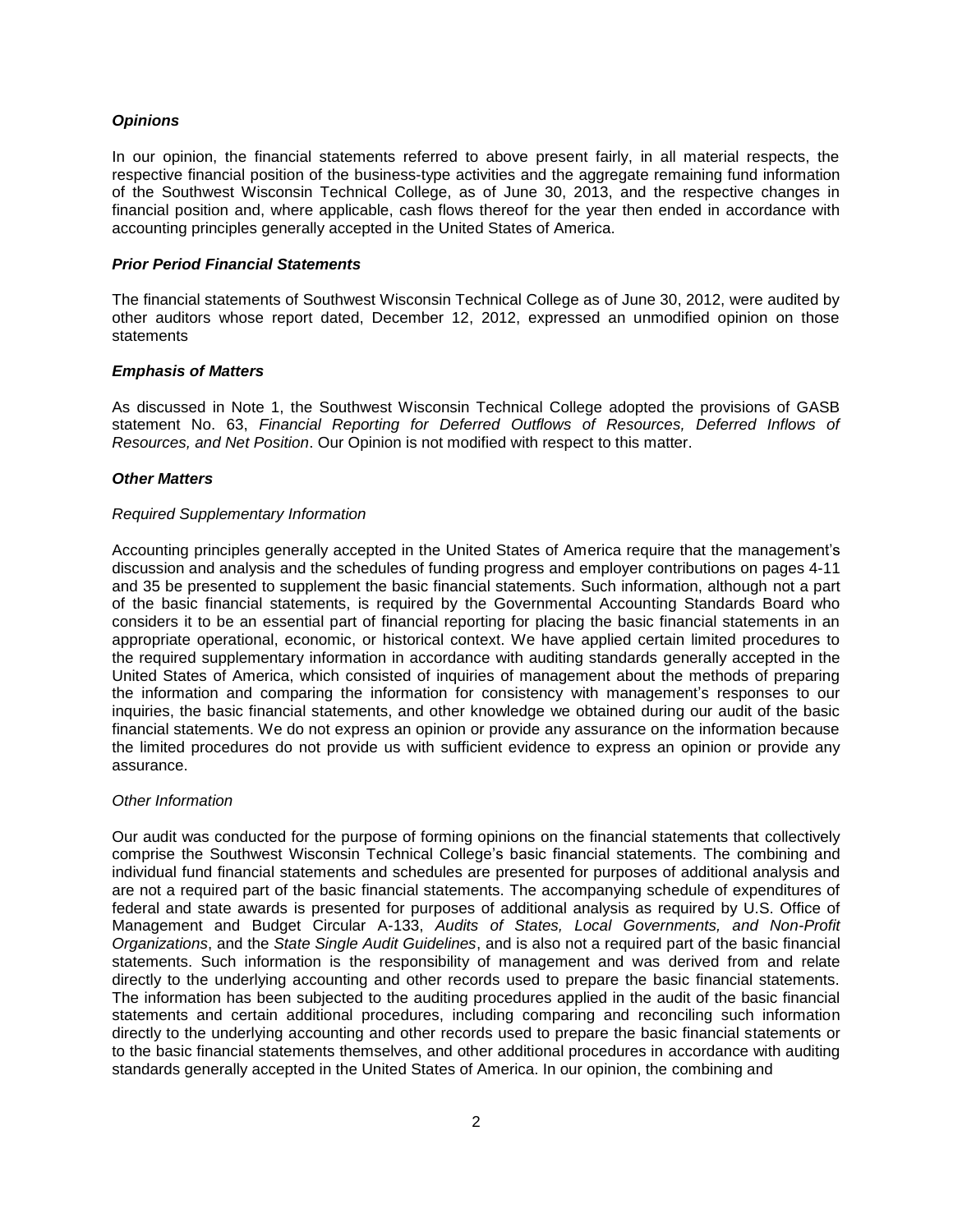individual fund financial statements and schedules, and schedule of expenditures of federal and state awards are fairly stated, in all material respects, in relation to the basic financial statements as a whole.

## **Other Reporting Required by** *Government Auditing Standards*

In accordance with *Government Auditing Standards*, we have also issued our report dated December 4 2013 on our consideration of the Southwest Wisconsin Technical College's internal control over financial reporting and on our tests of its compliance with certain provisions of laws, regulations, contracts, and grant agreements and other matters. The purpose of that report is to describe the scope of our testing of internal control over financial reporting and compliance and the results of that testing, and not to provide an opinion on internal control over financial reporting or on compliance. That report is an integral part of an audit performed in accordance with *Government Auditing Standards* in considering Southwest Wisconsin Technical College's internal control over financial reporting and compliance.

Legner CPAS, LLP

Wegner CPAs, LLP Madison, Wisconsin December 4, 2013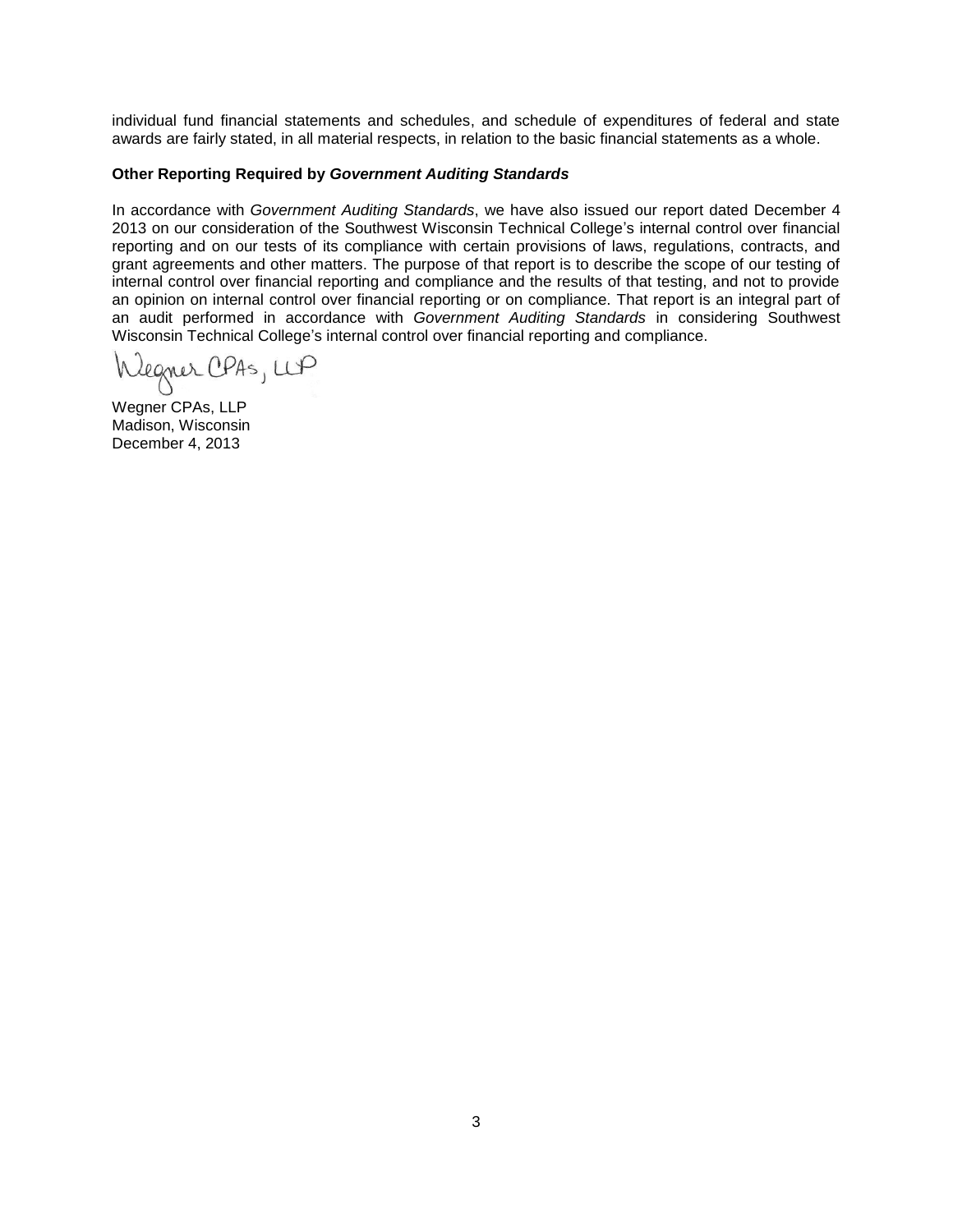MANAGEMENT'S DISCUSSION AND ANALYSIS

June 30, 2013

The discussion and analysis of the financial performance of the Southwest Wisconsin Technical College (Southwest Tech) provides an overview of its financial activities, identifies changes in its financial position, and assists the reader of these financial statements in focusing on noteworthy financial issues for the fiscal year ended June 30, 2013 and 2012.

Southwest Wisconsin Technical College provides lifelong learning opportunities with an individualized focus for students and communities.

The analysis focuses on Southwest Tech's financial performance as a whole. It should be read in conjunction with Southwest Tech's financial statements, which immediately follow this section.

## **FINANCIAL HIGHLIGHTS**

Southwest Tech's government-wide financial statements reflect the following:

- Received 57 federal, state, or local grants totaling \$2.39 million.
- Updated official statement for borrowing and maintained Southwest Tech's rating of Aa2 through Moody's.
- Borrowed \$2,500,000 at .86 percent interest rate.
- Continued participation in Districts Mutual Insurance (DMI), the insurance company formed by the colleges in the Wisconsin Technical College System.
- Increase purchase card activity to over 5,900 annual transactions. As a result, the number of accounts payable checks being issued continues to decrease, saving time and money for Southwest Tech and increasing vendor satisfaction with payment timing.
- Disbursed student financial aid totaling over \$3,443,000 in grants, \$3,649,000 in loans, and \$63,000 in college work study earnings.

## **STATEMENT OF REVENUES, EXPENSES AND CHANGES IN NET POSITION**

The Statement of Revenues, Expenses, and Changes in Net Position presents the revenues earned and expenses incurred during the year. Activities performed by Southwest Tech are classified as either operating or non-operating activities. Because, Southwest Tech receives the majority of its revenue from the taxpayers and other state and local governments, Southwest Tech will always report an operating deficit or loss.

The utilization of capital assets is reflected in the financial statements as depreciation, which expenses the cost of an asset over its expected useful life.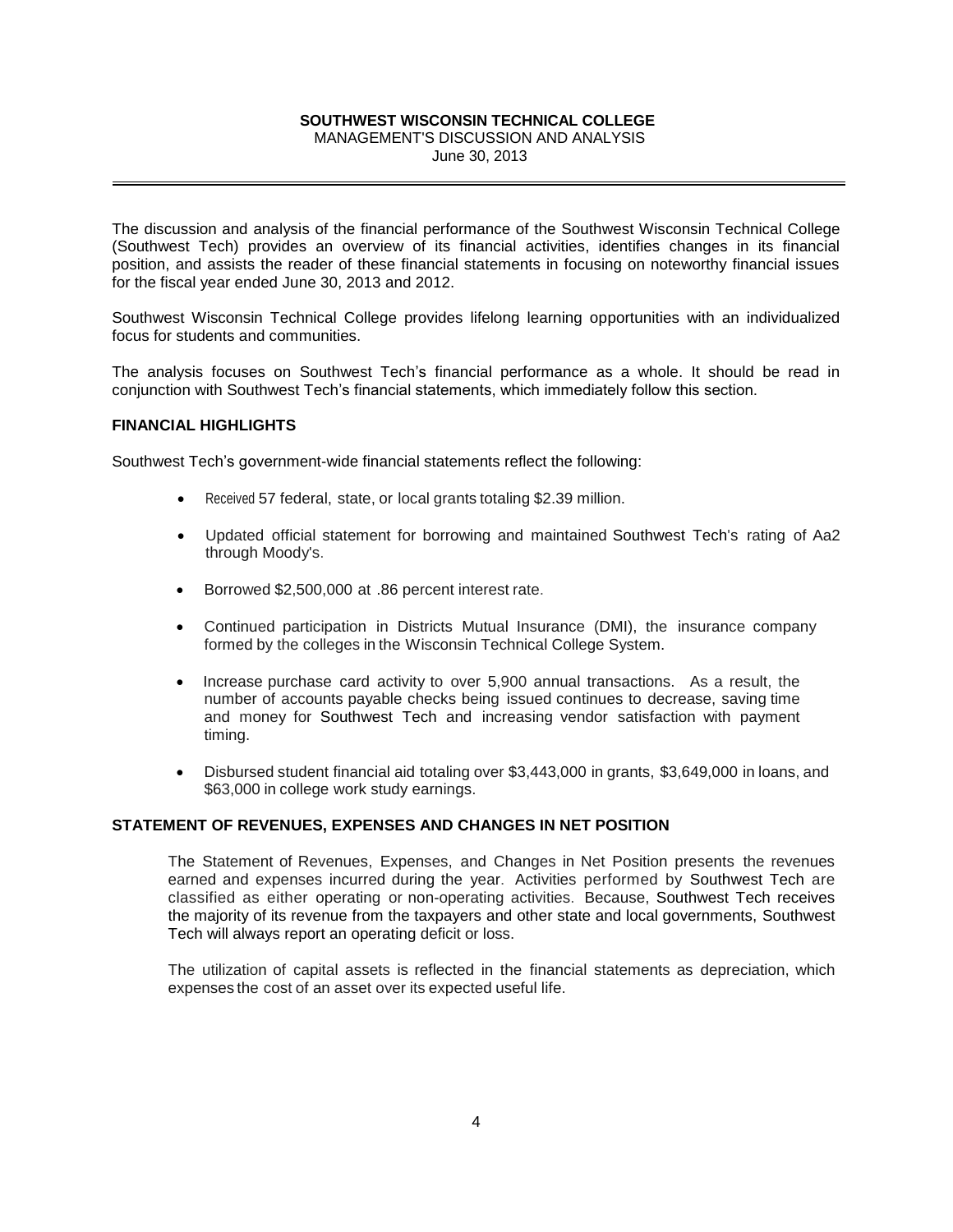MANAGEMENT'S DISCUSSION AND ANALYSIS

June 30, 2013

## **STATEMENT OF REVENUES, EXPENSES AND CHANGES IN NET POSITION (continued)**

The follow summary shows a condensed version of the Statement of Revenues, Expenses, and Changes in Net Position:

|                                    |                 |                 | Increase (Decrease) |               |
|------------------------------------|-----------------|-----------------|---------------------|---------------|
|                                    | 2013            | 2012            | \$                  | $\frac{0}{2}$ |
| Operating revenue                  |                 |                 |                     |               |
| Student fees                       | 5,042,748<br>\$ | 5,147,101<br>\$ | \$<br>(104, 353)    | (2.03)        |
| Federal grants                     | 4,312,145       | 3,593,295       | 718,850             | 20.01         |
| State grants                       | 1,418,635       | 1,143,165       | 275,470             | 24.10         |
| Contract revenues                  | 2,506,064       | 1,543,666       | 962,398             | 62.34         |
| Auxiliary revenues                 | 1,996,511       | 1,527,919       | 468,592             | 30.67         |
| Total operating revenues           | 15,276,103      | 12,955,146      | 2,320,957           | 17.92         |
| Operating expenses                 |                 |                 |                     |               |
| Instruction                        | \$14,156,895    | \$12,414,385    | \$<br>1,742,510     | 14.04         |
| Instructional resources            | 336,861         | 473,142         | (136, 281)          | (28.80)       |
| <b>Student services</b>            | 2,397,460       | 2,252,980       | 144,480             | 6.41          |
| General institutional              | 3,102,121       | 3,347,753       | (245, 632)          | (7.34)        |
| Physical plant                     | 1,865,267       | 2,076,785       | (211, 518)          | (10.18)       |
| Auxiliary enterprise services      | 1,254,790       | 1,474,886       | (220, 096)          | (14.92)       |
| Depreciation                       | 2,417,109       | 2,184,210       | 232,899             | 10.66         |
| Student aid                        | 3,040,225       | 2,993,818       | 46,407              | 1.55          |
| Total operating expenses           | \$28,570,728    | \$27,217,959    | 1,352,769<br>\$     | 4.97          |
|                                    |                 |                 | Increase (Decrease) |               |
|                                    | 2013            | 2012            | \$                  | $\frac{9}{6}$ |
| Non-operating revenues (expenses)  |                 |                 |                     |               |
| Property taxes                     | \$15,600,920    | \$15,585,372    | \$<br>15,548        | 0.10          |
| State appropriations               | 2,520,089       | 2,292,721       | 227,368             | 9.92          |
| Investment income                  | 17,975          | 26,696          | (8, 721)            | (32.67)       |
| Loss on disposal of capital assets | (28, 907)       |                 | (28, 907)           |               |
| Interest expense                   | (1,586,787)     | (1,232,475)     | (354, 312)          | 28.75         |
| Total non-operating revenues       | 16,523,290      | 16,672,314      | (149, 024)          | (0.89)        |
| Increase in net assets             | 3,228,665<br>S  | \$<br>2,409,501 | 819,164<br>\$       |               |
| Net assets - beginning of year     | \$18,127,977    | 15,718,476      |                     |               |
| Net assets - end of year           | \$21,356,642    | \$18,127,977    |                     |               |
|                                    | \$              |                 |                     |               |

**Table 1** Condensed Statement of Revenues, Expenses, and Changes in Net Assets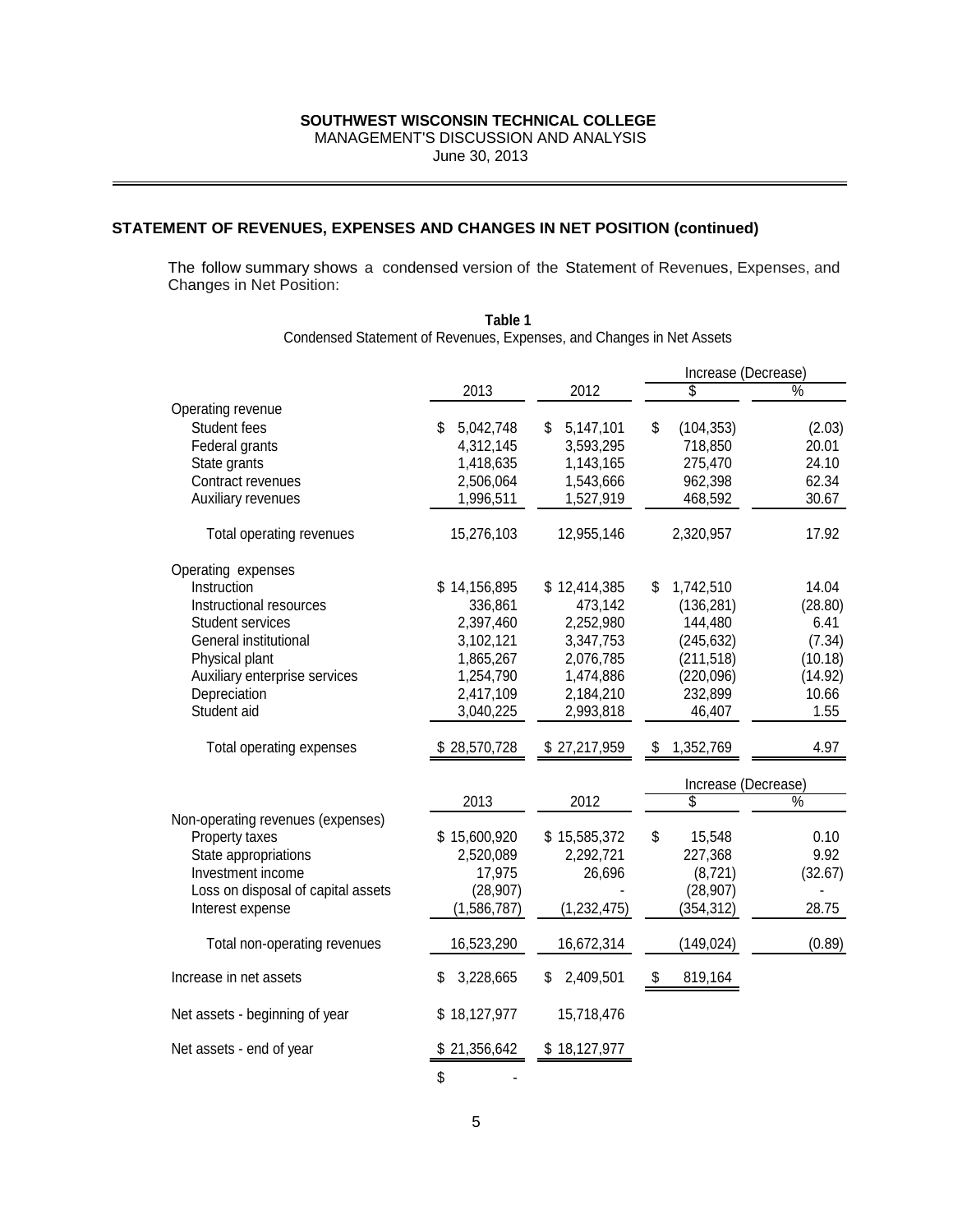MANAGEMENT'S DISCUSSION AND ANALYSIS

June 30, 2013

## **STATEMENT OF REVENUES, EXPENSES AND CHANGES IN NET POSITION (continued)**

Operating revenues are the charges for services offered by Southwest Tech. Total operating revenues increased \$2,320,957 or 17.92% for fiscal year 2013. These increases are primarily due to the following:

- During 2013 Southwest Tech generated \$5,042,748 for tuition and fees charged to students compared to \$5,147,101 in 2012. This was a decrease of \$104,353 or 2.03%.
- The state increased tuition rates 4.5% in 2013 and 2012.
- Southwest Tech receives funding from the federal and state governments for specific purposes, including financial aid payments to students. Southwest Tech received \$5,650,850 for the federal and state governments for 2013 compared to \$4,736,460 for 2012. This figure is indicative of the continued efforts of Southwest Tech to seek out new sources of revenue.
	- $\checkmark$  State revenue increased \$275,470 or 24.10% in 2013 compared to 2012. State funding levels fluctuate between years based on the specific grants available each year as well as the amount of funding the state provides for financial aid.
	- $\checkmark$  Federal funding increased \$638,920 or 17.78% in 2013 compared to 2012. The level of enrollment impacts the amount of federal financial aid that is awarded each year. Federal funding levels fluctuate between years based on the specific grants available each year as well as the amount of funding the state provides for financial aid.
- Revenue from industrial and technical assistance contracts with business and industry, local school districts, UW Platteville and the Department of Corrections was \$2,585,994 in 2013 and \$1,543,666 in 2012.
- Southwest Tech operates auxiliary enterprise operation such as the book store, parts store, and childcare center. Southwest Tech had sales of \$1,996,511 for 2013 compared to \$1,527,919 for these activities.

Operating expenses are costs incurred for providing education, training and services. Total expenses increased \$1,352,769 or 4.97% compared to 2012. The majority of the Southwest Tech's expenses, 50%, are for instructional related costs. Student financial aid and general institutional accounts for an additional 22%, while auxiliary services and other expenses account for the remaining 28% of total operating expenses.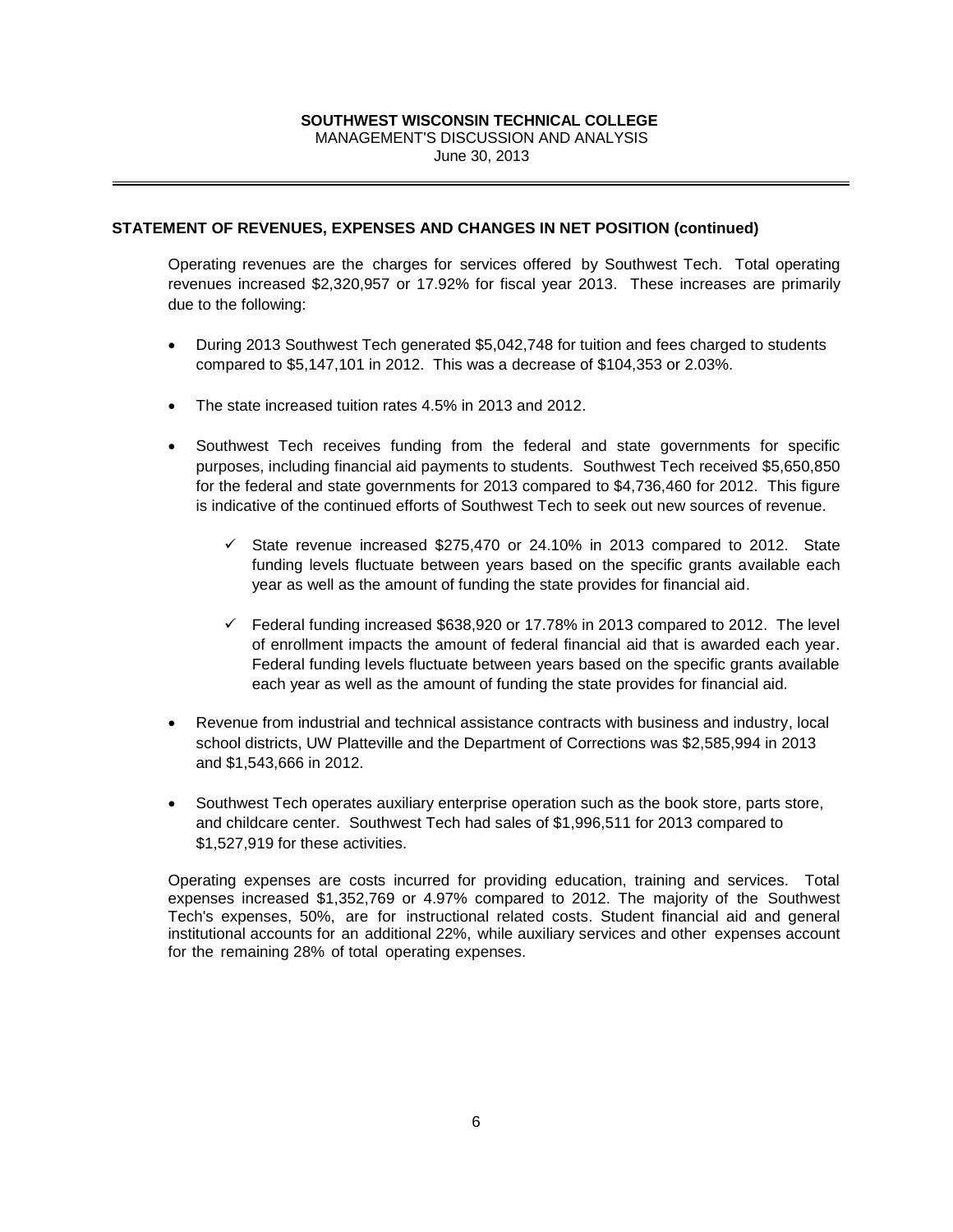## **STATEMENT OF REVENUES, EXPENSES AND CHANGES IN NET POSITION (continued)**



The graph below depicts Southwest Tech's operating revenues by source:

The graph below categorizes operating expenses by function.



# **Operating Expenses**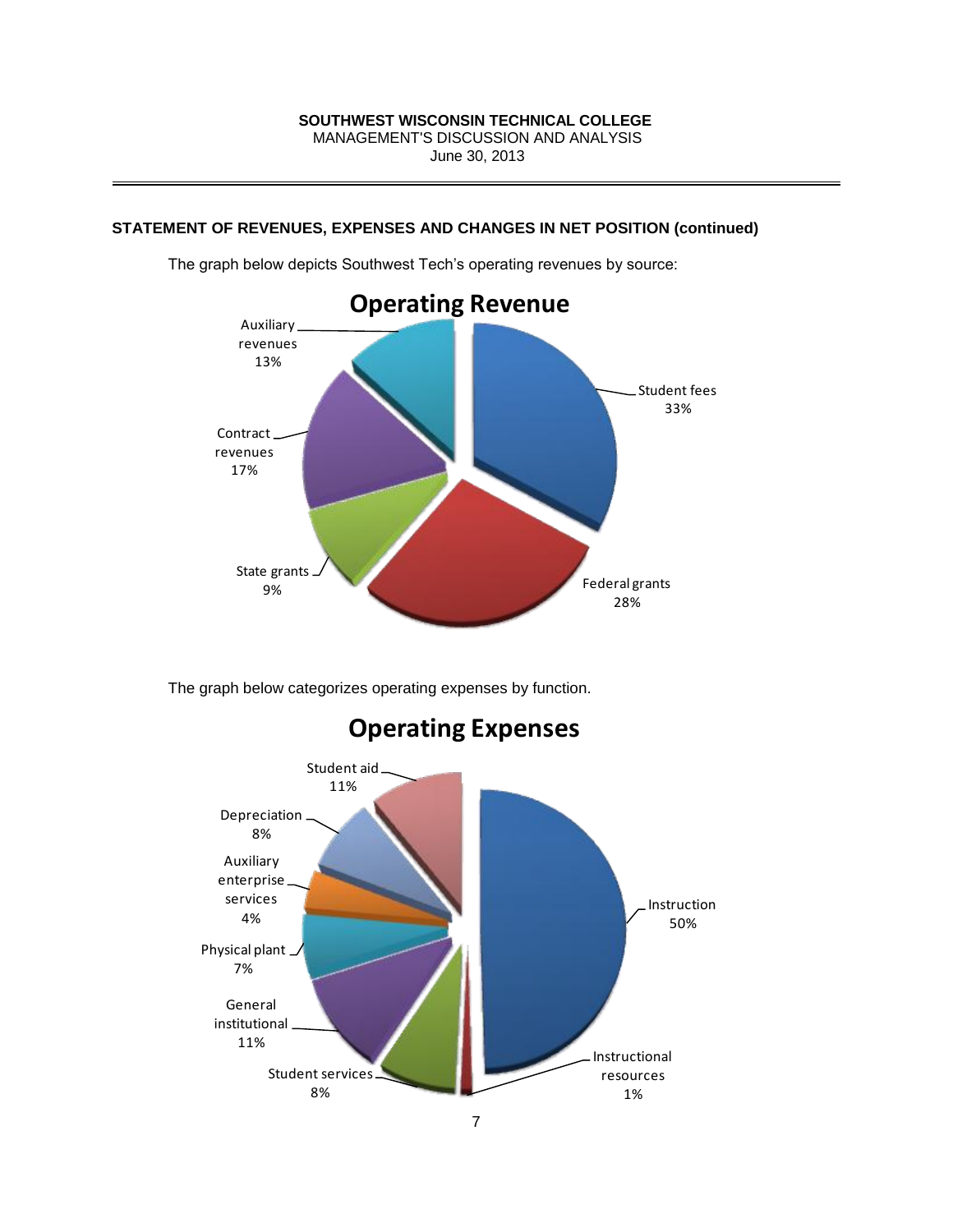## **SOUTHWEST WISCONSIN TECHNICAL COLLEGE**  MANAGEMENT'S DISCUSSION AND ANALYSIS

June 30, 2013

## **STATEMENT OF REVENUES, EXPENSES AND CHANGES IN NET POSITION (continued)**

Non-operating revenues (expenses) are revenue and expense items not related directly to providing instruction. Net non-operating revenues decreased \$149,024 or 0.89% compared to 2012.

- State operating appropriations increased \$227,368 or 9.92% in 2013. Final state aid payments are not received until November following the fiscal year end. State aid is determined by a formula that takes into consideration actual expenditures, student FTE's, and equalized property valuations of each of the sixteen technical colleges in Wisconsin. As part of the 2012-2013 State Biennium Budget, the Wisconsin Technical College System received a 30% reduction in state aids with the full reduction occurring in the first year of the biennium. Southwest Tech's portion of this reduction \$1.019 million in 2012.
- Property tax revenue increased \$15,548 or 0 .010% in 2013 compared to 2012. Property taxes are the biggest source of funding for Southwest Tech. As part of the 2012-2013 State Biennium Budget, the legislature imposed a property tax levy freeze on the technical college system for 2012 and 2013 for operations. Southwest Tech could not increase its operational levy amount above \$11,088,800 and \$10,961,700 in 2012 and 2013.

## **STATEMENT OF NET POSITION**

The statement of Net Position includes all assets, (items that Southwest Tech owns and amounts that are owed to Southwest Tech by others) and liabilities (amounts Southwest Tech owes to others and what has been collected from others prior to providing the services. This statement is prepared using the accrual basis of accounting whereby revenues and assets are recognized when the service is provided and expenses and liabilities are recognized when others provide the service to Southwest Tech, regardless of when cash is exchanged.

Net position increased \$3,228,665 or 17.81% in 2013 compared to 2,409,501 or 15.3% in 2012. Southwest Tech ended its fiscal year with net position of \$21,356,642 in 2013 of which \$13,000,829 was net investment in capital assets, \$229,976 was restricted for student financial aid, \$553,929 was restricted for capital projects, \$1,207,893 was restricted for debt service assistance, and \$6,367,015 was unrestricted net position. Unrestricted net position represents the amount of discretionary resources that can be used to fund general Southwest Tech operations.

Total assets increased \$1,203,501 or 2.03 % in 2013 and \$164,375 or 0.3% in 2012. Other assets decreased \$353,947 or 4.42%. Net capital assets increased \$1,064,793 or 2.42% in 2013 compared to \$2,654,447 or 6.4% in 2012.

Southwest Tech's current liabilities increased \$18,830 or 0.27% in 2013 compared to a decrease of \$334,108 or 4.5% in 2012.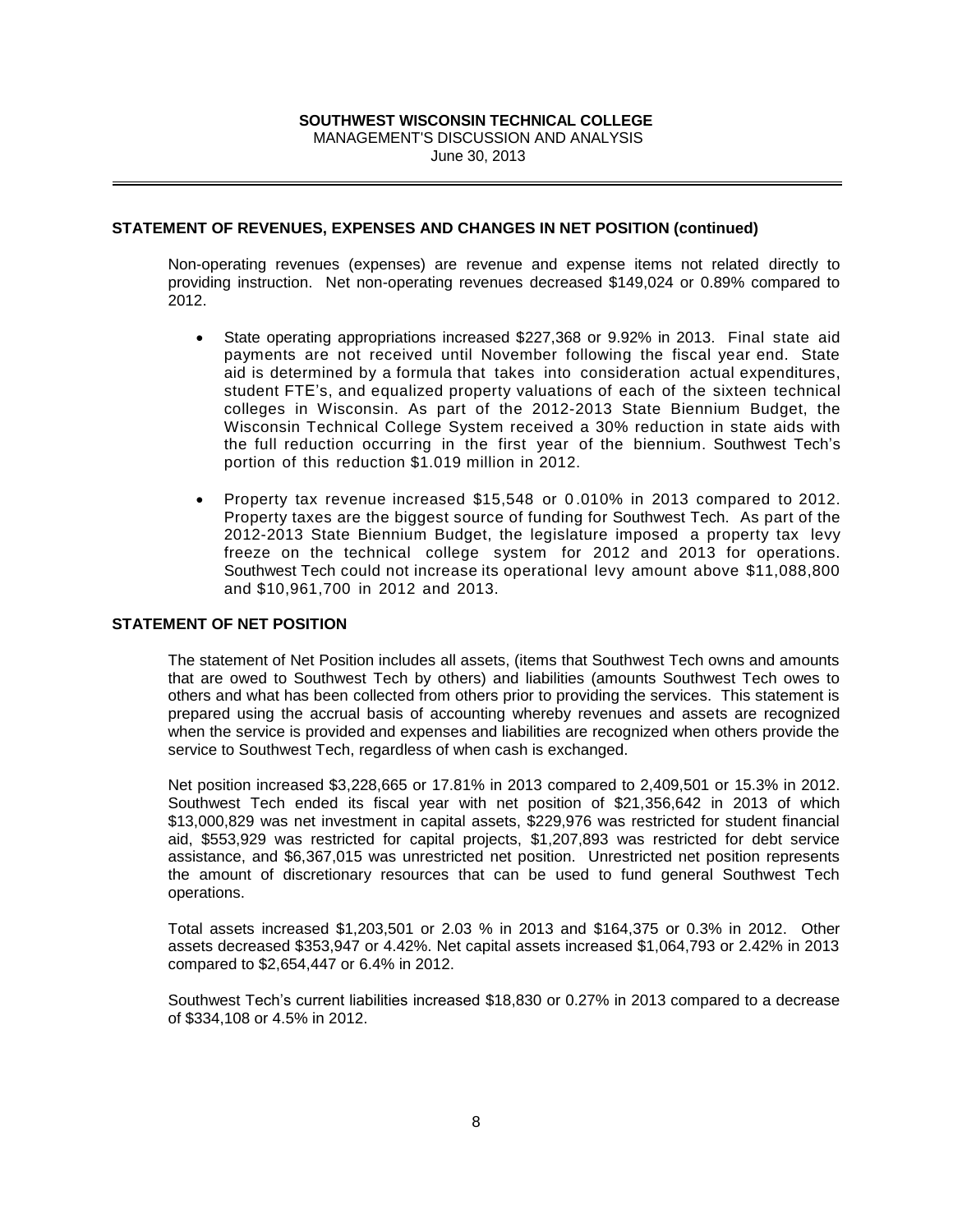MANAGEMENT'S DISCUSSION AND ANALYSIS

June 30, 2013

**Table 2 Condensed Statements of Net Assets**

## **STATEMENT OF NET POSITION (continued)**

The components of the statement of net position are summarized in Table 2:

|                                      |                 |                 | Increase (Decrease) |         |
|--------------------------------------|-----------------|-----------------|---------------------|---------|
|                                      | 2013            | 2012            | \$                  | %       |
| <b>ASSETS</b>                        |                 |                 |                     |         |
| Cash and cash equivalents            | 7,782,012<br>\$ | 7,289,357<br>S  | \$<br>492,655       | 6.76    |
| Net capital assets                   | \$45,060,828    | 43,996,035      | 1,064,793           | 2.42    |
| Other assets                         | 7,650,471       | 8,004,418       | (353,947)           | (4.42)  |
| Total assets                         | \$60,493,311    | \$59,289,810    | \$<br>1,203,501     | 2.03    |
|                                      |                 |                 |                     |         |
| <b>LIABILITIES</b>                   |                 |                 |                     |         |
| <b>Current liabilities</b>           | 7,092,212<br>S  | 7,073,382<br>S  | \$<br>18,830        | 0.27    |
| Long-term liabilities                | 32,044,457      | 34,088,451      | (2,043,994)         | (6.00)  |
| <b>Total liabilities</b>             | 39,136,669<br>S | \$41,161,833    | \$<br>(2,025,164)   | (4.92)  |
| <b>Net Position</b>                  |                 |                 |                     |         |
| Invested in capital assets, net of   |                 |                 |                     |         |
| related debt                         | \$13,000,829    | \$11,935,753    | \$<br>1,065,076     | 8.92    |
| Restricted for student financial aid | 229,976         | 400,131         | (170, 155)          | (42.52) |
| Restricted for capital projects      | 553,929         | 297,154         | 256,775             | 86.41   |
| Restricted for debt service          | 1,204,893       | 1.201.521       | 3.372               | 0.28    |
| Unrestricted                         | 6,367,015       | 4,293,418       | 2,073,597           | 48.30   |
| <b>Total Net Position</b>            | \$21,356,642    | 18,127,977<br>S | 3,228,665<br>S      | 17.81   |

## **CAPITAL ASSET AND DEBT ADMINISTRATION**

#### **Capital Assets**

At June 30, 2013, Southwest Tech had \$67,757,042 in capital assets, including land, land improvements, buildings and improvements, and moveable equipment. Total accumulated depreciation on these assets was \$22,696,213. Asset acquisitions totaled \$3,510,805. Southwest Tech recognized depreciation expense of \$2,417,109. Detailed information about capital assets can be found in Note 3 to the financial statements.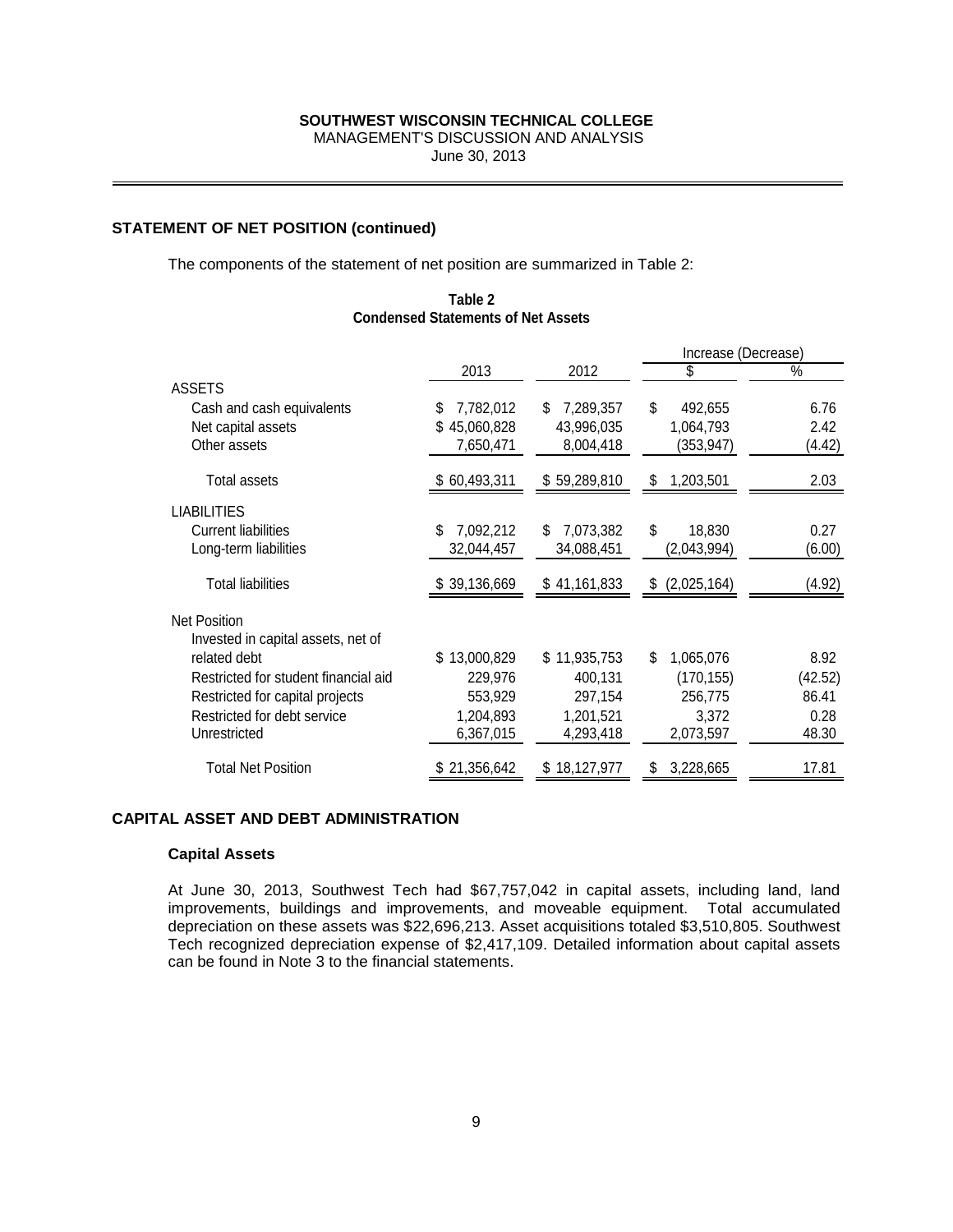MANAGEMENT'S DISCUSSION AND ANALYSIS June 30, 2013

### **CAPITAL ASSET AND DEBT ADMINISTRATION (continued)**

#### **Long-term Debt**

**SOUTHWEST WISCONSINT TECHNICAL COLLEGE**<br> **SOUTHWEST WISCONSISION AND ANALYSIS**<br> **June 30, 2013**<br> **June 30, 2013**<br> **June 30, 2013**<br> **JUNE TRIMINISTRATION (continued)**<br> **TOD**<br> **SOUTHWEST TECHNICAL SOUTHERNER (CONSITE THEM)** As of June 30, 2013, Southwest Tech had \$32,060,000 in general obligation debt outstanding compared to \$33,005,000 in 2012. Southwest Tech maintained its Aa2 rating from Moody's Investor service on its current and outstanding long-term debt. Debt service requirements of Southwest Tech are current and are secured by a tax levy adopted by the District Board. Wisconsin statutes require that the first property tax receipts be segregated for annual debt service payments. All general obligation debt for equipment is repaid in five years, while debt related to building and major remolding is repaid in 10-20 years. The current debt adequately replaces and expands the equipment and facility needs of the College. Detailed information about Southwest Tech's long-term debt is presented in Note 4 to the financial statements.

## **FINANCIAL POSITION**

Southwest Tech continues to maintain a strong financial position. Its major revenue sources are property taxes, state aids, student tuition and fees, federal and state grants and contracts with business and industry.

Moody's "Aa2" rating reflects Southwest Tech's:

- Comparatively modestly-sized tax base in Southwestern Wisconsin,
- Stable financial operations characterized by strong reserve levels supported by alternate liquidity outside the general fund; and
- Average debt burden with below average principal amortization.

"...the district's healthy financial operations are expected to remain stable due to conservative financial management that has resulted in strong reserve levels and alternate liquidity available to the district."

## **ECONOMIC FACTORS**

The current state's economy coupled with the state's continuing budget challenges causes considerable concern for future funding levels. Southwest Tech's strengths in countering an economic turndown are summarized in the following statements:

- Southwest Tech has had moderate growth in FTE's of approximately 2.6% percent since 2007-08 (5 years ago).
- Southwest Tech has articulation agreements with other institutions of higher learning that provide options for students to fulfill program requirements locally and finish with minimal time elsewhere.
- Unique programs such as bricklaying/Masonry, Esthetician, Golf Course Management, Midwifery and online programs/courses draw students from outside of the district and state.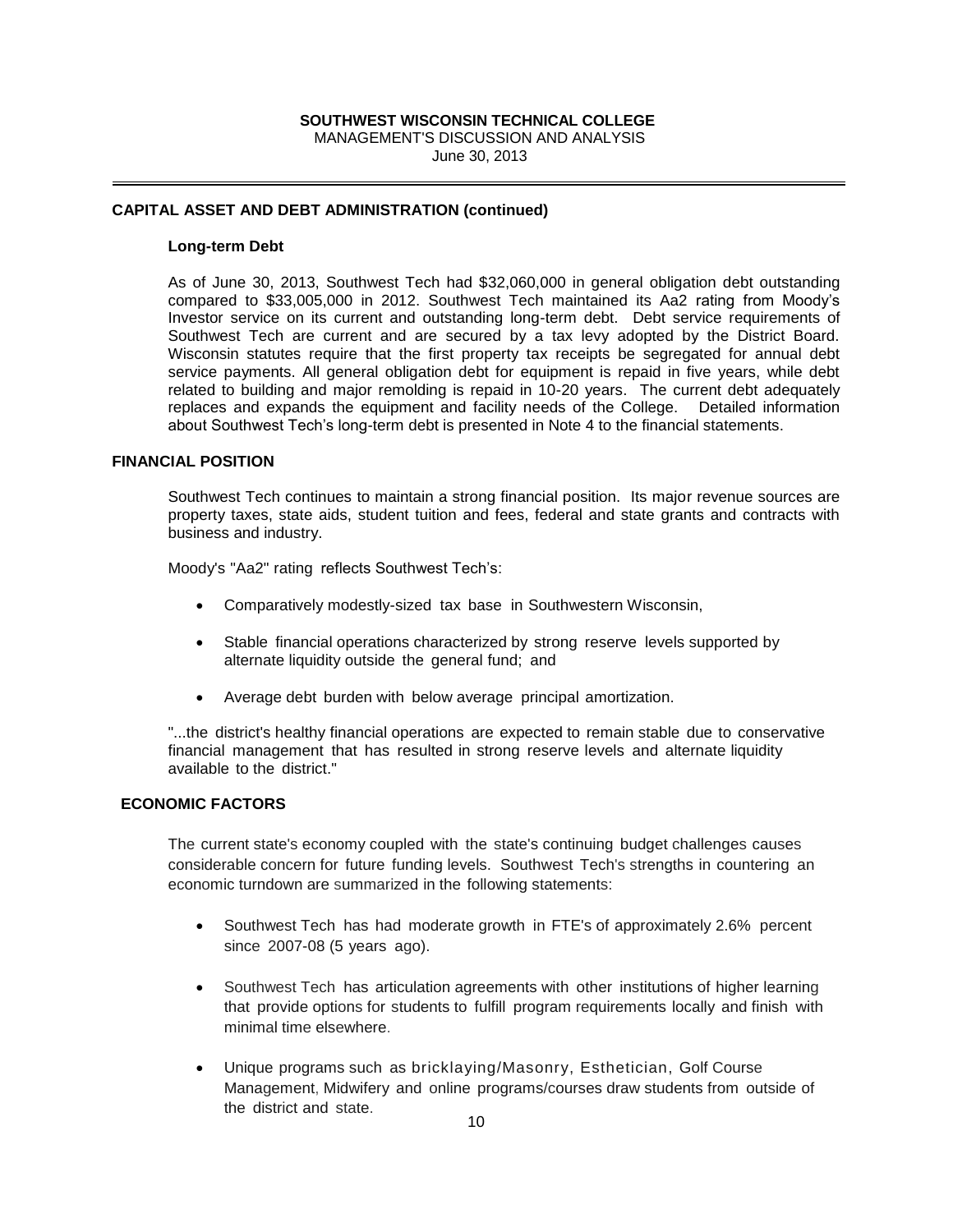# MANAGEMENT'S DISCUSSION AND ANALYSIS June 30, 2013

## **ECONOMIC FACTORS (continued)**

- Southwest Tech is 1 of 2 colleges in the state technical c ollege system that provide student housing on campus. This benefits students that decide not to commute or reside further than reasonable daily travel distances.
- The level of our fund balances affords us time and flexibility to adjust to changing conditions.
- Capital financing through debt service allows us to keep pace with current technology.
- A higher than average percentage of revenue is gained through grant opportunities.

Southwest Wisconsin Technical College faces challenges among which are:

- Historically below the state average in equalized valuation growth.
- Declining K-12 population equating to a smaller future customer base from high school graduates.
- Cost of operations continues to increase (wages, benefits, insurance, utilities, etc.)
- Percentage of revenue from state aid likelyto continue to decrease.

**SOUTHWEST WISCONSIN TECHNICAL COLLEGE**<br>
MANAGEMENTS DISCUSSION AND ANALYSIS<br>
June 30, 2013<br> **The manual Constant Constant Constant Constant Constant Constant Constant Constant Constant Constant Constant Constant Constant** These challenges make the execution of the budget a continuous work in progress as adjustments need to occur when revenue sources change. Southwest Tech has effectivelysurvived previous difficult times and is a stronger institution as a result of it. The current financial position of the Southwest Tech allows us the flexibility to adjust to change and maintain this positive status in the future.

## **CONTACTING SOUTHWEST WISCONSIN TECHNICAL COLLEGE'S FINANCIAL MANAGEMENT**

The financial report is designed to provide a general overview of Southwest Tech's finances for all those with an interest in Southwest Tech's finances. Questions concerning any of the information provided in this report or requests for additional financial information should be addressed to Caleb White, Vice President for Administrative Services, 1800 Bronson Boulevard, Fennimore, WI 53809.

Additional information about Southwest Wisconsin Technical College and its services can also be found at [http://www.swtc.edu.](http://www.swtc.edu/)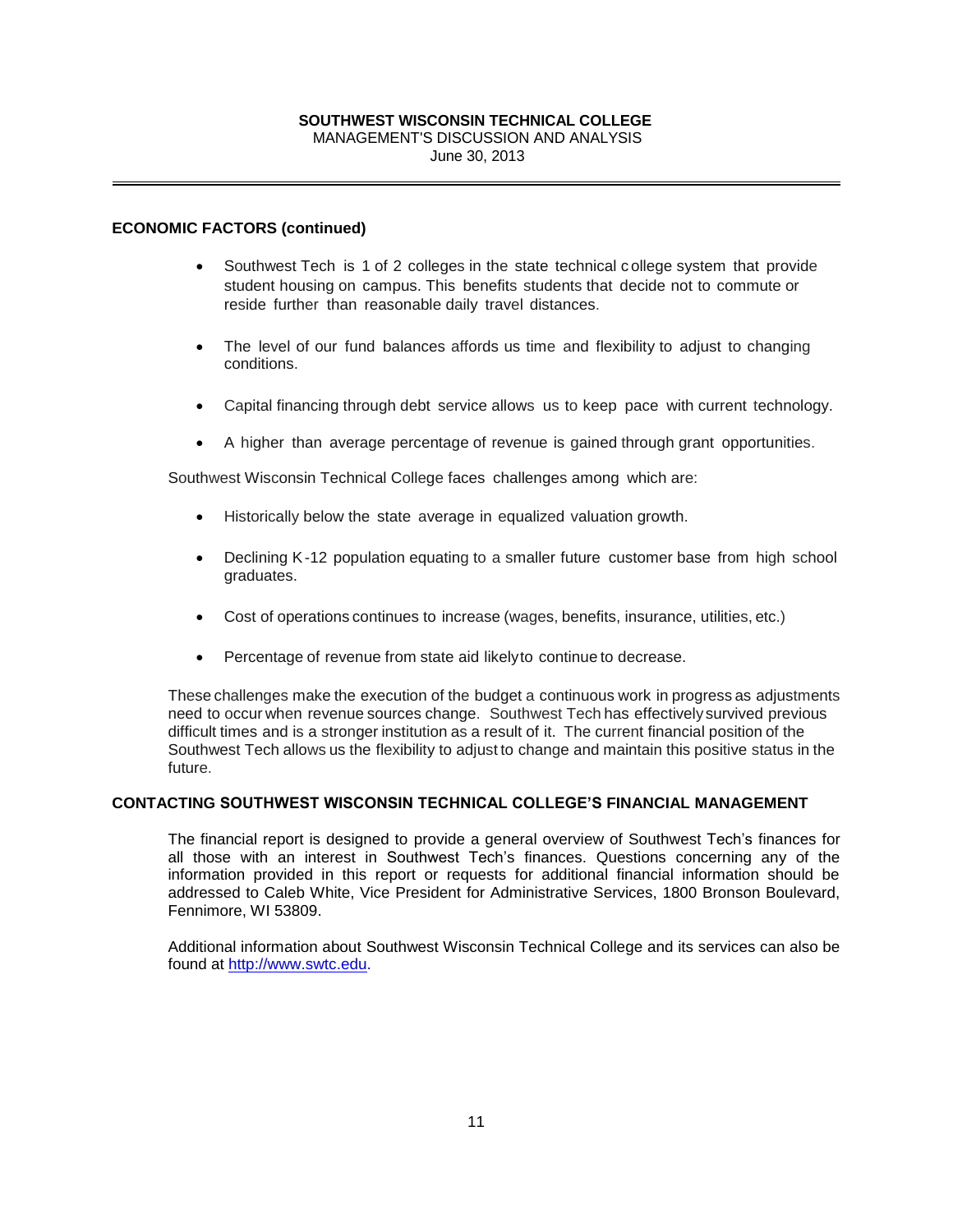| SOUTHWEST WISCONSIN TECHNICAL COLLEGE<br>STATEMENT OF NET POSITION |                  |                  |  |  |  |  |
|--------------------------------------------------------------------|------------------|------------------|--|--|--|--|
| June 30, 2013 and 2012                                             |                  |                  |  |  |  |  |
|                                                                    | 2013             | 2012             |  |  |  |  |
| <b>ASSETS</b>                                                      |                  |                  |  |  |  |  |
| <b>CURRENT ASSETS</b>                                              |                  |                  |  |  |  |  |
| Cash and investments                                               | \$<br>7,782,012  | \$<br>7,289,357  |  |  |  |  |
| Taxes receivable                                                   | 5,476,465        | 5,706,696        |  |  |  |  |
| Accounts receivable, net                                           | 966,833          | 779,855          |  |  |  |  |
| Student accounts receivable                                        | 437,585          | 428,539          |  |  |  |  |
| Due from other governments                                         | 116,777          | 110,858          |  |  |  |  |
| Inventories                                                        | 571,817          | 887,657          |  |  |  |  |
| Prepaid expenses                                                   | 80,994           | 90,813           |  |  |  |  |
| Total current assets                                               | 15,432,483       | 15,293,775       |  |  |  |  |
| NONCURRENT ASSETS                                                  |                  |                  |  |  |  |  |
| Capital assets not being depreciated                               | 813,445          | 813,445          |  |  |  |  |
| Capital assets being depreciated, net                              | 44,247,383       | 43,182,590       |  |  |  |  |
| Total noncurrent assets                                            | 45,060,828       | 43,996,035       |  |  |  |  |
| <b>Total assets</b>                                                | 60,493,311       | 59,289,810       |  |  |  |  |
| <b>LIABILITIES</b>                                                 |                  |                  |  |  |  |  |
| <b>CURRENT LIABILITIES</b>                                         |                  |                  |  |  |  |  |
| Accounts payable and other current liabilities                     | 928,951          | 1,273,521        |  |  |  |  |
| Accrued salaries and benefits                                      | 1,393,668        | 768,259          |  |  |  |  |
| Accrued interest                                                   | 91,357           | 76,797           |  |  |  |  |
| Accrued self-insurance                                             | 375,000          | 600,000          |  |  |  |  |
| Compensated absences                                               | 984,178          | 960,021          |  |  |  |  |
| Unearned revenue                                                   | 319,058          | 449,784          |  |  |  |  |
| Current portion of long-term debt                                  | 3,000,000        | 2,945,000        |  |  |  |  |
| <b>Total current liabilities</b>                                   | 7,092,212        | 7,073,382        |  |  |  |  |
| NONCURRENT LIABILITIES                                             |                  |                  |  |  |  |  |
| Long-term debt, net of current portion                             | 29,060,000       | 30,060,000       |  |  |  |  |
| Post-employment benefits                                           | 2,984,457        | 4,028,451        |  |  |  |  |
| <b>Total noncurrent liabilities</b>                                | 32,044,457       | 34,088,451       |  |  |  |  |
| <b>Total liabilities</b>                                           | 39,136,669       | 41,161,833       |  |  |  |  |
| <b>NET POSITION</b>                                                |                  |                  |  |  |  |  |
| Net investment in capital assets                                   | 13,000,829       | 11,935,753       |  |  |  |  |
| Restricted                                                         |                  |                  |  |  |  |  |
| Student financial assistance                                       | 229,976          | 400,131          |  |  |  |  |
| Capital projects                                                   | 553,929          | 297,154          |  |  |  |  |
| Debt service                                                       | 1,204,893        | 1,201,521        |  |  |  |  |
| Unrestricted                                                       | 6,367,015        | 4,293,418        |  |  |  |  |
| Total net position                                                 | 21,356,642<br>æ. | 18,127,977<br>\$ |  |  |  |  |
| 12                                                                 |                  |                  |  |  |  |  |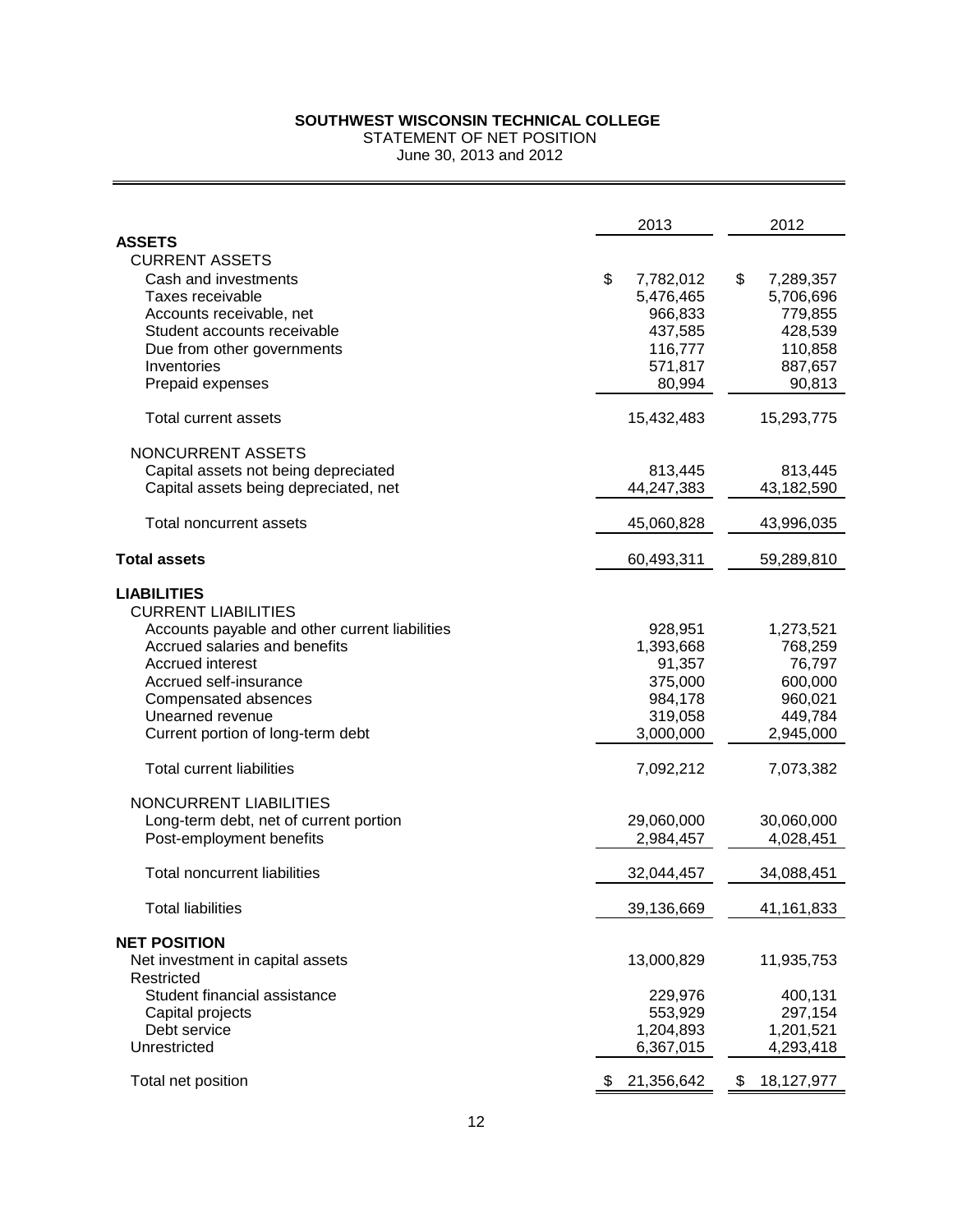## STATEMENT OF REVENUES, EXPENSES AND CHANGES IN NET POSITION

| SOUTHWEST WISCONSIN TECHNICAL COLLEGE<br>STATEMENT OF REVENUES, EXPENSES AND CHANGES IN NET POSITION<br>Years Ended June 30, 2013 and 2012 |                 |                  |
|--------------------------------------------------------------------------------------------------------------------------------------------|-----------------|------------------|
|                                                                                                                                            |                 |                  |
|                                                                                                                                            | 2013            | 2012             |
| <b>OPERATING REVENUES</b>                                                                                                                  |                 |                  |
| Tuition and fees                                                                                                                           |                 |                  |
| Program fees (net of \$144,132and \$64,384 scholarship<br>allowances, respectively)                                                        | \$<br>4,138,452 | \$<br>4,242,127  |
| Material fees (net of 12,304 and \$5,496 scholarship                                                                                       |                 |                  |
| allowances, respectively)                                                                                                                  | 325,104         | 355,921          |
| Other student fees (net of \$19,335and \$8,637 scholarship                                                                                 |                 |                  |
| allowances, respectively)                                                                                                                  | 579,192         | 549,053          |
| Federal grants and contracts                                                                                                               | 4,312,145       | 3,593,295        |
| State grants and contracts                                                                                                                 | 1,418,635       | 1,143,165        |
| Non-governmental grants and contracts                                                                                                      | 2,506,064       | 1,543,666        |
| Auxiliary enterprise services                                                                                                              | 1,996,511       | 1,527,919        |
| Total operating revenues                                                                                                                   | 15,276,103      | 12,955,146       |
| <b>OPERATING EXPENSES</b>                                                                                                                  |                 |                  |
| Instruction                                                                                                                                | 14,156,895      | 12,414,385       |
| Instructional resources                                                                                                                    | 336,861         | 473,142          |
| <b>Student services</b>                                                                                                                    | 2,397,460       | 2,252,980        |
| General institution                                                                                                                        | 3,102,121       | 3,347,753        |
| Physical plant                                                                                                                             | 1,865,267       | 2,076,785        |
| Auxiliary enterprise services                                                                                                              | 1,254,790       | 1,474,886        |
| Depreciation                                                                                                                               | 2,417,109       | 2,184,210        |
| Student aid                                                                                                                                | 3,040,225       | 2,993,818        |
| Total operating expenses                                                                                                                   | 28,570,728      | 27,217,959       |
| <b>Operating loss</b>                                                                                                                      | (13, 294, 625)  | (14, 262, 813)   |
| <b>NONOPERATING REVENUES (EXPENSES)</b>                                                                                                    |                 |                  |
| State appropriations                                                                                                                       | 2,520,089       | 2,292,721        |
| Local property taxes                                                                                                                       | 15,600,920      | 15,585,372       |
| Loss on disposal of capital assets                                                                                                         | (28, 907)       |                  |
| Investment income                                                                                                                          | 17,975          | 26,696           |
| Interest on capital asset-related debt                                                                                                     | (1,586,787)     | (1,232,475)      |
| Total nonoperating revenues (expenses)                                                                                                     | 16,523,290      | 16,672,314       |
| Change in net position                                                                                                                     | 3,228,665       | 2,409,501        |
| Net position - beginning of year                                                                                                           | 18,127,977      | 15,718,476       |
| Net position - end of year                                                                                                                 | 21,356,642      | \$<br>18,127,977 |
| 13                                                                                                                                         |                 |                  |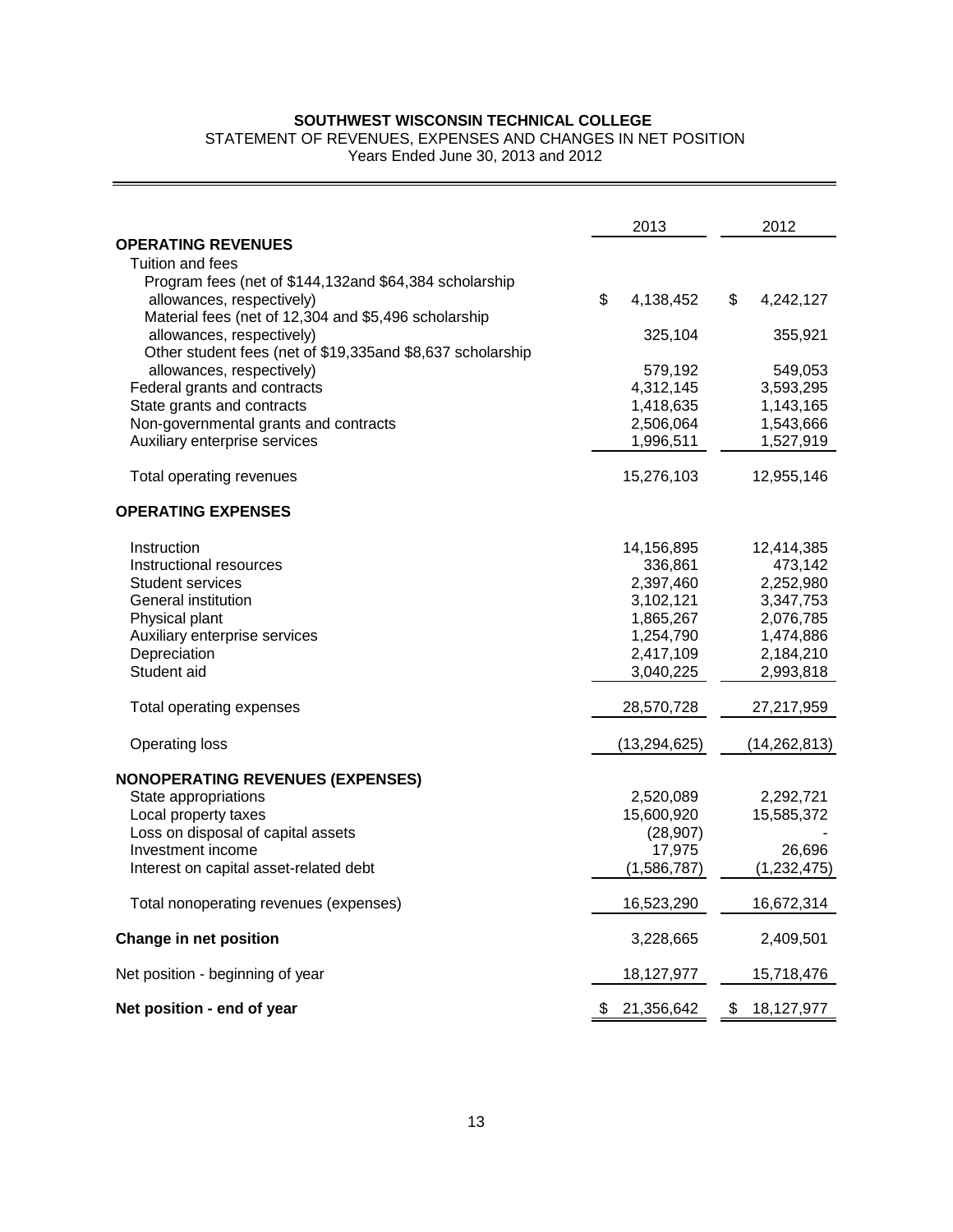| SOUTHWEST WISCONSIN TECHNICAL COLLEGE<br><b>STATEMENT OF CASH FLOWS</b><br>Years Ended June 30, 2013 and 2012                                                                                                                                                                                                                                          |                                                                                                                                                   |                                                                                                                                                        |
|--------------------------------------------------------------------------------------------------------------------------------------------------------------------------------------------------------------------------------------------------------------------------------------------------------------------------------------------------------|---------------------------------------------------------------------------------------------------------------------------------------------------|--------------------------------------------------------------------------------------------------------------------------------------------------------|
|                                                                                                                                                                                                                                                                                                                                                        | 2013                                                                                                                                              | 2012                                                                                                                                                   |
| Cash flows from operating activities<br>Tuition and fees received<br>Federal and state grants received<br>Business, industry and school district contract revenues received<br>Payments to employees, including related benefits<br>Payments to suppliers<br>Auxiliary enterprise revenues received                                                    | \$.<br>4,902,976<br>5,724,861<br>2,319,086<br>(21, 735, 358)<br>(5,056,605)<br>1,996,511                                                          | 5,482,610<br>\$<br>4,653,307<br>1,173,089<br>(17,930,690)<br>(8,520,767)<br>1,890,190                                                                  |
| Net Cash Flows from Operating Activities                                                                                                                                                                                                                                                                                                               | (11, 848, 529)                                                                                                                                    | (13, 252, 261)                                                                                                                                         |
| Cash flows from non-capital financing activities<br>Local property taxes received<br>State appropriations received                                                                                                                                                                                                                                     | 15,831,151<br>2,520,089                                                                                                                           | 15,722,762<br>2,292,721                                                                                                                                |
| Net Cash Flows from Non-Capital Financing Activities                                                                                                                                                                                                                                                                                                   | 18,351,240                                                                                                                                        | 18,015,483                                                                                                                                             |
| Cash flows from capital and related financing activities<br>Purchases of capital assets<br>Proceeds from issuance of capital debt<br>Principal paid on capital debt<br>Interest paid on capital debt                                                                                                                                                   | (3,510,805)<br>2,500,000<br>(3,445,000)<br>(1,572,227)                                                                                            | (4,835,657)<br>2,500,000<br>(3,470,000)<br>(1, 232, 475)                                                                                               |
| Net Cash Flows from Capital and Related Financing Activities                                                                                                                                                                                                                                                                                           | (6,028,032)                                                                                                                                       | (7,038,132)                                                                                                                                            |
| Cash flows from capital and related financing activities<br>Investment income received                                                                                                                                                                                                                                                                 | 17,975                                                                                                                                            | 26,696                                                                                                                                                 |
| Net Decrease in Cash and Cash Equivalents                                                                                                                                                                                                                                                                                                              | 492,654                                                                                                                                           | (2,248,214)                                                                                                                                            |
| Cash and Cash Equivalents - Beginning of Year                                                                                                                                                                                                                                                                                                          | 7,289,357                                                                                                                                         | 9,537,571                                                                                                                                              |
| <b>Cash and Cash Equivalents - End of Year</b>                                                                                                                                                                                                                                                                                                         | 7,782,011<br>\$                                                                                                                                   | 7,289,357<br>\$                                                                                                                                        |
| Reconciliation of operating loss to net cash used in operating activities:<br><b>Operating loss</b><br>Adjustments to reconcile operating loss to net cash used in<br>operating activities:<br>Depreciation                                                                                                                                            | \$(13,294,625)                                                                                                                                    | \$(14,262,813)                                                                                                                                         |
| Changes in assets and liabilities                                                                                                                                                                                                                                                                                                                      | 2,417,109                                                                                                                                         | 2,184,210                                                                                                                                              |
| Accounts receivable, net<br>Student accounts receivable<br>Due from other governments<br>Inventories<br>Prepaid expenses<br>Accounts payable and other current liabilities<br>Accrued salaries and benefits<br>Accrued self-insurance<br>Compensated absences<br>Unearned revenue<br>Post-employment benefits<br>Net cash used in operating activities | (186, 978)<br>(9,046)<br>(5,919)<br>315,840<br>9,819<br>(344, 575)<br>625,409<br>(225,000)<br>24,157<br>(130, 726)<br>(1,043,994)<br>(11,848,529) | (165,059)<br>335,509<br>(83, 153)<br>104,985<br>(90, 813)<br>(275, 628)<br>212,532<br>200,000<br>114,614<br>(560, 627)<br>(966, 018)<br>(13, 252, 261) |
| 14                                                                                                                                                                                                                                                                                                                                                     |                                                                                                                                                   |                                                                                                                                                        |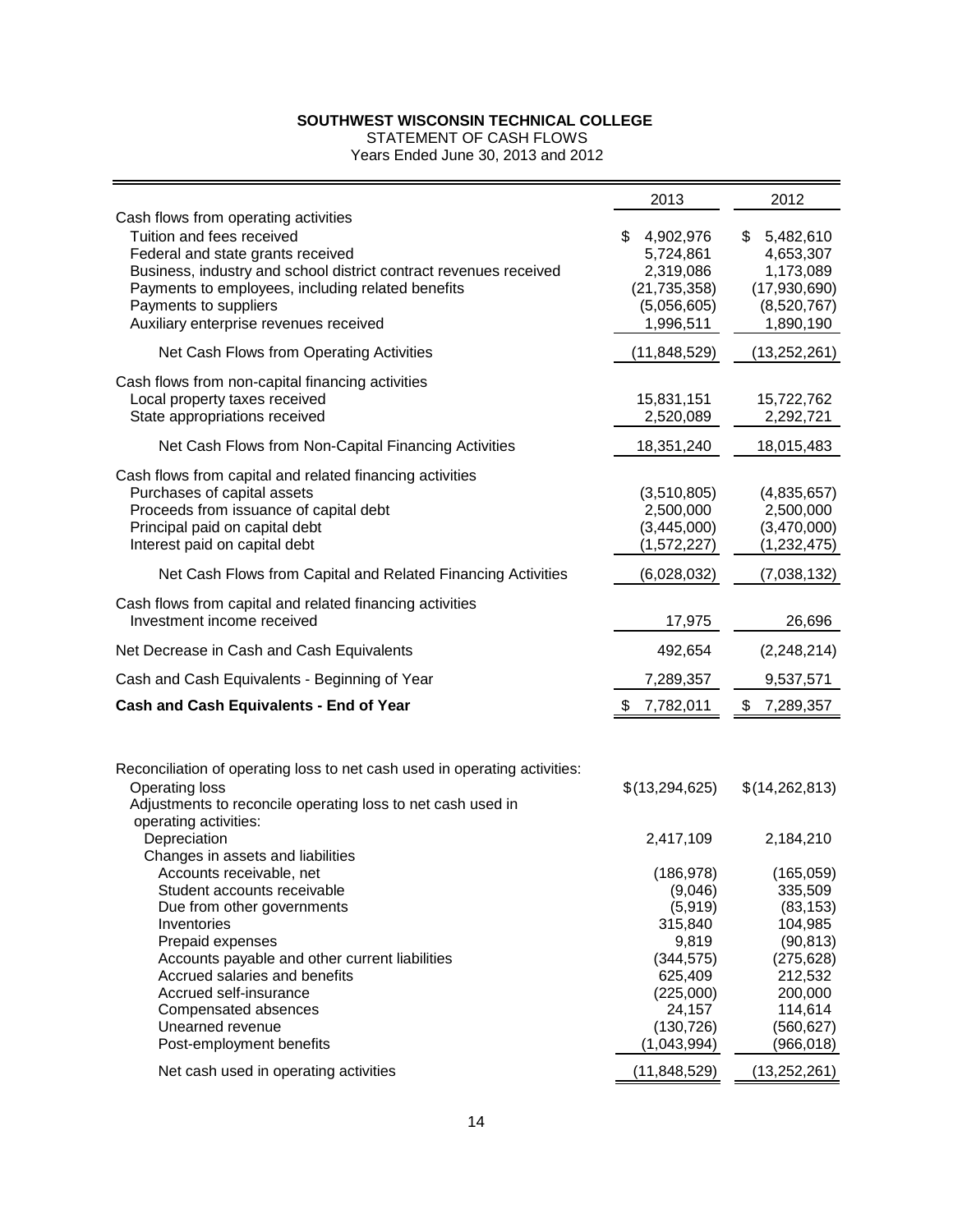## NOTE 1—SUMMARY OF SIGNIFICANT ACCOUNTING POLICIES

The Southwest Wisconsin Technical College (Southwest Tech) comprised of five full southwest Wisconsin counties and portions of four others, became operational on July 1, 1967, pursuant to Chapter 292, Laws of Wisconsin of 1965. The geographic area of the Southwest Tech is comprised of most of Crawford, Grant, Iowa, Lafayette, and Richland counties and part of Dane, Green, Sauk, and Vernon counties covering 3,800 square miles. There are 30 public K-12 school districts within Southwest Tech boundaries.

Southwest Tech is governed by a nine-member District Board elected by the 30 school districts boards comprising the Southwest Tech. Pursuant to Wisconsin Statute, the District Board consists of two employer members, two employee members, three additional members, one elected official member who holds a state or local office, and one school district administrator. Board members serve staggered three-year terms. The District Board powers are established under the provisions of Chapter 38 of the Wisconsin Statutes and include:

- Authority to borrow money and levy taxes;
- Budgetary authority; and
- Authority over other fiscal and general management of Southwest Tech, which includes, but is not limited to, the authority to execute contracts, to exercise control over facilities and properties, to determine the outcome or disposition of matters affecting the recipients of the services being provided and to approve the hiring or retention of key management personnel who implement board policies and directives.

The accounting policies of Southwest Tech conform to accounting principles generally accepted in the United States of America as applicable to public colleges and universities as well as those prescribed by the Wisconsin Technical College System (WTCS). The Governmental Accounting Standards Board (GASB) is the accepted standard setting body for establishing accounting and financial reporting principles. The following is a summary of the more significant policies.

## **Reporting Entity**

**SOUTHWEST WESCONSIN TECHNICAL COLLEGE**<br>
NOTES TO FINANCIAL STATEMENTS<br>
NOTES TO FINANCIAL STATEMENTS<br>
SIGNIFICANT ACCOUNTING POLICIES<br>
SIGNIFICANT ACCOUNTING POLICIES<br>
SIGNIFICANT ACCOUNTING POLICIES<br>
Son Wissonsin Techni The reporting entity of Southwest Tech is based upon criteria set forth by GASB Statement No. 61 *The Financial Reporting Entity: Omnibus an Amendment* to GASB Statements No. 14 and No 34. The reporting entity for Southwest Tech consists of (a) the primary government, (b) organizations for which the primary government is financially accountable, and (c) other organizations for which the nature and significance of their relationship with the primary government are such that their exclusion would cause the reporting entity's financial statements to be misleading or incomplete. If a primary government appoints a voting majority of an organization's officials or if the organization is fiscally dependent on the primary government and there is a potential for those organizations either to provide specific financial benefits to, or to impose specific financial burdens on, the primary government, the primary government is financially accountable for those organizations. An organization has a financial benefit or burden relationship with the primary government if, for example, any one of these conditions exists. The primary government may be financially accountable if an organization is fiscally dependent on the primary government. The report does not contain any component units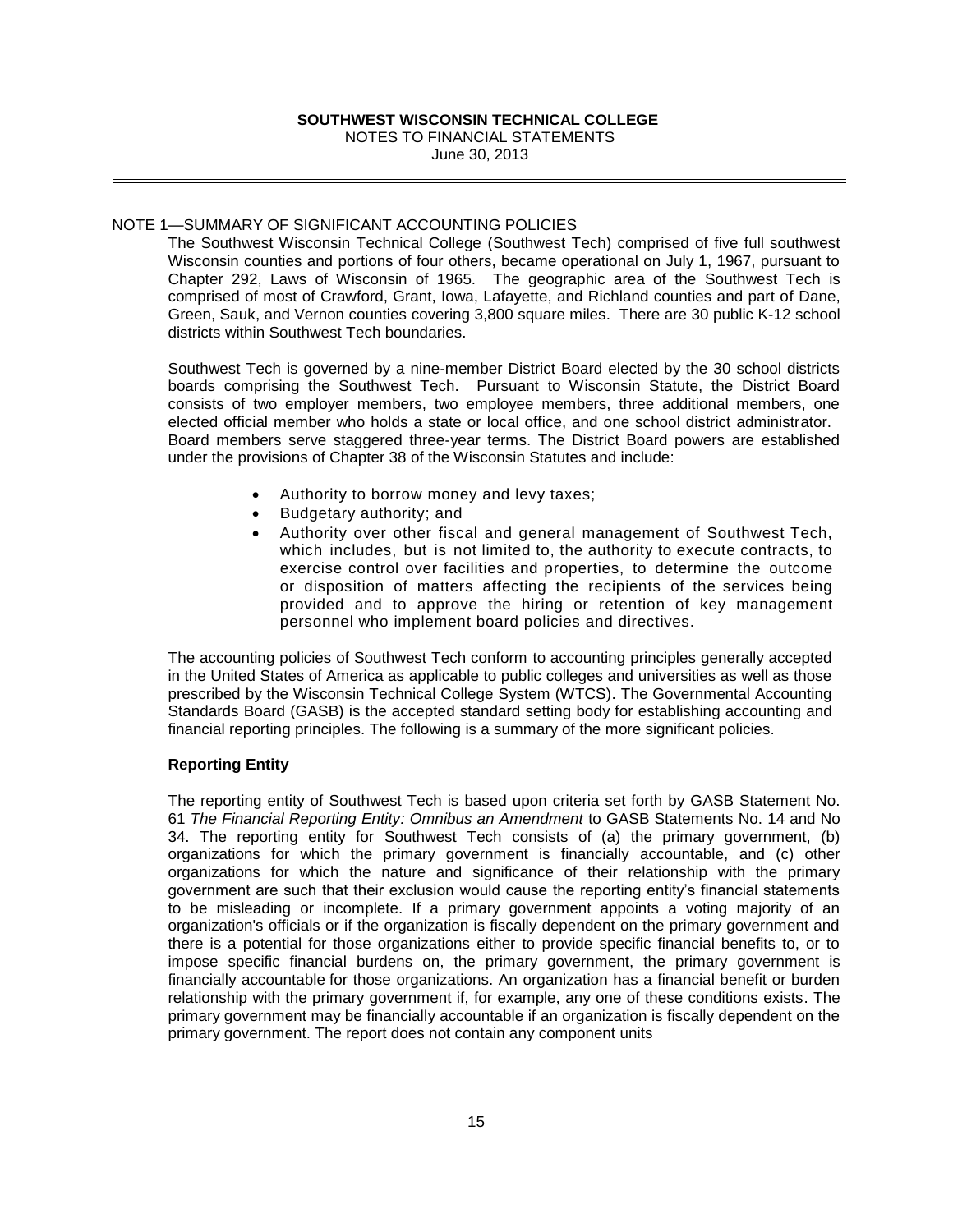## NOTE 1—SUMMARY OF SIGNIFICANT ACCOUNTING POLICIES (continued)

**SOUTHWEST WISCONSINT TECHNICAL COLLEGE<br>
NOTES TO FINANCIAL STATEMENTS<br>
SIGNIFICANT ACCOUNTING POLICIES (continued)**<br> **SIGNIFICANT** ACCOUNTING POLICIES (continued)<br> **Affliated with SWTC** Foundation, Inc. (Foundation), a<br>
t Southwest Tech is affiliated with SWTC Foundation, Inc. (Foundation),a not-for-profit corporation whose purpose is to solicit, hold, manage, invest and expend endowment funds and other gifts, grants, and bequests exclusively for the maintenance and benefit of Southwest Tech. The Foundation is managed by an independent board of directors. Southwest Tech provides office space, certain equipment and furnishings, most related utility services and some insurance coverage to the Foundation without charge. The financial resources of the Foundation are not significant to Southwest Tech as a whole and accordingly, financial information related to the Foundation is not included in these financial statements.

## **Basis of Accounting and Financial Statement Presentation**

For financial reporting purposes, Southwest Tech is considered a special -purpose government engaged only in business-type activities. Accordingly, the financial statements of Southwest Tech have been prepared using the economic resources measurement focus and the accrual basis of accounting. Under the accrual basis, revenues are recognized when earned, and expenses are recorded when an obligation has been incurred, regardless of the timing of the related cash flows. Property taxes are recognized as revenues in the years for which they are levied. Grants and similar items are recognized as revenue as soon as all eligibilityrequirements imposed by the provider have been met. All significant inter-governmental transactions have been eliminated.

## **Use of Estimates**

The preparation of basic financial statements in conformity with accounting principles generally accepted in the United States of America requires Southwest Tech to make estimates and assumptions that affect the reported amounts of assets, deferred inflows and outflows of revenues and liabilities, and disclosures of contingent assets and liabilities at eh dates of the financial statements and the reported amounts of revenues and expenses during the reporting period. Actual results could differ from those estimates.

## *Assets, Liabilities, Deferred Outflows/Inflows of Resources and Net Position*

## **Cash and Cash Equivalents**

Southwest Tech's cash and cash equivalents are considered to be cash on hand, demand deposits, investments in the Local Government Investment Pool, and short-term investments with original maturities less than ninety days from date of acquisition.

The Wisconsin Local Government Investment Pool (LGIP) is part of the State Investment Fund (SIF) and is managed by the State of Wisconsin Investment Board. The SIF is not registered with the Securities and Exchange Commission, but operates under the statutory authority of Wisconsin Chapter 25. The SIF reports the fair value of its underlying assets annually. The SIF is not rated. Participants in the LGIP have the right to withdraw their funds in total on one day's notice. At June 30, 2013 and 2012, the fair value of Southwest Tech's share of the LGIP's assets was substantially equal to the amount reported in these statements.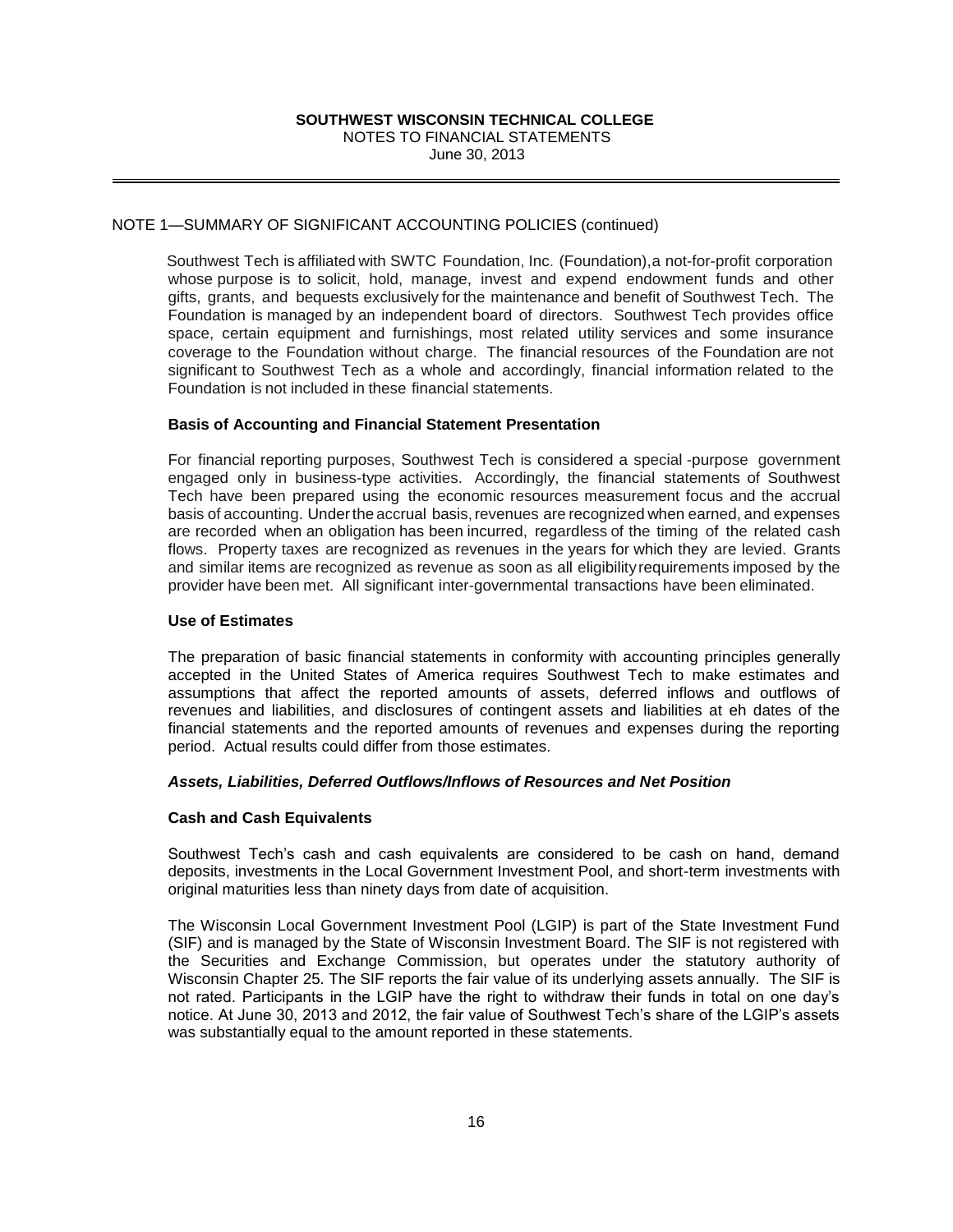## NOTE 1—SUMMARY OF SIGNIFICANT ACCOUNTING POLICIES (continued)

### **Inventories**

Inventories of books and supplies reflected in the proprietary fund types are stated at the lower of cost or market; cost is determined using the first-in, first-out method Instructional and administrative inventories are expensed as incurred.

## **Capital Assets**

Capital assets are reported at historical cost, or estimated historical cost if actual historical cost is not available Donated capital assets are valued at their estimated fair value market value at the time of receipt. Interest costs incurred during construction are not capitalized and are not considered material.

The costs of maintenance and repairs are charged to operations as incurred. Equipment assets having a cost of \$500 or more per unit and building or remodeling projects of \$15,000 or more are capitalized. Depreciation on buildings and equipment is provided in amounts sufficient to relate the cost of depreciableassets to operations on the straight-line basis over the estimated useful life of the asset, which range from four to ten years for equipment and fifty years for buildings and remodeling.

## **Property Tax and Taxes Receivable**

The District Board, under Section 38.16 of the Wisconsin Statutes, may levy a tax not to exceed 1.5 mills on the full value of taxable property within the area served by Southwest Tech for the purposes of operating and maintaining schools. The mill rate limitation is not applicable to taxes levied for the purposes of paying principal and interest on general obligation debt issued by Southwest Tech that is used for capital improvements and equipment additions.

Southwest Tech's operational mill rate was 1.5000 mills for fiscal years ending 2013 and 2012. The debt service mill rate for the fiscal years ending 2013 and 2012 was .63494 and 62766 respectively.

Southwest Tech communicates its property tax levy to city, village and town treasurers or clerks in October of the fiscal year for which the taxes are levied.

The following dates are pertinent to Southwest Tech's tax calendar:

| SOUTHWEST WISCONSIN TECHNICAL COLLEGE<br>NOTES TO FINANCIAL STATEMENTS<br>June 30, 2013                                                                                                                                                                                                                                                                            |                                      |  |  |  |  |
|--------------------------------------------------------------------------------------------------------------------------------------------------------------------------------------------------------------------------------------------------------------------------------------------------------------------------------------------------------------------|--------------------------------------|--|--|--|--|
| <b>JARY OF SIGNIFICANT ACCOUNTING POLICIES (continued)</b>                                                                                                                                                                                                                                                                                                         |                                      |  |  |  |  |
| ries                                                                                                                                                                                                                                                                                                                                                               |                                      |  |  |  |  |
| ies of books and supplies reflected in the proprietary fund types ar<br>market; cost is determined using the first-in, first-out met<br>trative inventories are expensed as incurred.                                                                                                                                                                              |                                      |  |  |  |  |
| <b>Assets</b>                                                                                                                                                                                                                                                                                                                                                      |                                      |  |  |  |  |
| assets are reported at historical cost, or estimated historical cost if<br>lable Donated capital assets are valued at their estimated fair val<br>receipt. Interest costs incurred during construction are not ca<br>ed material.                                                                                                                                  |                                      |  |  |  |  |
| ts of maintenance and repairs are charged to operations as incuri<br>a cost of \$500 or more per unit and building or remodeling projects<br>ed. Depreciation on buildings and equipment is provided in amount<br>lepreciable assets to operations on the straight-line basis over the<br>et, which range from four to ten years for equipment and fifty y<br>ing. |                                      |  |  |  |  |
| y Tax and Taxes Receivable                                                                                                                                                                                                                                                                                                                                         |                                      |  |  |  |  |
| trict Board, under Section 38.16 of the Wisconsin Statutes, may le<br>on the full value of taxable property within the area served by S<br>s of operating and maintaining schools. The mill rate limitation is<br>or the purposes of paying principal and interest on general obli<br>est Tech that is used for capital improvements and equipment addit           |                                      |  |  |  |  |
| est Tech's operational mill rate was 1.5000 mills for fiscal years e<br>ot service mill rate for the fiscal years ending 2013 and 2012 w<br>vely.                                                                                                                                                                                                                  |                                      |  |  |  |  |
| est Tech communicates its property tax levy to city, village and towr<br>of the fiscal year for which the taxes are levied.                                                                                                                                                                                                                                        |                                      |  |  |  |  |
| wing dates are pertinent to Southwest Tech's tax calendar:                                                                                                                                                                                                                                                                                                         |                                      |  |  |  |  |
| Levy date<br>Tax bills are mailed<br>Payments                                                                                                                                                                                                                                                                                                                      | Month of October<br>Month of October |  |  |  |  |
| Taxes paid in one installment                                                                                                                                                                                                                                                                                                                                      | January 31                           |  |  |  |  |
| Taxes paid in two installments:<br>First installment due<br>Second installment due                                                                                                                                                                                                                                                                                 | January 31<br>July 31                |  |  |  |  |
| 17                                                                                                                                                                                                                                                                                                                                                                 |                                      |  |  |  |  |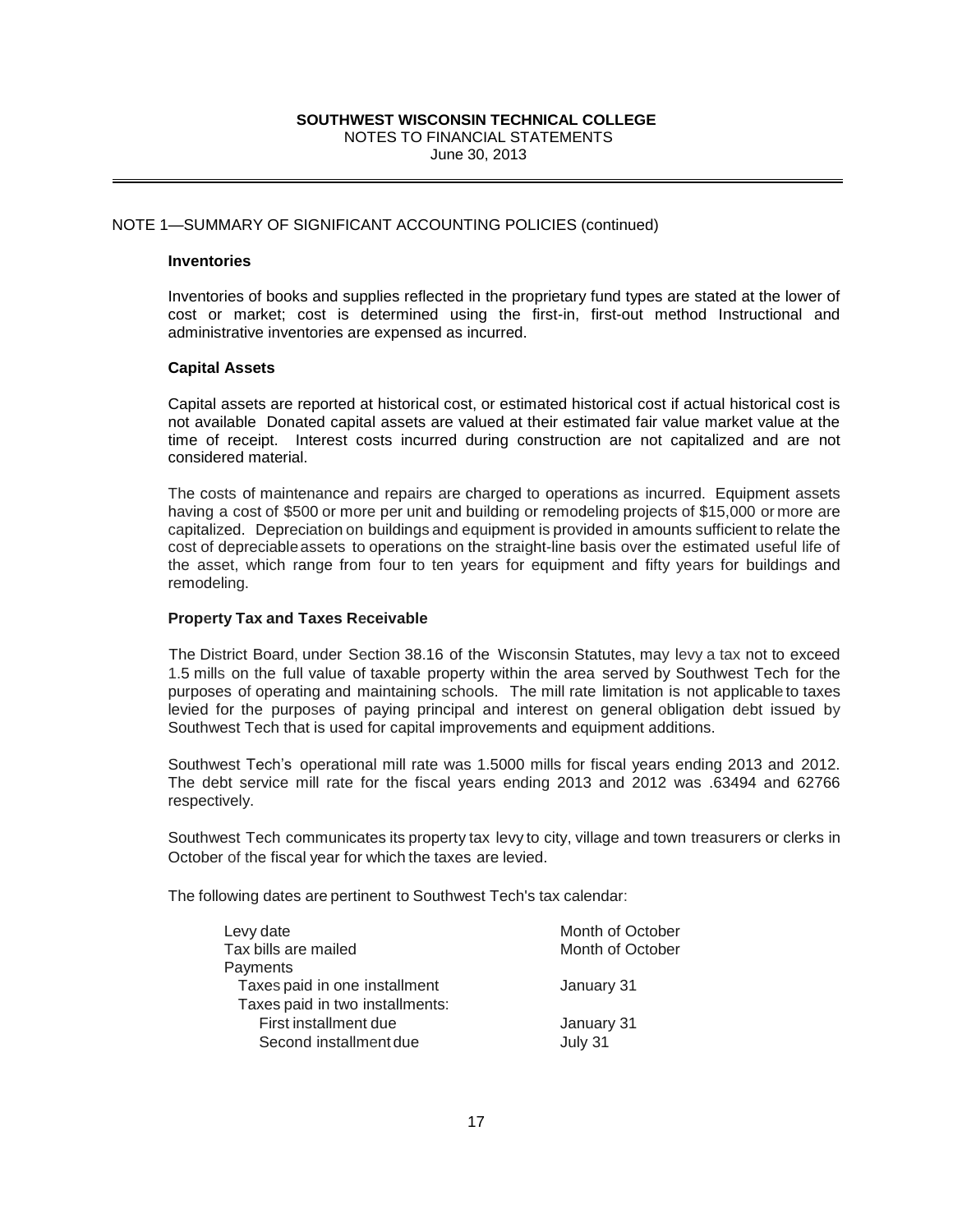## NOTE 1—SUMMARY OF SIGNIFICANT ACCOUNTING POLICIES (continued)

Historically, Southwest Tech has received the majority of its property tax levy from municipalities in the fiscal year for which the taxes were levied. However, in most fiscal years, a portion of such revenues has been receivable at year-end because the second installment of real estate taxes and delinquent taxes is not required to be collected by the county treasurer until the month of August following Southwest Tech's year-end.

## **Compensated Absences**

Southwest Tech employees are granted vacation, and sick leave benefits in varying amounts in accordance with Southwest Tech policies. In the event of retirement, death or resignation of an employee, Southwest Tech is obligated to pay for all unused vacation days. All vacation is accrued when incurred as accrued compensated absences in the statement of net position.

## **Retirement Plan**

Southwest Tech employees participate in the Wisconsin Retirement System. All contributions made by Southwest Tech on behalf of its employees are reported as expenses when incurred.

## **Post-Employment Benefits**

For employees hired prior to July 1, 2006, Southwest Tech's employee fringe benefit program includes a provision which allows academic, administrative, and support staff to be carried with the group insurance plan or plans at their own expense after retirement or layoff. However, the Board will continue to pay health insurance premiums based on type of employee and years of service or number of accumulated hours of sick leave.

For employees, any academic staff, administrative staff, or support staff with less than thirteen years of service to Southwest Tech that retire under the Wisconsin Retirement System or are laid off, one-half of their unused accumulated sick leave at full pay will be used to continue the payment of health insurance premiums at the time of retirement or layoff.

At time of separation, support staff with thirteen or more years of service to Southwest Tech will have one years worth of health insurance premiums banked to pay future post separation premiums. Those with fifteen or more years of service to Southwest Tech will have two years worth of health insurance premiums banked to pay future post separation premiums. Those with seventeen or more years of service will have three years worth of health insurance premiums banked to pay future separation premiums.

**SOUTHWEST WISCONSIN TECHNICAL COLLEGE**<br>
NOTES TO FINANCIAL STATEMENTS<br>
SIGNIFICANT ACCOUNTING POLICIES (continued)<br>
vest Tech has received the majority of its property tax<br>
which the taxes were levied. However, in most fa Academic and administrative staff with thirteen or more years of service to Southwest Tech will have three years worth of health insurance premiums banked to pay future separation premiums. Those with fifteen or more years of service will have four years worth of health insurance premiums banked to pay futurepost separation premiums. Those with seventeen or more years of service will have five years worth of health insurance premiums banked to pay future post separation premiums.

These benefits are financed on a pay-as-you-go basis. In the current year, Southwest Tech paid \$360,913 of health insurance for 77 former employees.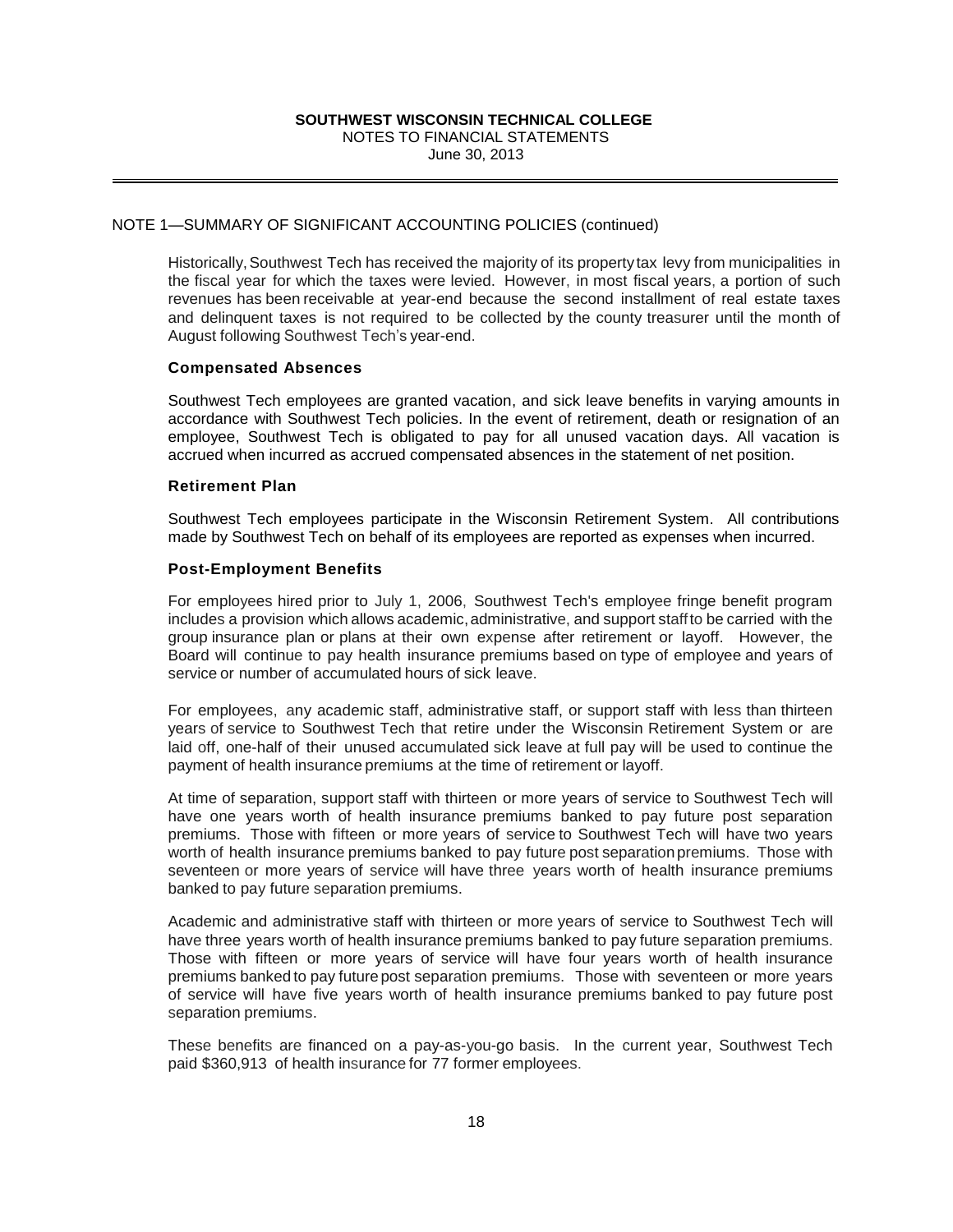## NOTE 1—SUMMARY OF SIGNIFICANT ACCOUNTING POLICIES (continued)

## **Deferred Outflows/Inflows of Resources**

In addition to assets, the balance sheet will report a separate section for deferred outflows of resources. Deferred outflows of resources represent a consumption of net position that applies to a future period and so will not be recognized as an outflow of resources (expense/expenditure) until then. Southwest Tech has no qualifying deferred outflows as of June 30, 2013.

In addition to liabilities, the balance sheet will report a separate section for deferred inflows of resources. Deferred inflows of resources represent an acquisition of net position that applies to a future period and so will not be recognized as an inflow of resources (revenue) until that time. Southwest Tech has no qualifying deferred inflows as of June 30, 2013.

## **Fees and Tuition**

**SOUTHWEST WISCONSINT TECHNICAL COLLEGE**<br>
NOTES TO FINANCIAL STATEMENTS<br>
June 30, 2013<br>
SIGNIFICANT ACCOUNTING POLICIES (continued)<br> **SIGNIFICANT ACCOUNTING POLICIES** (continued)<br> **SIGNIFICANT ACCOUNTING POLICIES** (continu Fees and tuition are recorded as revenue in the period in which the related activity or instruction takes place. Revenues for the summer semester are prorated on the basis of student class days occurring before and after June 30. Southwest Tech's student fee receivable is stated at amounts due from students, net of an allowance for doubtful accounts. Amounts outstanding longer than the agreed upon payment terms are considered past due. Southwest Tech determines its allowance for doubtful accounts by considering a number of factors including length of time amounts are past due, Southwest Tech's previous loss history and the student's ability to pay his or her obligation. Southwest Tech writes off receivables when they become uncollectible, and payments subsequently collected on such receivables are credited to the allowance for doubtful accounts.

## **State and Federal Revenues**

Southwest Tech receives funding from various federal and state contracts and grants. These revenues are earned as expenses are incurred. Such expenses may be incurred during the grantor's fiscal period, which may be different than that of Southwest Tech.

Southwest Tech participates in federally funded Pell Grants, SEOG Grants, Federal Work Study and Federal Direct Student Loan Programs. Federal and State programs are audited in accordance with *OMB Circular A-133, Audits of States, Local Governments, and Non-Profit Organizations;* and the *State Single Audit Guidelines.* 

## **Scholarship Allowances and Student Aid**

Financial aid to students is reported in the financial statements under the following method: All aid is reflected in the basic financial statements as operating expenses or scholarship allowances, which reduce revenues. Southwest Tech receives and disburses cash and, as a result, must record all federal and state loan funds as federal and state grants, and the crediting of the funds to the student's account as student aid expense. The amount reported as operating expenses represents the portion of aid that was provided to the student in the form of cash. Scholarship allowances represent the portion of aid provided to the student in the form of reduced tuition.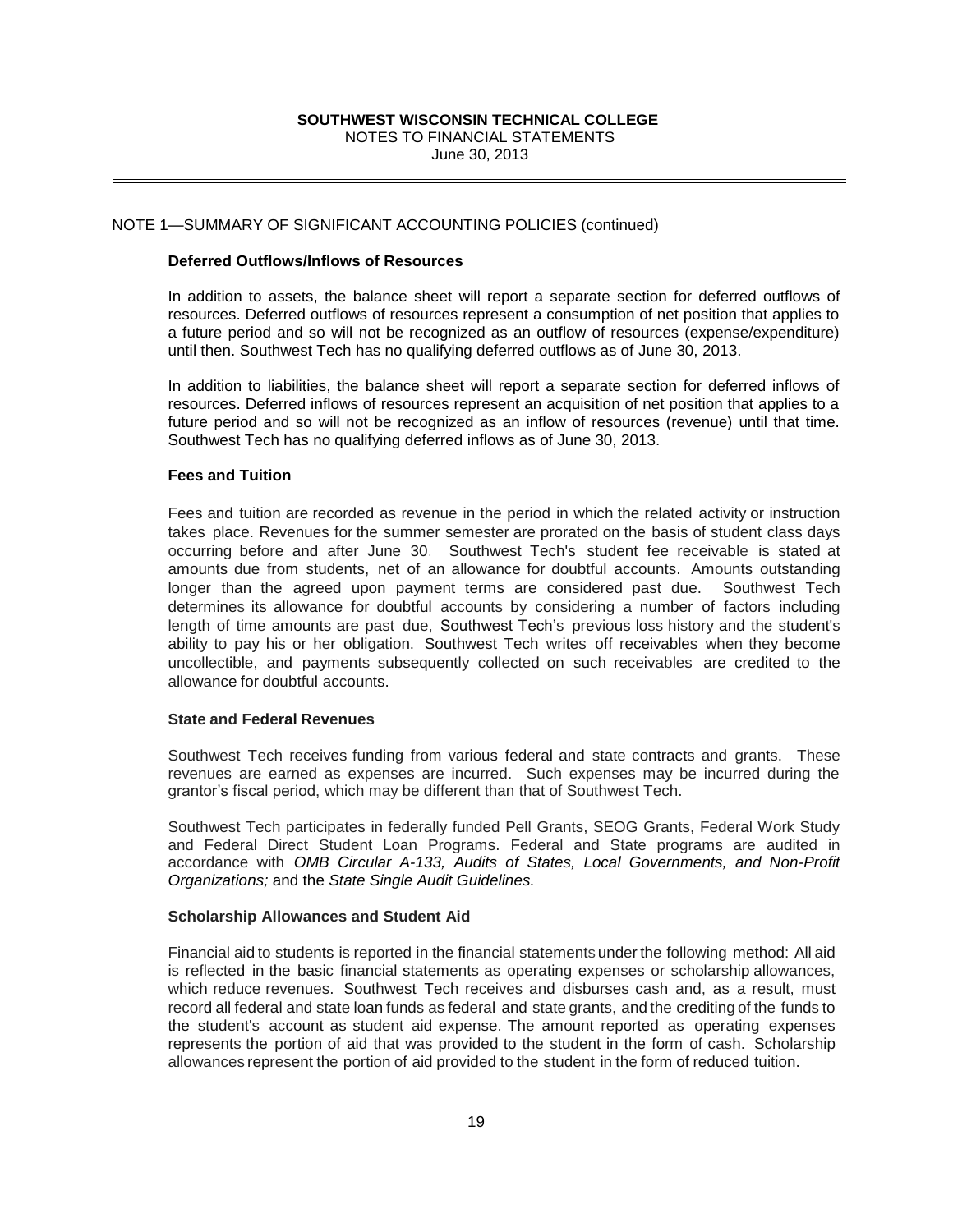## NOTE 1—SUMMARY OF SIGNIFICANT ACCOUNTING POLICIES (continued)

## **Classification of Revenue and Expense**

Southwest Tech has classified its revenue and expenses as either operating or nonoperating according to the following criteria:

*Operating revenue/expenses* - Operating revenues and expenses include activities that have the characteristics of exchange transactions to provide goods or services related to Southwest Tech's principal ongoing operations. Operating revenues include (1) student tuition and fees, net of scholarship allowances, (2) sales and services of auxiliary enterprises, and (3) most federal, state and local grants and contracts that are essentially the same as contracts for services that finance programs of Southwest Tech. Operating expenses include the cost of providing educational services, student aid, administrative expenses and depreciation on capital assets.

*Nonoperating revenues/expenses* - Nonoperating revenues and expenses include activities that have the characteristics of nonexchange transactions. Nonoperating revenues as defined by GASB Statement No.9, *Reporting Cash Flows of Proprietary and Nonexpendable Trust Funds and Governmental Entities That Use Proprietary Fund Accounting,* and GASB Statement No. 34, *Basic Financial Statements and Management's Discussion and Analysis for State and Local Governments*. These revenues include gifts and contributions, and other revenue sources such

## **Self Insurance**

**SOUTHWEST WISCONSINT TECHNICAL COLLEGE**<br>
NOTES TO FINANCIAL STATEMENTS<br>
SIGNIFICANT ACCOUNTING POLICIES (continued)<br> **EVALUAT ACCOUNTING POLICIES** (continued)<br> **EVALUAT ACCOUNTING POLICIES** (continued)<br> **EVALUAT ACCOUNTIN** Southwest Tech is self insured for health and dental coverage. Southwest Tech accounts for its medical self-insurance program in an internal service fund. The purpose of this fund is to pay medical insurance claims of Southwest Tech employees and their covered dependents and to minimize the total costs of annual insurance to Southwest Tech. The accrued liability for estimated claims represents an estimate of the eventual loss on claims arising prior to year end, including claims incurred but not yet reported. The amounts not reported to Southwest Tect were determined by the Plan administrator. As part of the health care coverage of the Plan, Southwest Tech purchases stop-loss coverage, which pays claims in excess of \$100,000 per individual and/or 125% of the annual estimated claims. Southwest Tech has no stop-loss coverage for dental care coverage of the Plan.

|              | Estimated claims outstanding |                             |                                     |   |                        |                    |  |
|--------------|------------------------------|-----------------------------|-------------------------------------|---|------------------------|--------------------|--|
|              |                              | Beginning<br><b>Balance</b> | Claims<br>Claim<br>ibnr<br>Payments |   |                        | Ending<br>Balance  |  |
|              |                              |                             |                                     |   |                        |                    |  |
| 2013<br>2012 | S                            | 600,000<br>400,000          | \$2,926,538<br>2,854,883            | S | 2,701,538<br>3,054,883 | 375,000<br>600,000 |  |

Change in the claims liability for the years ended June 30 is as follows: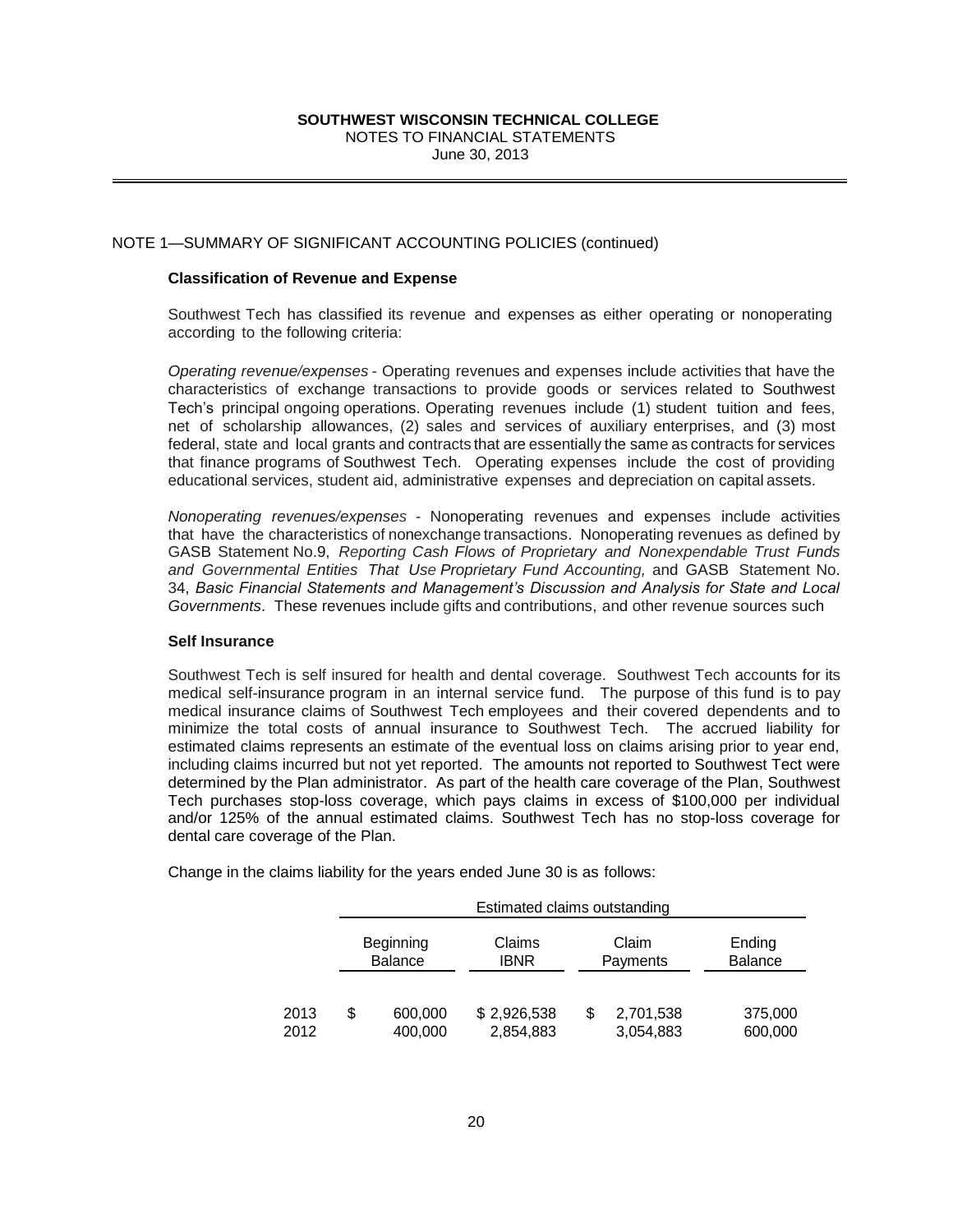## NOTE 1—SUMMARY OF SIGNIFICANT ACCOUNTING POLICIES (continued)

## **Net Position**

Net position is classified according to restrictions on availability of assets for satisfaction of Southwest Tech's obligations.

*Net investment in capital assets*: The value of capital assets (land, buildings and equipment) less the debt incurred to acquire or construct the assets plus the borrowed resources not yet expended, but restricted for capital purchases.

*Restricted net position*: Restricted net position includes resources in which Southwest Tech is legally or contractually obligated to spend resources in accordance with restrictions imposed by external third parties.

- Restricted net position for debt service can only be used to repay debt service costs (principal and interest) as they are levied for that specific purpose.
- Restricted net position for student financial assistance can only be used for student financial assistance activities.
- Restricted net position for capital projects results from unspent from general obligation debt issued specifically for capital projects.
- **SOUTHWEST WISCONSINT TECHNICAL COLLEGE**<br>
NOTES TO FINANCIAL STATEMENTS<br>
SIGNIFICANT ACCOUNTING POLICIES (continued)<br>
assified according to restrictions on availability this obligations.<br>
In appline assets: The value of ca *Unrestricted net position*: Unrestricted net position represents resources derived from student tuition and fees, state appropriations, and sales and services provided by educational departments and auxiliary enterprises. These resources are used for transactions relating to the educational and general operations of Southwest Tech and may be used at the discretion of the governing board to meet current expenses. These resources also include auxiliary enterprises, which are substantially selfsupporting activities that provide services for students, faculty and staff.
- When an expense is incurred that can be paid using either restricted or unrestricted resources, Southwest Tech's policy is to first apply the expense towards restricted resources and then towards unrestricted resources.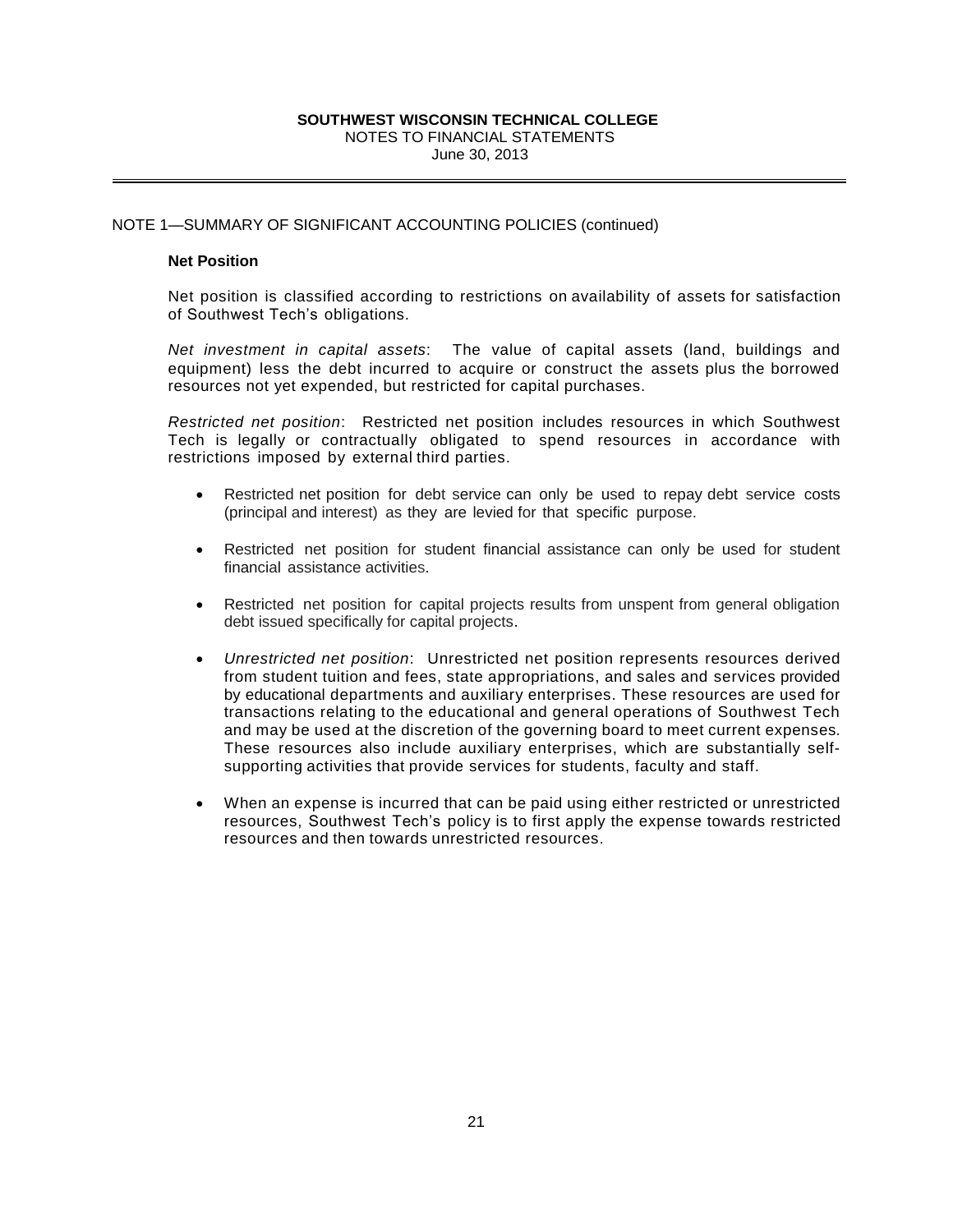## NOTE 2—CASH AND CASH EQUIVALENTS

|    | SOUTHWEST WISCONSIN TECHNICAL COLLEGE<br>NOTES TO FINANCIAL STATEMENTS<br>June 30, 2013                                                                                                                                                                                                                                                                                                                                                                                                                                                                                                                                                                                                                 |                        |                        |                                       |
|----|---------------------------------------------------------------------------------------------------------------------------------------------------------------------------------------------------------------------------------------------------------------------------------------------------------------------------------------------------------------------------------------------------------------------------------------------------------------------------------------------------------------------------------------------------------------------------------------------------------------------------------------------------------------------------------------------------------|------------------------|------------------------|---------------------------------------|
|    | -CASH AND CASH EQUIVALENTS                                                                                                                                                                                                                                                                                                                                                                                                                                                                                                                                                                                                                                                                              |                        |                        |                                       |
|    | Southwest Tech cash and cash equivalents consist of the following at June 30. :                                                                                                                                                                                                                                                                                                                                                                                                                                                                                                                                                                                                                         |                        |                        |                                       |
|    |                                                                                                                                                                                                                                                                                                                                                                                                                                                                                                                                                                                                                                                                                                         | 2013                   | 2012                   | Risk                                  |
|    | Cash and cash equivalents:<br>Cash on hand                                                                                                                                                                                                                                                                                                                                                                                                                                                                                                                                                                                                                                                              | 4,908                  | 1,601                  |                                       |
|    | Deposit accounts<br>Wisconsin Local Government Investment Pool                                                                                                                                                                                                                                                                                                                                                                                                                                                                                                                                                                                                                                          | 6,617,901<br>1,159,203 | 6,130,248<br>1,157,508 | Custodial<br>Credit and interest rate |
|    | Total cash and cash equivalents                                                                                                                                                                                                                                                                                                                                                                                                                                                                                                                                                                                                                                                                         | 7,782,012              | \$1,159,109            |                                       |
|    | Chapter 25. The SIF reports the fair value of its underlying assets annually. The SIF is not rated.<br>Participants in the LGIP have the right to withdraw their funds in total on one day's notice. At June<br>30, the fair value of the Southwest Tech's share of the LGIP's assets was substantially equal to<br>the amounts reported above.<br>Southwest Tech is limited to investments authorized by Wisconsin State Statute 66.0603<br>including the following:<br>1. Time deposits in any credit union, bank, savings bank, trust company, or savings and loan<br>association which is authorized to transact business in the state if the time deposits mature in<br>not more than three years. |                        |                        |                                       |
| 2. | Bonds or securities issued or guaranteed as to principal and interest by the federal<br>government, or by a commission, board, or other instrumentality of the federal government.                                                                                                                                                                                                                                                                                                                                                                                                                                                                                                                      |                        |                        |                                       |
|    | 3. Bonds or securities of any county, city, drainage district, technical college district, village,<br>town, or school district of the state, as well as bonds issued by a local exposition district, a<br>local professional baseball park district, a local professional football stadium district, the<br>University of Wisconsin Hospitals and Clinics Authority, a local cultural arts district, or the<br>Wisconsin Aerospace Authority.                                                                                                                                                                                                                                                          |                        |                        |                                       |
| 4. | Any security which matures or which may be tendered for purchase at the option of the<br>holder within not more than seven years of the date on which it is acquired, if that security<br>has a rating which is the highest or second highest rating category assigned by Standard &<br>Poor's corporation, Moody's investors service, or other similar nationally recognized rating<br>agency or if that security is senior to, or on a parity with, a security of the same issuer which<br>has such a rating.                                                                                                                                                                                         |                        |                        |                                       |
|    |                                                                                                                                                                                                                                                                                                                                                                                                                                                                                                                                                                                                                                                                                                         |                        |                        |                                       |
|    | 22                                                                                                                                                                                                                                                                                                                                                                                                                                                                                                                                                                                                                                                                                                      |                        |                        |                                       |
|    |                                                                                                                                                                                                                                                                                                                                                                                                                                                                                                                                                                                                                                                                                                         |                        |                        |                                       |

- 1. Time deposits in any credit union, bank, savings bank, trust company, or savings and loan association which is authorized to transact business in the state if the time deposits mature in not more than three years.
- 2. Bonds or securities issued or guaranteed as to principal and interest by the federal government, or by a commission, board, or other instrumentality of the federal government.
- 3. Bonds or securities of any county, city, drainage district, technical college district, village, town, or school district of the state, as well as bonds issued by a local exposition district, a local professional baseball park district, a local professional football stadium district, the University of Wisconsin Hospitals and Clinics Authority, a local cultural arts district, or the Wisconsin Aerospace Authority.
- 4.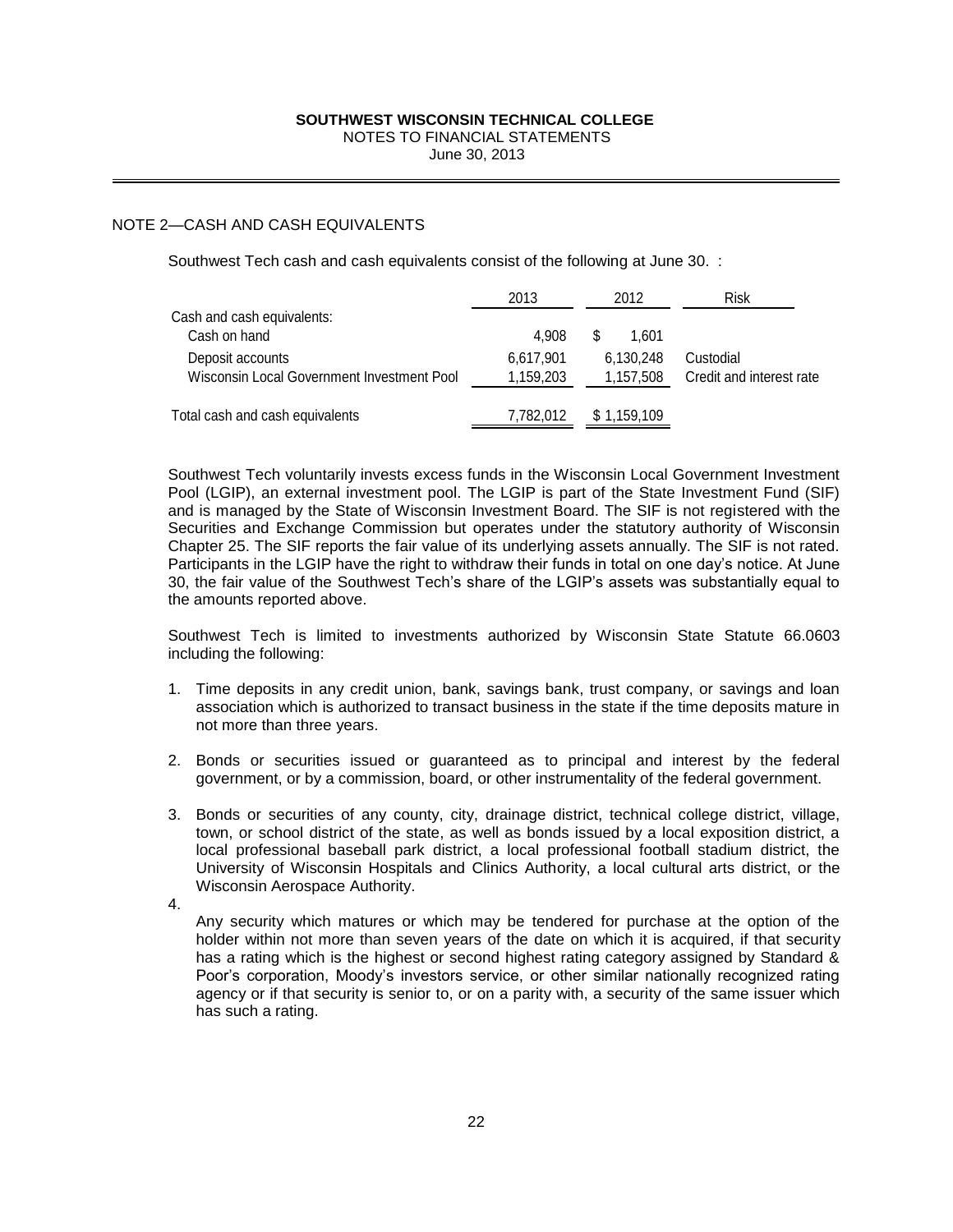## NOTE 2—CASH AND INVESTMENTS (continued)

- 5. Securities of an open-end management investment company or investment trust, with certain limitations:
	- a. Bonds or securities issued under the authority of the municipality;
	- b. The local government pooled-investment fund as established under Section 25.50 of the Wisconsin Statutes; the state of Wisconsin local government investment fund (LGIP)
	- c. Agreements in which a public depository agrees to repay funds advanced to it by the Southwest Tech, plus interest, if the agreement is secured by bonds or securities issued or guaranteed as to principal and interest by the federal government.
	- d. Securities of an open-end management investment company or investment trust, subject to various conditions and investment options.
	- e. Repurchase agreements with public depositories, with certain conditions.

#### *Custodial Credit Risk*

Custodial credit risk for deposits is the risk that, in the event of the failure of a depository financial institution, the Southwest Tech would not be able to recover its deposits or will not be able to recover collateral securities that are in the possession of an outside party. Southwest Tech's carrying values for bank deposits were \$6,617,901 and \$6,130,248 at June 30, 2013 an 2012.

The bank balances were \$6,772,880 and \$6,251,506. Deposits in each local and area bank are insured by the FDIC in the amount of \$250,000 for interest bearing accounts and unlimited for non-interest bearing accounts. Bank accounts and the local government investment pool are also insured by the State Deposit Guarantee Fund in the amount of \$400,000. However, due to the relatively small size of the Guarantee Fund in relationship to the total deposits covered and other legal implications, recovery of material principal losses may be significant to individual organizations. As of June 30, 2013, \$250,000 of Southwest Tech's deposits was covered by the FDIC, and \$6,522,880 was secured by pledged securities.

**SOUTHWEST WESCONSIN TECHNICAL COLLEGE**<br>
NOTES TO FINANCIAL STATEMENTS<br>
Une 30, 2013<br>
Usine 30, 2013<br>
ESTMENTS (continued)<br>
10 open-end management investment company or invertimes<br>
SENDENTS (continued)<br>
23 ASSEMBLY TO the For investments, custodial credit risk is the risk that, in the event of failure of the counterparty (e.g. broker-dealer) to the transaction, Southwest Tech will not be able to recover the value of its investment or collateral securities that are in the possession of another party. Southwest Tech's investment policy minimizes credit risk by limiting investments to the safest type of securities and diversifying the investment portfolio. Individual securities may not exceed 5% of the market value of the portfolio at the time of purchase with the exception of U.S. Government issues fully guaranteed as to both principal and interest by the U.S. government or agencies thereof, shares of open-ended investment companies, the LGIP, or the Wisconsin Investment Series Cooperative (WISC). The LGIP and WISC do not carry a credit quality rating

#### *Interest Rate Risk*

As a means of limiting its exposure to fair value losses arising from rising interest rates, Southwest Tech's investment policy limits the maturity of any security to no more than five years from the date of purchase or in accordance with state and local statutes and ordinances, whichever is less. The policy indicates that the investment portfolio should be structured so that securities mature to meet the cash requirements for ongoing operations, thereby avoiding the need to sell securities on the open market prior to maturity. The policy sets a maximum duration range of two years with a target duration of one year. As of June 30, 2013, Wisconsin Local Government Investment Pool (LGIP) investments have a maturity of 12 months or less.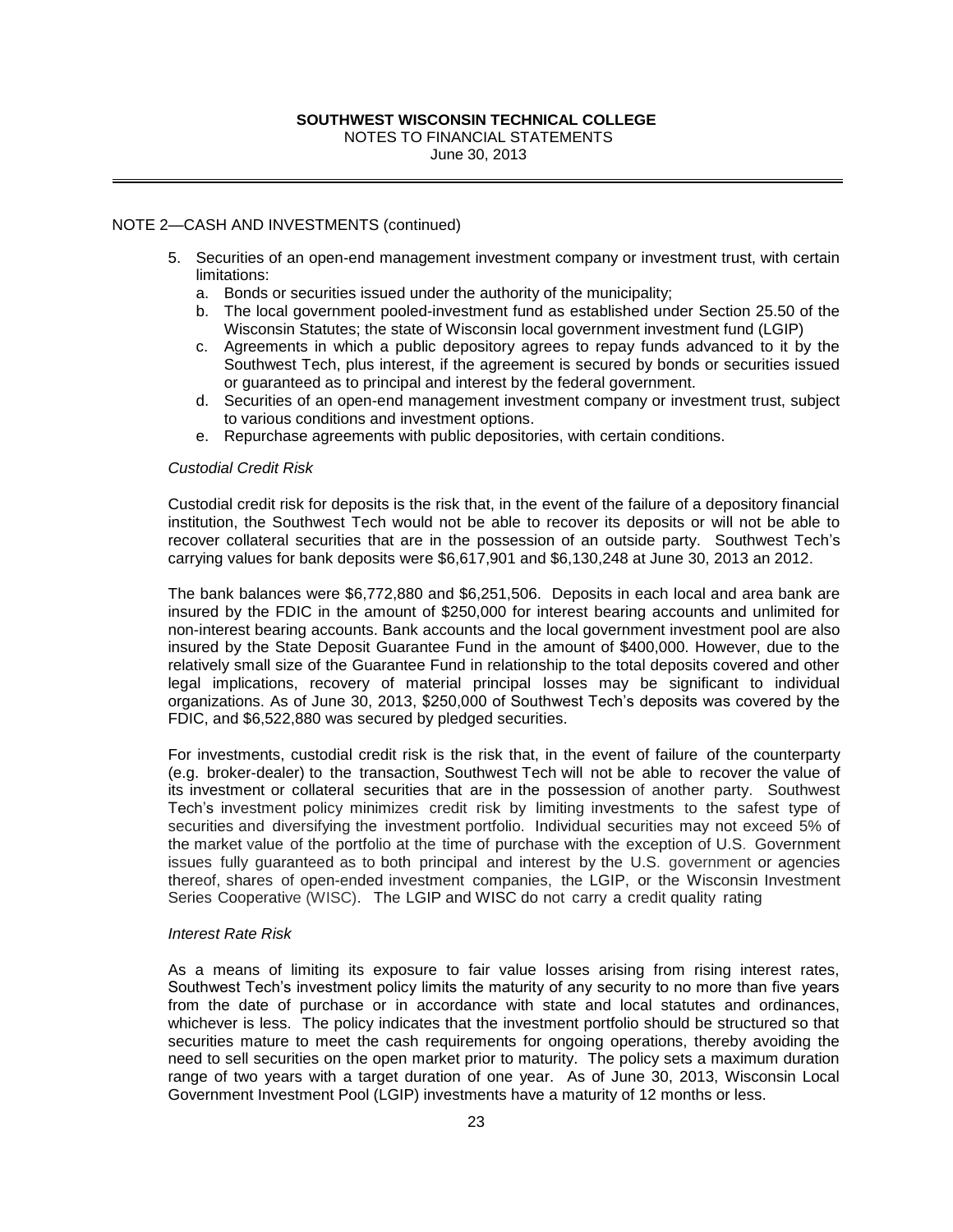## NOTE 3—CAPITAL ASSETS

| SOUTHWEST WISCONSIN TECHNICAL COLLEGE<br>NOTES TO FINANCIAL STATEMENTS<br>June 30, 2013              |                     |                                     |                                   |             |                                         |  |
|------------------------------------------------------------------------------------------------------|---------------------|-------------------------------------|-----------------------------------|-------------|-----------------------------------------|--|
|                                                                                                      |                     |                                     |                                   |             |                                         |  |
| -CAPITAL ASSETS                                                                                      |                     |                                     |                                   |             |                                         |  |
| The following is a summary of changes in capital assets for the year ended June 30, 2013:            |                     |                                     |                                   |             |                                         |  |
|                                                                                                      | Balance<br>7/1/2012 |                                     | Additions                         | (Deletions) | Balance<br>6/30/2013                    |  |
| Capital assets not being depreciated<br>Land                                                         | \$                  | 813,445                             |                                   |             | \$<br>813,445                           |  |
| Capital assets being depreciated<br>Land improvements<br>Buildings & improvements<br>Equipment       |                     | 919,768<br>42,234,563<br>20,513,166 | 133,699<br>1,468,372<br>1,908,734 | (234, 705)  | 1,053,467<br>43,702,935<br>\$22,187,195 |  |
| Total capital assets being depreciated                                                               |                     | 63,667,497                          | 3,510,805                         | (234, 705)  | 66,943,597                              |  |
| Less accumulated depreciation for<br>Land improvements<br>Buildings & improvements<br>Equipment      |                     | 398,045<br>6,181,538<br>13,905,324  | 43,043<br>1,004,473<br>1,369,593  | (205, 803)  | 441,088<br>7,186,011<br>15,069,114      |  |
| Total accumulated depreciation                                                                       |                     | 20,484,907                          | 2,417,109                         | (205, 803)  | 22,696,213                              |  |
| Total capital assets being depreciated-net                                                           |                     | 43,182,590                          | 1,093,696                         | (28, 902)   | \$44,247,384                            |  |
| Net capital assets                                                                                   |                     | 43,996,035                          | 1,093,696                         | (28, 902)   | 45,060,829                              |  |
| Less general obligation debt<br>Plus unexpended debt proceeds included<br>in general obligation debt |                     | (33,005,000)<br>944,718             |                                   |             | (32,060,000)                            |  |
| Total net investment in capital assets                                                               | \$                  | 11,935,753                          |                                   |             | \$13,000,829                            |  |
|                                                                                                      |                     |                                     |                                   |             |                                         |  |
|                                                                                                      | 24                  |                                     |                                   |             |                                         |  |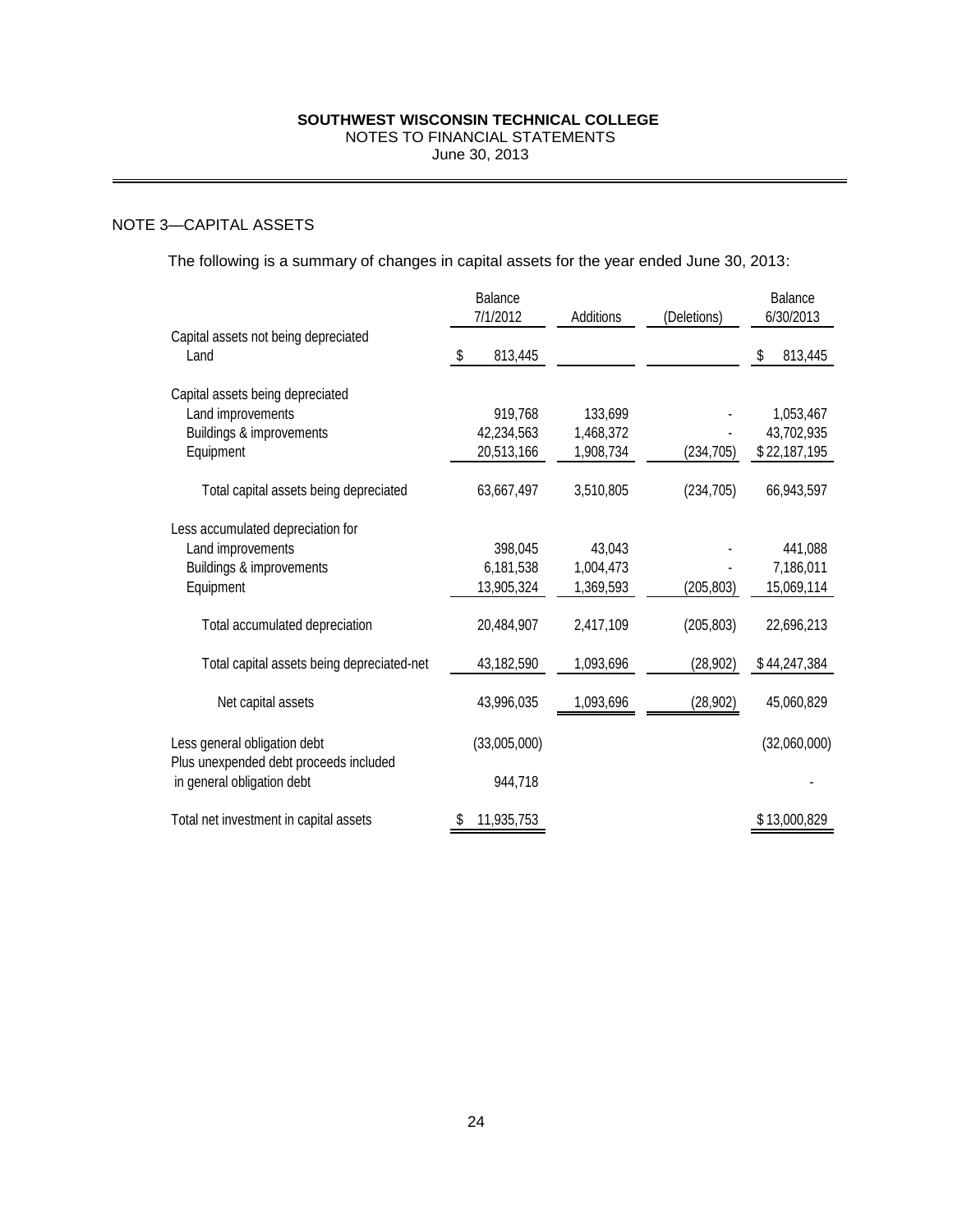## NOTE 3—CAPITAL ASSETS (continued)

| SOUTHWEST WISCONSIN TECHNICAL COLLEGE<br>NOTES TO FINANCIAL STATEMENTS<br>June 30, 2013              |                                     |                                   |                         |                                     |  |  |  |
|------------------------------------------------------------------------------------------------------|-------------------------------------|-----------------------------------|-------------------------|-------------------------------------|--|--|--|
| -CAPITAL ASSETS (continued)                                                                          |                                     |                                   |                         |                                     |  |  |  |
| The following is a summary of changes in capital assets for the year ended June 30, 2012:            |                                     |                                   |                         |                                     |  |  |  |
|                                                                                                      | Balance<br>7/1/2011                 | Additions                         | (Deletions)             | Balance<br>6/30/2012                |  |  |  |
| Capital assets not being depreciated<br>Land                                                         | \$<br>813,445                       | \$                                | \$                      | \$<br>813,445                       |  |  |  |
| Capital assets being depreciated<br>Land improvements<br>Buildings & improvements<br>Equipment       | 622,360<br>38,886,970<br>19,434,612 | 297,408<br>3,496,579<br>1,193,186 | (148, 986)<br>(114,632) | 919,768<br>42,234,563<br>20,513,166 |  |  |  |
| Total capital assets being depreciated                                                               | 58,943,942                          | 4,987,173                         | (263, 618)              | 63,667,497                          |  |  |  |
| Less accumulated depreciation for<br>Land improvements<br>Buildings & improvements<br>Equipment      | 364,875<br>5,290,449<br>12,757,475  | 33,170<br>892,579<br>1,258,461    | (1,490)<br>(110, 612)   | 398,045<br>6,181,538<br>13,905,324  |  |  |  |
| Total accumulated depreciation                                                                       | 18,412,799                          | 2,184,210                         | (112, 102)              | 20,484,907                          |  |  |  |
| Total capital assets being depreciated-net                                                           | 40,531,143                          | 2,802,963                         | (151, 516)              | \$43,182,590                        |  |  |  |
| Net capital assets                                                                                   | 41,344,588                          | 2,802,963                         | (151, 516)              | 43,996,035                          |  |  |  |
| Less general obligation debt<br>Plus unexpended debt proceeds included<br>in general obligation debt | (33,975,000)<br>3,275,096           |                                   |                         | (33,005,000)<br>944,718             |  |  |  |
| Total net investment in capital assets                                                               | 10,644,684<br>\$                    |                                   |                         | \$11,935,753                        |  |  |  |
|                                                                                                      |                                     |                                   |                         |                                     |  |  |  |
|                                                                                                      | 25                                  |                                   |                         |                                     |  |  |  |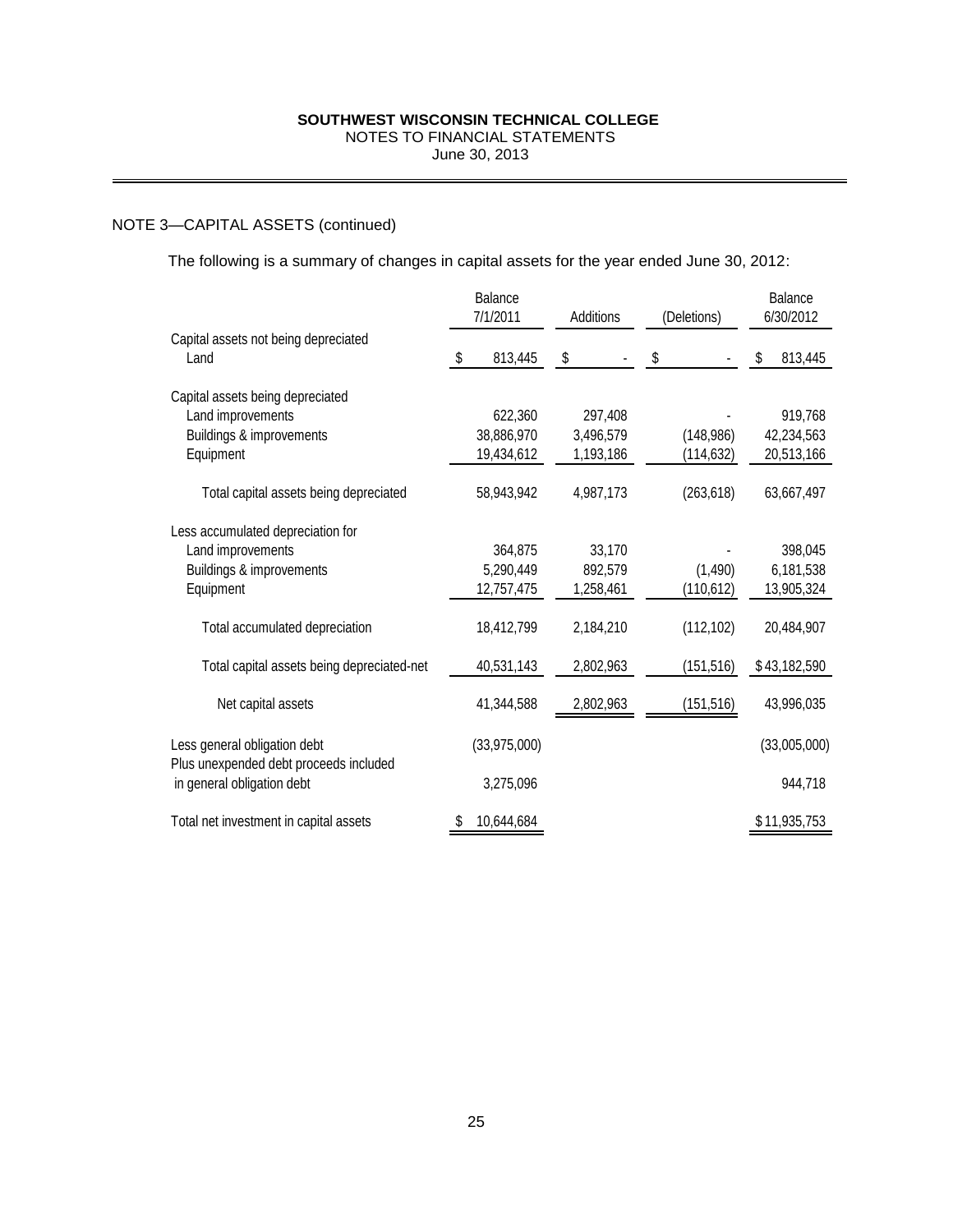## NOTE 4—LONG-TERM OBLIGATIONS

|                                                                                                                                                                                                                                                                                                                                                                                                                                                                                                                                                                                                                                                                                     |                            | SOUTHWEST WISCONSIN TECHNICAL COLLEGE<br>NOTES TO FINANCIAL STATEMENTS<br>June 30, 2013 |             |                                     |                             |                      |           |                        |
|-------------------------------------------------------------------------------------------------------------------------------------------------------------------------------------------------------------------------------------------------------------------------------------------------------------------------------------------------------------------------------------------------------------------------------------------------------------------------------------------------------------------------------------------------------------------------------------------------------------------------------------------------------------------------------------|----------------------------|-----------------------------------------------------------------------------------------|-------------|-------------------------------------|-----------------------------|----------------------|-----------|------------------------|
|                                                                                                                                                                                                                                                                                                                                                                                                                                                                                                                                                                                                                                                                                     |                            |                                                                                         |             |                                     |                             |                      |           |                        |
| -LONG-TERM OBLIGATIONS                                                                                                                                                                                                                                                                                                                                                                                                                                                                                                                                                                                                                                                              |                            |                                                                                         |             |                                     |                             |                      |           |                        |
| Long-term obligations of Southwest Tech consist of general obligation bonds, general obligation<br>promissory notes and compensated absences for vacation and sick pay benefits.                                                                                                                                                                                                                                                                                                                                                                                                                                                                                                    |                            |                                                                                         |             |                                     |                             |                      |           |                        |
| Changes in long-term obligations for the years ended June 30, 2013 and 2012 was as follows:                                                                                                                                                                                                                                                                                                                                                                                                                                                                                                                                                                                         |                            |                                                                                         |             |                                     |                             |                      |           |                        |
|                                                                                                                                                                                                                                                                                                                                                                                                                                                                                                                                                                                                                                                                                     | <b>Balance</b><br>7/1/2012 | Additions                                                                               |             | Reductions                          | <b>Balance</b><br>6/30/2013 |                      |           | Due Within<br>One Year |
| Notes and bonds payable                                                                                                                                                                                                                                                                                                                                                                                                                                                                                                                                                                                                                                                             | 33,005,000                 | 2,500,000                                                                               |             | 3,445,000                           |                             | 32,060,000           |           | 3,000,000              |
| Accrued compensated<br>absences                                                                                                                                                                                                                                                                                                                                                                                                                                                                                                                                                                                                                                                     | 960,022                    | 24,156                                                                                  |             |                                     |                             | 984,178              |           | 984,178                |
| Total long-term liabilities                                                                                                                                                                                                                                                                                                                                                                                                                                                                                                                                                                                                                                                         | 33,965,022                 | 2,524,156                                                                               |             | 3,445,000                           |                             | 33,044,178           |           | 3,984,178              |
|                                                                                                                                                                                                                                                                                                                                                                                                                                                                                                                                                                                                                                                                                     | Balance<br>7/1/2011        | Additions                                                                               |             | Reductions                          |                             | Balance<br>6/30/2012 |           | Due Within<br>One Year |
| Notes and bonds payable                                                                                                                                                                                                                                                                                                                                                                                                                                                                                                                                                                                                                                                             | \$33,975,000               | \$2,500,000                                                                             | \$3,470,000 |                                     | \$33,005,000                |                      | \$        | 2,945,000              |
| Accrued compensated<br>absences                                                                                                                                                                                                                                                                                                                                                                                                                                                                                                                                                                                                                                                     | 987,599                    |                                                                                         | 27,577      |                                     | 960,022                     |                      |           | 960,022                |
| Total long-term liabilities                                                                                                                                                                                                                                                                                                                                                                                                                                                                                                                                                                                                                                                         | \$34,962,599               | \$2,500,000                                                                             |             | \$3,497,577<br>\$33,965,022         |                             |                      | \$        | 3,905,022              |
| All general obligation debt is secured by the full faith and credit and taxing powers of Southwest<br>Tech. Long-term debt will be retired by future property tax levies and resources accumulated in<br>the debt service fund.<br>Wisconsin State Statute 67.03 (1) limits total general obligation debt of Southwest Tech to 5% of<br>the equalized value of taxable property located within the district. Wisconsin State Statute 67.03<br>(9) limits bonded indebtedness of Southwest Tech to 2% of the equalized value of taxable<br>property, including tax incremental districts. The legal debt limit and the margin of indebtedness,<br>as of June 30, 2013 is as follows: |                            |                                                                                         |             | <b>Bonds</b>                        |                             |                      | Aggregate |                        |
|                                                                                                                                                                                                                                                                                                                                                                                                                                                                                                                                                                                                                                                                                     |                            |                                                                                         |             |                                     |                             | \$                   |           | 365,391,443            |
| Debt limit (2% for bonds, 5% for aggregate)<br>Debt outstanding at June 30, 2013 net of<br>resources available to pay principle                                                                                                                                                                                                                                                                                                                                                                                                                                                                                                                                                     |                            |                                                                                         |             | 146, 156, 577<br>S.<br>26, 155, 107 |                             |                      |           | 31,800,107             |
| Margin of indebtedness:                                                                                                                                                                                                                                                                                                                                                                                                                                                                                                                                                                                                                                                             |                            |                                                                                         |             | 120,001,470                         |                             | \$                   |           | 333,591,336            |
|                                                                                                                                                                                                                                                                                                                                                                                                                                                                                                                                                                                                                                                                                     |                            | 26                                                                                      |             |                                     |                             |                      |           |                        |

|                                                                                         | <b>Bonds</b> |               |  | Aggregate     |
|-----------------------------------------------------------------------------------------|--------------|---------------|--|---------------|
| Debt limit (2% for bonds, 5% for aggregate)<br>Debt outstanding at June 30, 2013 net of |              | \$146,156,577 |  | \$365,391,443 |
| resources available to pay principle                                                    |              | 26, 155, 107  |  | 31,800,107    |
| Margin of indebtedness:                                                                 |              | 120,001,470   |  | 333,591,336   |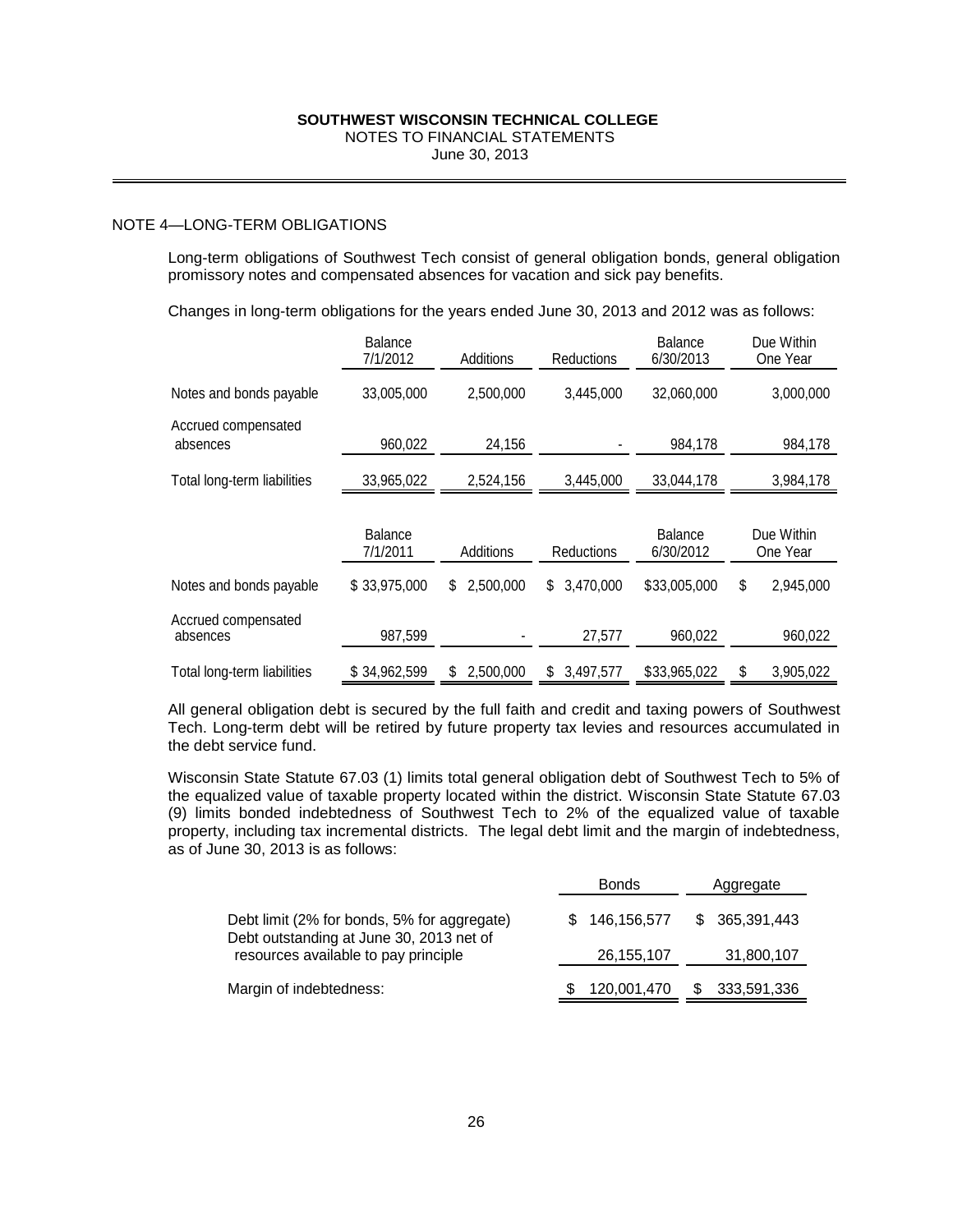## NOTE 4—LONG-TERM OBLIGATIONS (continued)

| SOUTHWEST WISCONSIN TECHNICAL COLLEGE<br>NOTES TO FINANCIAL STATEMENTS<br>June 30, 2013                                                                                                                                                                                                                                                                                                                                                 |                                      |            |               |
|-----------------------------------------------------------------------------------------------------------------------------------------------------------------------------------------------------------------------------------------------------------------------------------------------------------------------------------------------------------------------------------------------------------------------------------------|--------------------------------------|------------|---------------|
| -LONG-TERM OBLIGATIONS (continued)                                                                                                                                                                                                                                                                                                                                                                                                      |                                      |            |               |
| General obligation debt at June 30, 2013 and 2012 are as follows:                                                                                                                                                                                                                                                                                                                                                                       |                                      |            |               |
|                                                                                                                                                                                                                                                                                                                                                                                                                                         | <b>Buyer</b>                         | 2013       | 2012          |
| 2003 \$2,750,000 general obligation promissory<br>notes payable with annual principle payments of<br>\$100,000 through June 1, 2013, interest at 2.00%-<br>3.00%, payable semi-annually in June 1 and<br>Proceeds<br>December<br>$\mathbf{1}$ .<br>used<br>to<br>finance<br>remodeling, facility improvements, and equipment<br>purchases.                                                                                              | Harris Trust and<br>Savings Bank     | \$         | \$<br>100,000 |
| 2008 \$2,000,000 general obligation promissory note<br>payable with annual principle payments through<br>June 1, 2013, interest at 3.25%-3.75%, payable<br>semi-annually in June 1 and December 1.<br>Proceeds used to finance remodeling, facility<br>improvements, and equipment purchases.                                                                                                                                           | Robert W. Baird                      |            | 400,000       |
| \$8,000,000<br>2008<br>general<br>obligation<br>school<br>improvement bonds payable with annual principle<br>payments of \$150,000 - \$585,000 through June 1,<br>2028, interest at 4.00%-4.75%, payable semi-<br>annually in June 1 and December 1. Proceeds<br>used to finance construction and remodeling.                                                                                                                           | Sterne, Agee &<br>Leach, Inc.        | 6,500,000  | 6,795,000     |
| 2009 \$2,000,000 general obligation promissory note<br>payable with annual principle payments of \$400,000<br>through June 1, 2014, interest at 2.00%-2.50%,<br>payable semi-annually in June 1 and December 1.<br>Proceeds used to finance facility improvements.                                                                                                                                                                      | <b>First Trust</b><br>Portfolios L.P | 400,000    | 800,000       |
| 2009 \$23,900,000 taxable general obligation Build<br>America Bonds payable, authorized by the<br>American Recovery and Reinvestment Act, with<br>annual principle payments of \$600,000 - \$1,745,000<br>through June 1, 2029, interest at 1.65%-6.125%,<br>payable semi-annually in June 1 and December 1.<br>Interest payments are reduced by a 35% federal<br>subsidy. Proceeds used to finance new construction<br>and remodeling. | Robert W. Baird                      | 20,860,000 | 21,710,000    |
| 27                                                                                                                                                                                                                                                                                                                                                                                                                                      |                                      |            |               |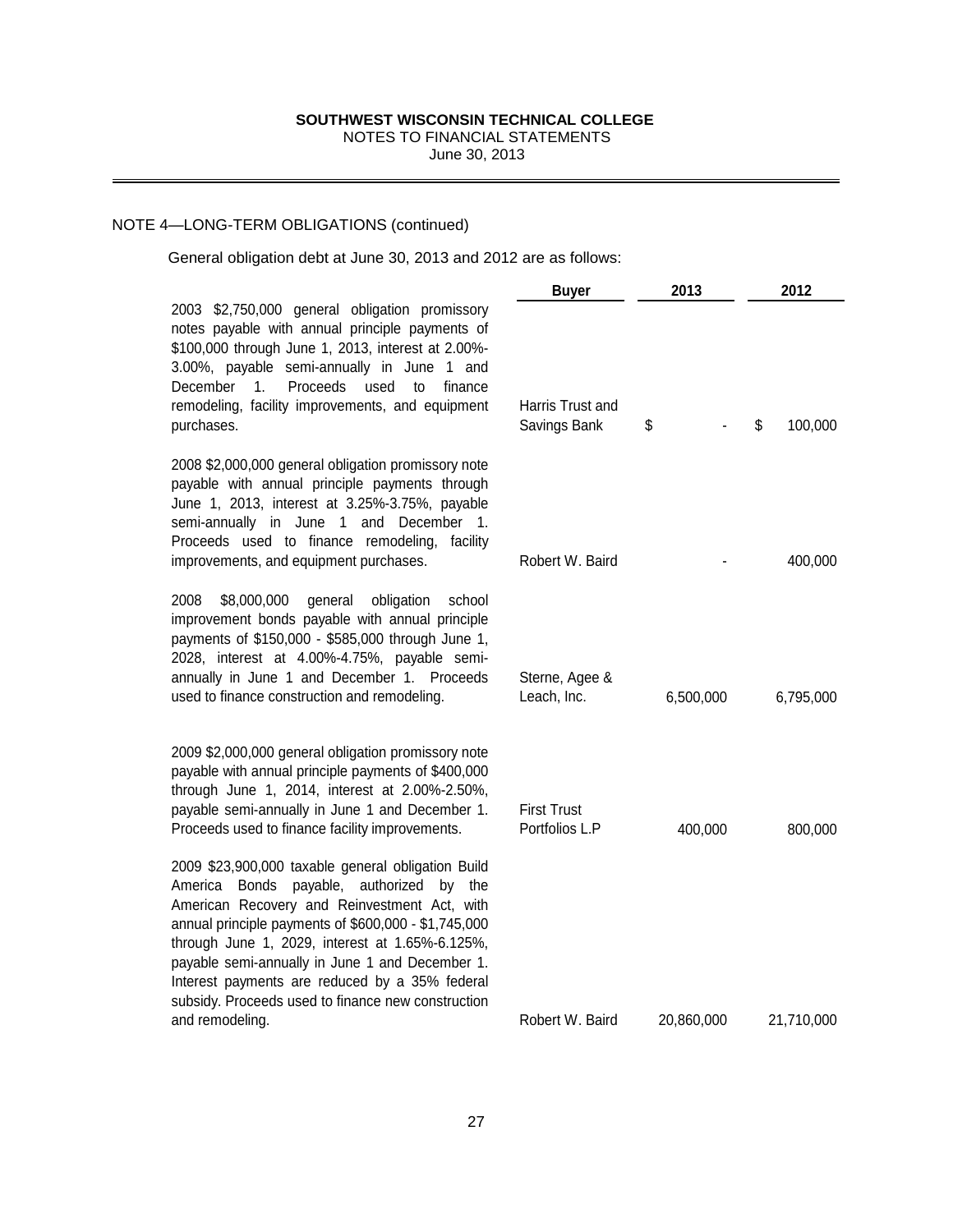# NOTES TO FINANCIAL STATEMENTS

## NOTE 4—LONG-TERM OBLIGATIONS (continued)

2010 \$2,000,000 promissory notes payable with annual principle payments of \$400,000 throug June 1, 2015, interest at 1.50%-2.00%, payabl semi-annually in June 1 and December Proceeds used to finance remodeling, facility improvements, and equipment purchases.

2011 \$2,500,000 promissory notes payable with annual principle payments of \$500,000 through June 1, 2016, interest at 1.0%-2.0%, payable semiannually in June 1 and December 1. Proceed used to finance remodeling, facility improvements and equipment purchases.

2012 \$2,500,000 promissory notes payable with annual principle payments of \$500,000 through June 1, 2017, interest at 0.40%-1.0%, payable semiannually in June 1 and December 1. Proceed used to finance remodeling, facility improvements and equipment purchases.

**Total General Obligation Debt** 

| M&I Marshall &<br>lisley Bank | 800,000    | 1,200,000  |
|-------------------------------|------------|------------|
|                               |            |            |
| Robert W. Baird               | 1,500,000  | 2,000,000  |
|                               |            |            |
| UMB Bank, N.A                 | 2,000,000  |            |
|                               | 32,060,000 | 33,005,000 |

Future debt service requirements as of June 30, 2013 are as follows**:**

|                                                                                                                                                                                                                                           | SOUTHWEST WISCONSIN TECHNICAL COLLEGE<br>NOTES TO FINANCIAL STATEMENTS                                      | June 30, 2013                                                                                     |                                               |                                                                                                |                 |                                                                                                      |  |
|-------------------------------------------------------------------------------------------------------------------------------------------------------------------------------------------------------------------------------------------|-------------------------------------------------------------------------------------------------------------|---------------------------------------------------------------------------------------------------|-----------------------------------------------|------------------------------------------------------------------------------------------------|-----------------|------------------------------------------------------------------------------------------------------|--|
| -TERM OBLIGATIONS (continued)                                                                                                                                                                                                             |                                                                                                             |                                                                                                   |                                               |                                                                                                |                 |                                                                                                      |  |
| ,000,000 promissory notes payable with<br>principle payments of \$400,000 through<br>2015, interest at 1.50%-2.00%, payable<br>nually in June 1 and December<br>s used to finance remodeling, facility<br>nents, and equipment purchases. |                                                                                                             | $\overline{1}$ .                                                                                  | <b>Buyer</b><br>M&I Marshall &<br>lisley Bank | 2013<br>800,000                                                                                | 2012<br>1,200,0 |                                                                                                      |  |
| 500,000 promissory notes payable with<br>principle payments of \$500,000 through<br>2016, interest at 1.0%-2.0%, payable semi-<br>in June 1 and December 1. Proceeds<br>finance remodeling, facility improvements,<br>pment purchases.    |                                                                                                             |                                                                                                   | Robert W. Baird                               |                                                                                                | 1,500,000       | 2,000,0                                                                                              |  |
| 500,000 promissory notes payable with<br>principle payments of \$500,000 through<br>2017, interest at 0.40%-1.0%, payable semi-<br>in June 1 and December 1. Proceeds<br>finance remodeling, facility improvements,<br>pment purchases.   | 2,000,000                                                                                                   |                                                                                                   |                                               |                                                                                                |                 |                                                                                                      |  |
| neral Obligation Debt                                                                                                                                                                                                                     |                                                                                                             |                                                                                                   | 32,060,000                                    | 33,005,0                                                                                       |                 |                                                                                                      |  |
| ebt service requirements as of June 30, 2013 are as follows:                                                                                                                                                                              |                                                                                                             |                                                                                                   |                                               |                                                                                                |                 |                                                                                                      |  |
| <b>Year Ended</b><br>June 30                                                                                                                                                                                                              | <b>Principal</b>                                                                                            | Interest                                                                                          | <b>Federal</b><br><b>Subsidy</b>              |                                                                                                |                 | Total                                                                                                |  |
| 2014<br>2015<br>2016<br>2017<br>2018<br>2019-2023<br>2024-2028<br>2029                                                                                                                                                                    | \$<br>3,000,000<br>2,660,000<br>2,325,000<br>1,895,000<br>1,470,000<br>8,510,000<br>10,455,000<br>1,745,000 | \$<br>1,096,290<br>1,030,567<br>969,678<br>909,716<br>855,744<br>3,438,860<br>1,671,289<br>69,473 | \$                                            | (393, 674)<br>(382, 771)<br>(370,009)<br>(354, 495)<br>(1,481,682)<br>(847, 899)<br>(110, 832) |                 | 3,702,616<br>3,307,796<br>2,924,669<br>2,450,221<br>844,062<br>11,100,961<br>12,015,457<br>1,814,473 |  |
|                                                                                                                                                                                                                                           | \$32,060,000                                                                                                | \$10,041,617                                                                                      |                                               | \$ (3,941,362)                                                                                 |                 | 38,160,255                                                                                           |  |
|                                                                                                                                                                                                                                           |                                                                                                             | 28                                                                                                |                                               |                                                                                                |                 |                                                                                                      |  |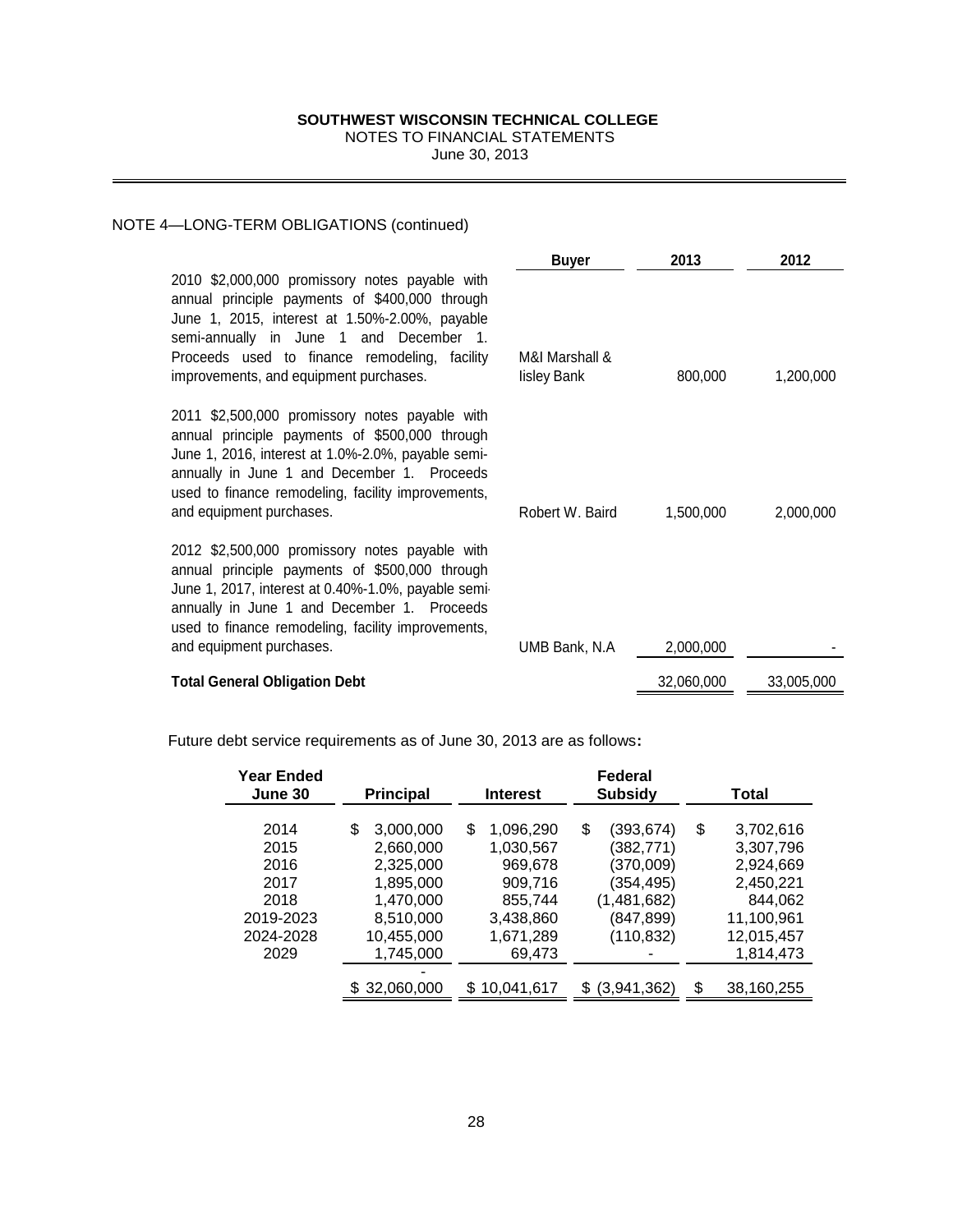## NOTE 5—EMPLOYEE'S RETIREMENT SYSTEM

All eligible Southwest Tech employees participate in the Wisconsin Retirement System (WRS), a cost-sharing, multiple-employer, defined benefit, public employee retirement system. All employees, initially employed by a participating WRS employer prior to July 1, 2011, expected to work at least 600 hours a year (400 hours for teachers and school educational support employees) and expected to be employed for at least one year from employee's date of hire are eligible to participate in the WRS. All employees, initially employed by a participating WRS employer on or after July 1, 2011, and expected to work at least 1200 hours a year (800 hours for teachers and school educational support employees) and expected to be employed for at least one year from employee's date of hire are eligible to participate in the WRS. Employees hired to work nine or ten months per year (e.g. teachers contracts), but expect to return year after year are considered to have met the one-year requirement.

Effective the first day of the first pay period on or after June 29, 2011 the employee required contribution was changed to one-half of the actuarially determined contribution rate for general category employees including teachers, and executives and elected officials. Required contributions for protective occupations are the same rate as general employees. Employers are required to contribute the remainder of the actuarially determined contribution rate. The employer may not pay the employee required contribution unless provided for by an existing collective bargaining agreement. Contribution rates for 2012 are:

|                                           | Employee | Employer |
|-------------------------------------------|----------|----------|
|                                           |          |          |
| General (including teachers)              | 5.90%    | 5.90%    |
| Executives and elected officials          | 7.05%    | 7.05%    |
| Protective with Social Security           | 5.90%    | 9.00%    |
| <b>Protective without Social Security</b> | 5.90%    | 11.30%   |

The payroll for Southwest Tech employees covered by the WRS for the year ended June 30, 2013 was \$11,430,340; the employer's total payroll was \$13,181,964. The total required contribution for the year ended June 30, 2013 was \$1,432,734, which consisted of \$716,367, or 5.9% of payroll from Southwest Tech and \$716,367 or 5.9% of payroll from employees. The amount contributed equaled the required contribution. Total contributions for the years ended June 30, 2012 and 2011 were \$1,328,367 and \$1,397,187, respectively, equal to the required contributions for each year.

**SOUTHWEST WISCONSINT TECHNICAL COLLEGE**<br>
NOTES TO FINANCIAL STATEMENTS<br>
Une 30, 2013<br>
Une 30, 2013<br>
ETIREMENT SYSTEM<br>
ETIREMENT SYSTEM<br>
ETIREMENT SYSTEM<br>
ETIREMENT SYSTEM<br>
ETIREMENT SYSTEM<br>
CHE and been differed by the an Employees who retire at or after age 65 (62 for elected officials and 54 for protective occupation employees with less than 25 years of service, 53 for protective occupation employees with more than 25 years of service) are entitled to receive a retirement benefit. Employees may retire at age 55 (50 for protective occupation employees) and receive actuarially reduced benefits. The factors influencing the benefits are: (1) final average earnings, (2) years of creditable service, and (3) a formula factor. Final average earnings is the average of the employee's three highest years' earnings. Employees terminating covered employment and submitting application before becoming eligible for retirement benefits may withdraw their contributions and, by doing so, forfeit all rights to any subsequent benefit. For employees beginning participation on or after January 1, 1990, and no longer actively employed on or after April 24, 1998, creditable service in each of five years is required for eligibility for a retirement annuity. Participants employed prior to 1990 and on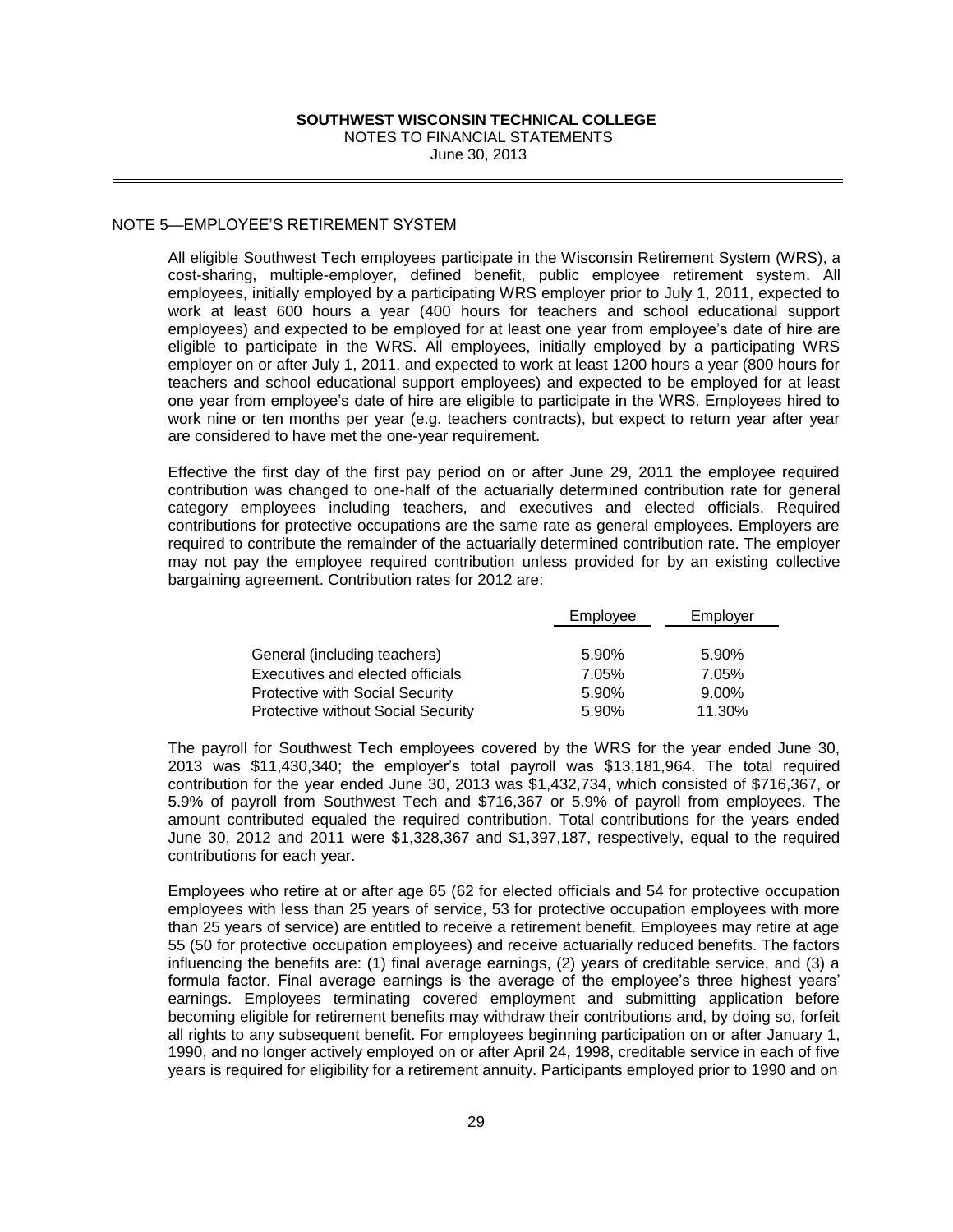## NOTE 5—EMPLOYEE'S RETIREMENT SYSTEM (continue)

or after April 24, 1998 and prior to July 1, 2011 are immediately vested. Participants who initially become WRS eligible on or after July 1, 2011 must have five years of creditable service to be vested.

The WRS also provides death and disability benefits for employees. Eligibility and the amount of all benefits are determined under Chapter 40 of the Wisconsin Statutes.

The WRS issues an annual financial report that may be obtained by writing to the Department of Employee Trust Funds, P.O. Box 7931, Madison, WI 53707-7931.

## NOTE 6—OTHER POST-EMPLOYMENT BENEFITS

Southwest Tech provides other post-employment benefits (OPEB) for its employees through a single-employer retiree benefit plan that provides postemployment health and dental insurance benefits to eligible employees and their spouses in accordance with employee contracts There are approximately 183 active and 77 retired members in the plan as of June 30, 2013. Benefits and eligibility are established and amended by the governing body.

*Funding Policy.* Southwest Tech has no invested plan assets accumulated for payment of future benefits. The employer makes all contributions. Southwest Tech's funding policy is to provide annual contributions on a pay-as-you-go basis.

*Annual OPEB Cost and Net OPEB Obligation.* Southwest Tech's annual OPEB cost (expense) is calculated based on the annual required contribution of the employer (ARC), an amount actuarially determined in accordance with the parameters of GASB Statement 45. The ARC represents a level of funding that, if paid on an ongoing basis, is projected to cover normal costs each year and amortize any unfunded actuarial liabilities (or funding excess) over a period not to exceed thirty years.

The following table shows the components of Southwest Tech's annual OPEB cost for the year, the amount actually contributed to the plan, and changes in the Southwest Tech's net OPEB obligation.

| SOUTHWEST WISCONSIN TECHNICAL COLLEGE<br>NOTES TO FINANCIAL STATEMENTS<br>June 30, 2013                                                                                                                                                                                                                                                                                                                                                                       |                                      |                                      |
|---------------------------------------------------------------------------------------------------------------------------------------------------------------------------------------------------------------------------------------------------------------------------------------------------------------------------------------------------------------------------------------------------------------------------------------------------------------|--------------------------------------|--------------------------------------|
| LOYEE'S RETIREMENT SYSTEM (continue)                                                                                                                                                                                                                                                                                                                                                                                                                          |                                      |                                      |
| April 24, 1998 and prior to July 1, 2011 are immediately vested. Participants who initial<br>e WRS eligible on or after July 1, 2011 must have five years of creditable service to                                                                                                                                                                                                                                                                            |                                      |                                      |
| RS also provides death and disability benefits for employees. Eligibility and the amount<br>efits are determined under Chapter 40 of the Wisconsin Statutes.                                                                                                                                                                                                                                                                                                  |                                      |                                      |
| RS issues an annual financial report that may be obtained by writing to the Department<br>ee Trust Funds, P.O. Box 7931, Madison, WI 53707-7931.                                                                                                                                                                                                                                                                                                              |                                      |                                      |
| ER POST-EMPLOYMENT BENEFITS                                                                                                                                                                                                                                                                                                                                                                                                                                   |                                      |                                      |
| rest Tech provides other post-employment benefits (OPEB) for its employees through<br>employer retiree benefit plan that provides postemployment health and dental insuran<br>s to eligible employees and their spouses in accordance with employee contracts The<br>proximately 183 active and 77 retired members in the plan as of June 30, 2013. Benef<br>gibility are established and amended by the governing body.                                      |                                      |                                      |
| g Policy. Southwest Tech has no invested plan assets accumulated for payment of futu<br>s. The employer makes all contributions. Southwest Tech's funding policy is to provi<br>contributions on a pay-as-you-go basis.                                                                                                                                                                                                                                       |                                      |                                      |
| OPEB Cost and Net OPEB Obligation. Southwest Tech's annual OPEB cost (expense)<br>ted based on the annual required contribution of the employer (ARC), an amou<br>ally determined in accordance with the parameters of GASB Statement 45. The AF<br>ents a level of funding that, if paid on an ongoing basis, is projected to cover normal cos<br>ear and amortize any unfunded actuarial liabilities (or funding excess) over a period not<br>thirty years. |                                      |                                      |
| lowing table shows the components of Southwest Tech's annual OPEB cost for the yea<br>ount actually contributed to the plan, and changes in the Southwest Tech's net OPI<br>on.                                                                                                                                                                                                                                                                               |                                      |                                      |
|                                                                                                                                                                                                                                                                                                                                                                                                                                                               | 2013                                 | 2012                                 |
| Annual required contribution<br>Interest on net OPEB obligation<br>Adjustment to annual required contribution                                                                                                                                                                                                                                                                                                                                                 | \$<br>474,925<br>63,208<br>(66, 902) | \$<br>945,212<br>40,183<br>(66, 343) |
| Annual OPEB cost (expense)<br>OPEB payments made                                                                                                                                                                                                                                                                                                                                                                                                              | 471,231<br>(360, 913)                | 919,052<br>(664, 184)                |
| Increase in net OPEB obligation<br>Net OPEB obligation - beginning of year                                                                                                                                                                                                                                                                                                                                                                                    | 110,318<br>1,592,133                 | 254,868<br>1,337,265                 |
| Net OPEB obligation - end of year                                                                                                                                                                                                                                                                                                                                                                                                                             | 1,702,451                            | 1,592,133<br>\$                      |
| 30                                                                                                                                                                                                                                                                                                                                                                                                                                                            |                                      |                                      |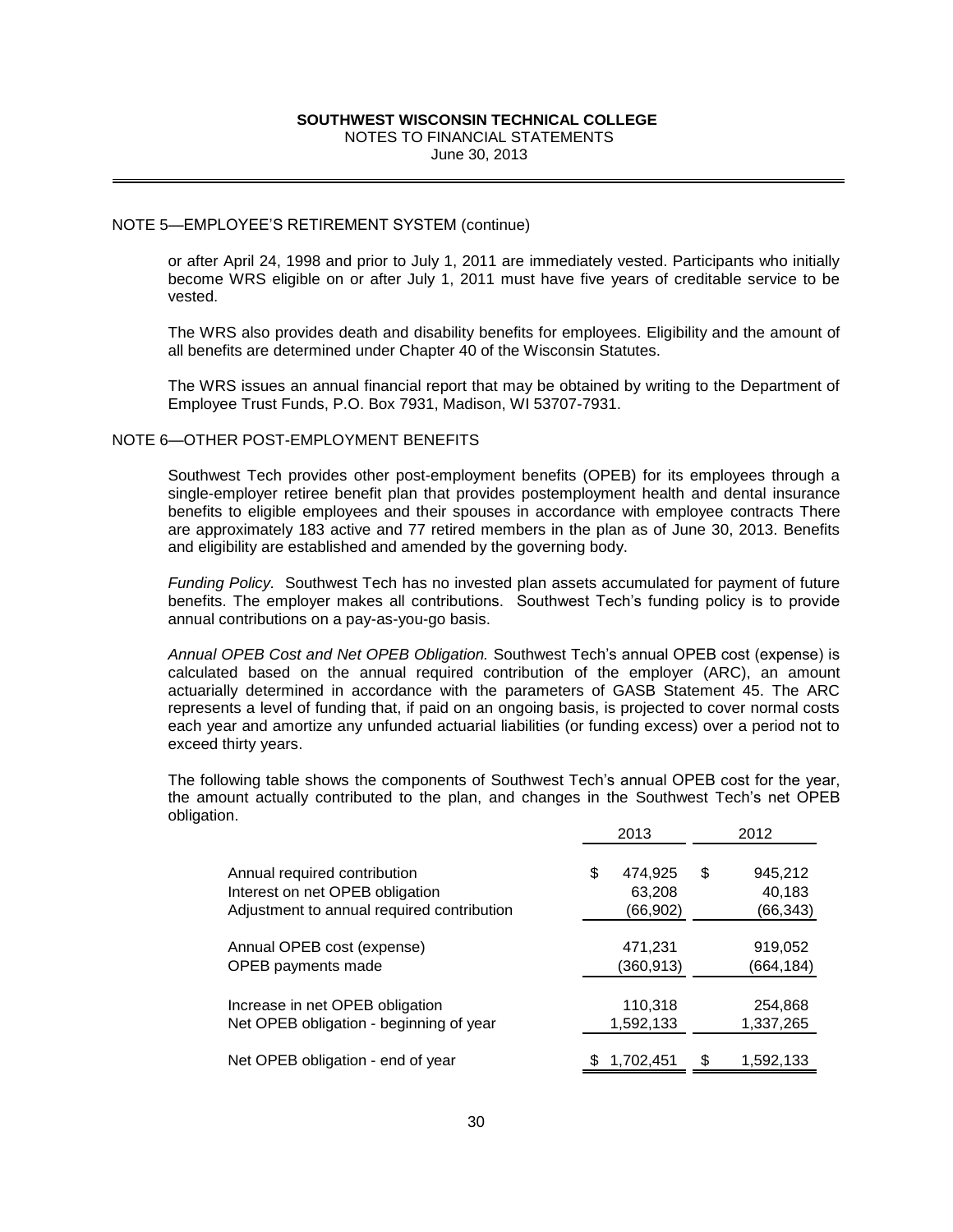## NOTE 6—OTHER POSTEMPLOYMENT BENEFITS (continued)

Southwest Tech's annual OPEB costs, the percentage of the annual OPEB cost contributed to the plan, and the net OPEB obligation for June 30, 2013 and the preceding two years was as follows:

|                                         | SOUTHWEST WISCONSIN TECHNICAL COLLEGE<br>NOTES TO FINANCIAL STATEMENTS | June 30, 2013                                              |                                                                                                                                                                                                                                                                                                                                                                                                                                                                                                                                                                        |
|-----------------------------------------|------------------------------------------------------------------------|------------------------------------------------------------|------------------------------------------------------------------------------------------------------------------------------------------------------------------------------------------------------------------------------------------------------------------------------------------------------------------------------------------------------------------------------------------------------------------------------------------------------------------------------------------------------------------------------------------------------------------------|
| POSTEMPLOYMENT BENEFITS (continued)     |                                                                        |                                                            | Tech's annual OPEB costs, the percentage of the annual OPEB o<br>nd the net OPEB obligation for June 30, 2013 and the preceding                                                                                                                                                                                                                                                                                                                                                                                                                                        |
| Fiscal<br>Year<br>Ended                 | Annual<br>OPEB Cost                                                    | Percentage<br>of Annual<br><b>OPEB Cost</b><br>Contributed | <b>Net</b><br><b>OPEB</b><br>Obligation                                                                                                                                                                                                                                                                                                                                                                                                                                                                                                                                |
| 6/30/2013<br>6/30/2012<br>6/30/2011     | \$<br>471,230<br>919,052<br>913,501                                    | 76.59%<br>72.20%<br>72.40%                                 | \$<br>1,702,450<br>1,592,133<br>1,339,445                                                                                                                                                                                                                                                                                                                                                                                                                                                                                                                              |
|                                         |                                                                        |                                                            | atus and Funding Progress. As of July 1, 2012, the most recent a<br>nwest Tech's actuarial accrued liability (AAL) for benefits was \$6<br>alue of assets was \$0 resulting in an unfunded actuarial accrued<br>. The annual payroll for active employees covered by the plar<br>or the 2012-13 fiscal year was \$6,456,777 for a ratio of the UAAL to                                                                                                                                                                                                                 |
|                                         |                                                                        |                                                            | aluations of an ongoing plan involve estimates of the value of repo<br>s about the probability of occurrence of events far into the<br>s about future terminations, mortality, and healthcare cost to<br>amounts are subject to continual revision as actual results are co<br>s and new estimates are made about the future. The schedule of<br>as required supplementary information following the notes to the fina<br>nultiyear trend information about whether the actuarial value c<br>or decreasing over time relative to the actuarial accrued liabilities for |
| ective of the calculations.             |                                                                        |                                                            | lethods and Assumptions. Projections of benefits for financial repor<br>ne substantive plan (the plan as understood by the employer and pl<br>types of benefits provided at the time of each valuation and the h<br>benefit costs between the employer and plan members to that po<br>nd assumptions used include techniques that are designed to r<br>actuarial accrued liabilities and the actuarial value of assets, consis                                                                                                                                         |
| n period at June 30, 2012 was 28 years. |                                                                        |                                                            | 1, 2012, actuarial valuation, the unit credit actuarial cost metho<br>sumptions included a 3.97% investment rate of return and an initial<br>ate of 10%, reduced by decrements to an ultimate rate of 5%. Both r<br>sumption. The UAAL is being amortized on a level dollar basi                                                                                                                                                                                                                                                                                       |
|                                         |                                                                        |                                                            |                                                                                                                                                                                                                                                                                                                                                                                                                                                                                                                                                                        |
|                                         | 31                                                                     |                                                            |                                                                                                                                                                                                                                                                                                                                                                                                                                                                                                                                                                        |

*Funded Status and Funding Progress.* As of July 1, 2012, the most recent actuarial valuation date, Southwest Tech's actuarial accrued liability (AAL) for benefits was \$6,699,033 and the actuarial value of assets was \$0 resulting in an unfunded actuarial accrued liability (UAAL) of \$6,699,033. The annual payroll for active employees covered by the plan in the actuarial valuation for the 2012-13 fiscal year was \$6,456,777 for a ratio of the UAAL to covered payroll of 103.75%.

Actuarial valuations of an ongoing plan involve estimates of the value of reported amounts and assumptions about the probability of occurrence of events far into the future, such as assumptions about future terminations, mortality, and healthcare cost trends. Actuarially determined amounts are subject to continual revision as actual results are compared with past expectations and new estimates are made about the future. The schedule of funding progress, presented as required supplementary information following the notes to the financial statements, presents multiyear trend information about whether the actuarial value of plan assets is increasing or decreasing over time relative to the actuarial accrued liabilities for benefits.

*Actuarial Methods and Assumptions.* Projections of benefits for financial reporting purposes are based on the substantive plan (the plan as understood by the employer and plan members) and include the types of benefits provided at the time of each valuation and the historical pattern of sharing of benefit costs between the employer and plan members to that point. The actuarial methods and assumptions used include techniques that are designed to reduce short-term volatility in actuarial accrued liabilities and the actuarial value of assets, consistent with the longterm perspective of the calculations.

In the July 1, 2012, actuarial valuation, the unit credit actuarial cost method was used. The actuarial assumptions included a 3.97% investment rate of return and an initial annual healthcare cost trend rate of 10%, reduced by decrements to an ultimate rate of 5%. Both rates include a 4% inflation assumption. The UAAL is being amortized on a level dollar basis. The remaining amortization period at June 30, 2012 was 28 years.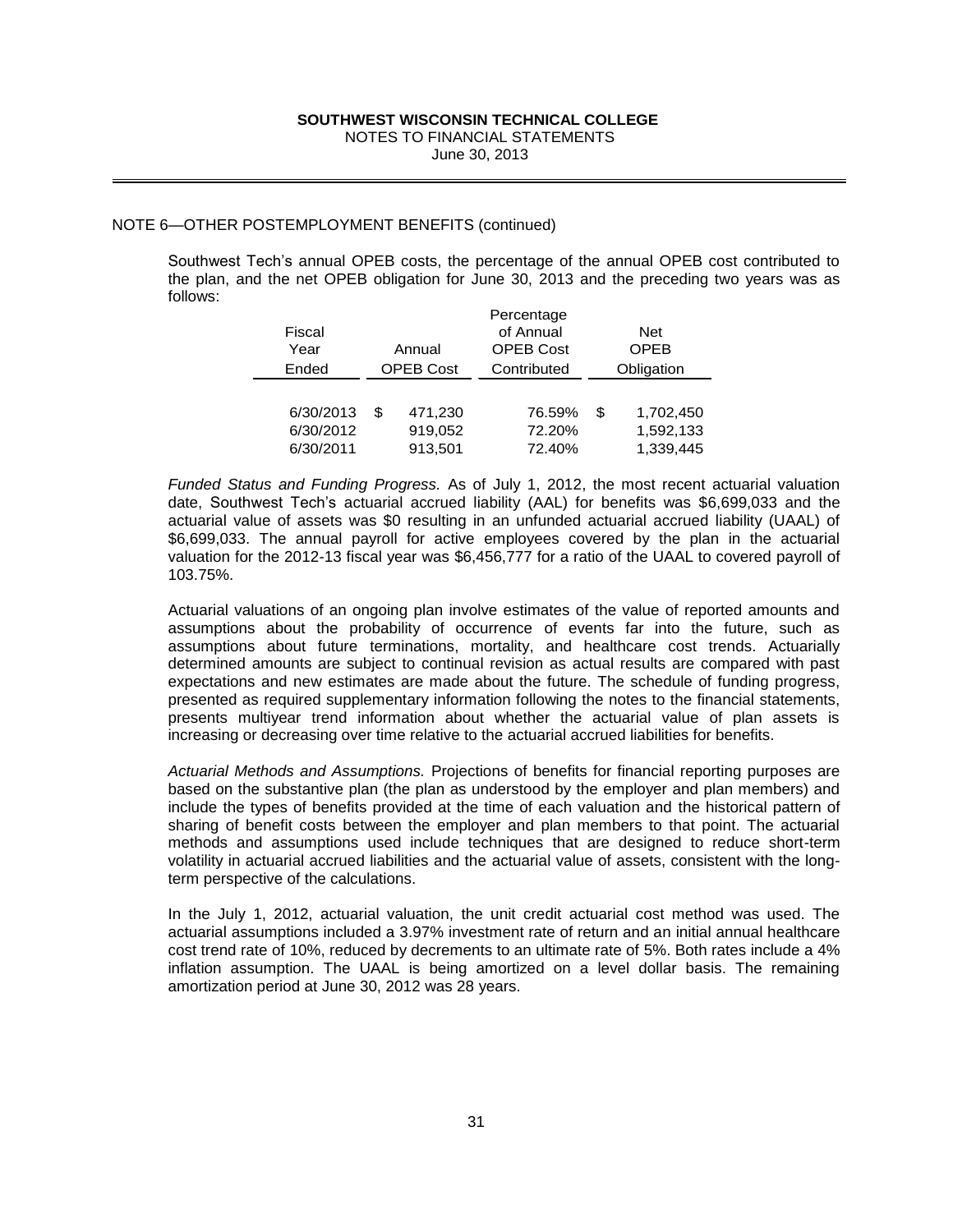## NOTE 7—COMMITMENTS AND CONTINGENCIES

Southwest Tech has received federal and state grants for specific purposes that are subject to review and audit by the grantor agencies. Such audits could lead to request for reimbursements to the grantor agency for expenditures disallowed under terms of the grants. Management believes such disallowances, if any, would be immaterial.

From time to time Southwest Tech is party to various pending claims and legal proceedings. Although the outcome of such matters cannot be forecasted with certainty, it is the opinion of management and Southwest Tech's legal counsel that the likelihood is remote that any such claims or proceedings will have a material adverse effect on the Southwest Tech's financial position.

## **Operating Leases**

Southwest Tech entered into a 36 month lease beginning July 1, 2011, to rent a building for instructional purposes in Richland Center, WI. Minimum future lease payments for 2014, the final year of the lease, are \$38,490. Rent expenses under all operating leases for the years ended June 30, 2013 and 2012 were \$ 27,540 and \$26,680.

## NOTE 8—RELATED PARTY TRANSACTIONS

Southwest Tech purchases building supplies from a company owned by a member of the Board of Directors for the Southwest Wisconsin Technical College. The total amount paid to this company forthe years ended June 30, 2013 and 2012 was \$33,322 and \$37,001, respectively

## NOTE 9—RISK MANAGEMENT

## **Districts Mutual Insurance Company (DMI)**

**SOUTHWEST WISCONSINT TECHNICAL COLLEGE**<br>
NOTES TO FINANCIAL STATEMENTS<br>
SAND CONTINGENCIES<br>
SAND CONTINGENCIES<br>
SAND CONTINGENCIES<br>
SAND CONTINGENCIES<br>
SAND CONTINGENCIES<br>
SAND CONTINGENCIES<br>
SAND TO SUMPLE SAND AND AND A In July 2004 all sixteen WTCS technical colleges created Districts Mutual Insurance Company (DMI). Districts Mutual Insurance Company is a fully-assessablemutual company authorized under Wisconsin Statute 611 to provide property, casualty, and liability insurance and risk management services to its members. The scope of insurance protection provided by DMI is broad, covering property at \$350,000,000 per occurrence; general liability, auto, and educators' legal liability at \$5,000,000 per occurrence; and workers' compensation at the statutorily required limits.

At this time, settled claims have not approached the coverage limits as identified above. Southwest Tech's exposure to its layer of insurance is limited to its deductible amounts, which vary by coverage from \$2,500 to \$100,000 per occurrence. DMI purchases reinsurance for losses in excess of its retained layer of coverage.

DMI operations are governed by a five-member board of directors. Member colleges do not exercise any control over the activities of DMI beyond election of the board of directors at the annual meeting. The board has the authority to adopt its own budget, set policy matters, and control the financial affairs of the company.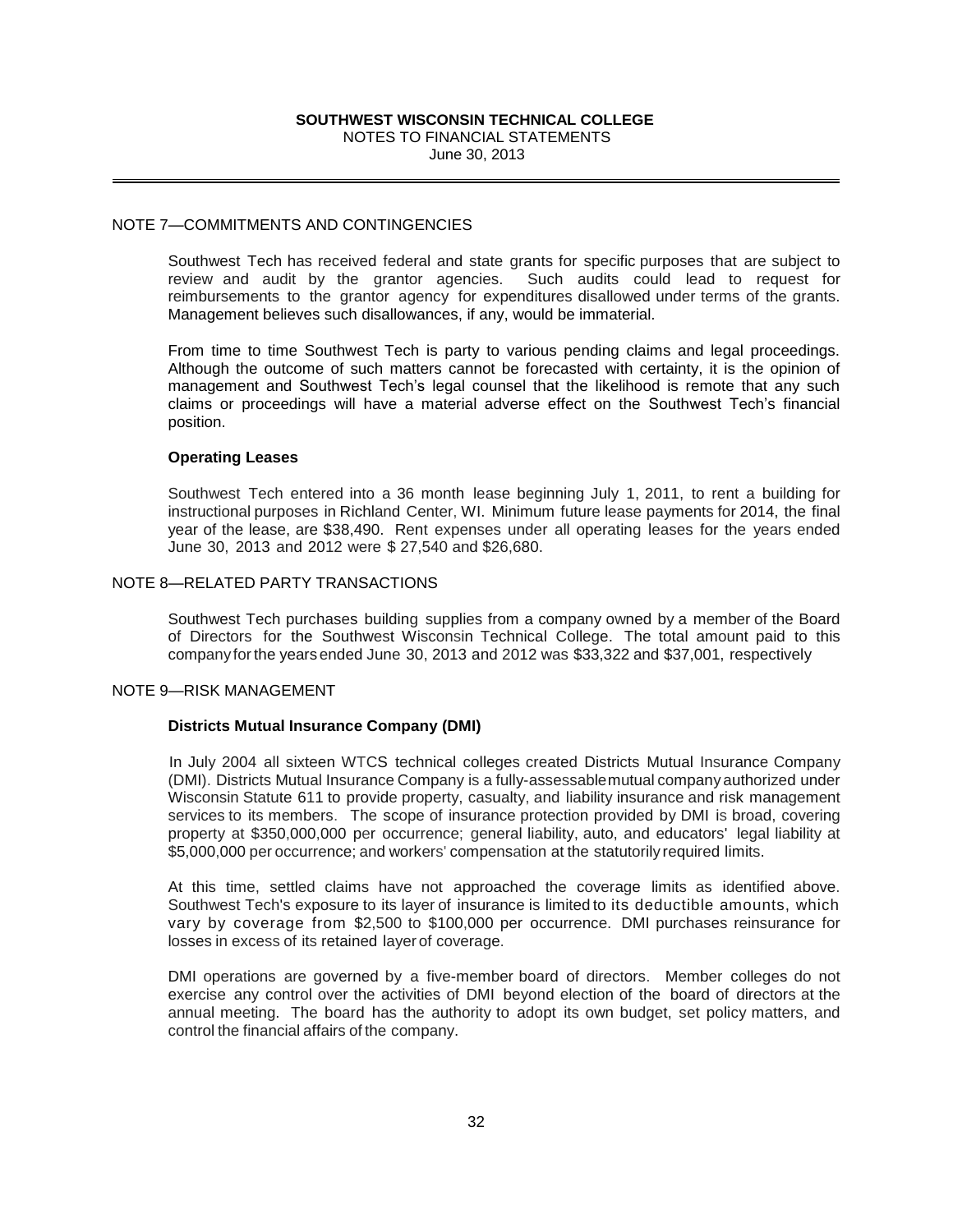## NOTE 9—RISK MANAGEMENT (continued)

**SOUTHWEST WISCONSINT TECHNICAL COLLEGE**<br>
NOTES TO FINANCIAL STATEMENTS<br>
June 30, 2013<br>
MENT (continued)<br>
gge is assessed an annual premium. Future premium<br>
seses as well as the historical loss experience by more premium<br> Each member college is assessed an annual premium. Future premiums will be based on relevant rating exposure bases as well as the historical loss experience by members. DMI's ongoing operational expenses, other than loss adjustment expenses, are apportioned pro rata to each participant based on equity interest in the company. Since DMI is fully capitalized, member districts have not been assessed a capitalization amount for fiscal years 2013 and 2012.

The DMI financial statements can be obtained through Districts Mutual Insurance Co., 212 W. Pinehurst Trail, Dakota Dunes, SD 57049.

## **Supplemental Insurance**

In July 1997, WTCS technical colleges formed the WTCS Insurance Trust to jointly purchase commercial insurance to provide coverage for losses from theft of, damages to, or destruction of assets. The trust is organized under Wisconsin Statutes 66.0301 and is governed by a board of trustees consisting of one trustee from each member college. Member entities include all sixteen Wisconsin Technical College System districts

The WTCS Insurance Trust has purchased the following levels of coverage for its participating members:

- *Foreign travel liability:* \$2,000,000 aggregate general; \$1,000,000 auto per accident; \$1,000,000 employee benefits; includes benefit for accidental death and dismemberment, repatriation, and medical expenses \$1,000 deductible for employee benefits.
- *Crime:* \$750,000 coverage for employee dishonesty, forgery, computer fraud and funds transfer fraud; \$500,000 coverage for theft, robbery, burglary, disappearance and destruction of money and securities; \$25,000 coverage for investigation expenses; \$2,500 deductible for investigation, \$15,000 deductible for employee dishonesty, forgery, and fraud.
- *Business Travel Accident:* Coverage for Local Board of Trustee Members \$1,000,000 aggregate general; \$100,000 for scheduled losses, assistance services medical evacuation and repatriation.

The Trust financial statements can be obtained through Lakeshore Technical College, 1290 North Avenue, Cleveland, WI 53015.

## NOTE 10—EFFECT OF NEW ACCOUNTING STANDARDS ON CURRENT-PERIOD FINANCIAL **STATEMENTS**

The Governmental Accounting Standards Board (GASB) has approved GASB Statements No. 65*, Items Previously Reported as Assets and Liabilities*. Application of this standard in the subsequent financial statements may result in restatement of net position .

## NOTE 11—SUBSEQUENT EVENT

On August 1, 2013, Southwest Tech sold \$2,500,000 of General Obligation Promissory Notes to pay for fiscal year 2014 building improvement projects and purchase capital equipment.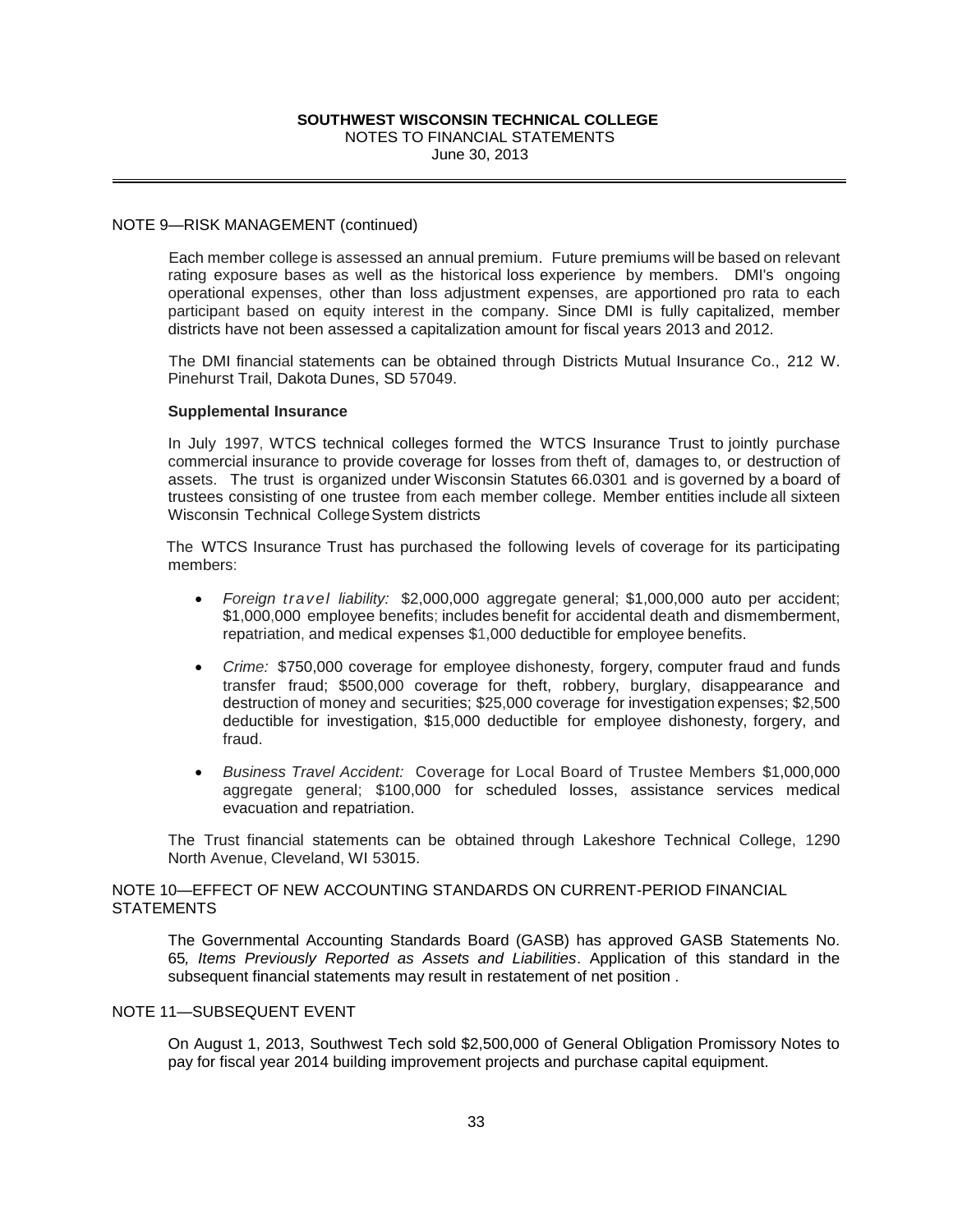**REQUIRED SUPPLEMENTARY INFORMATION**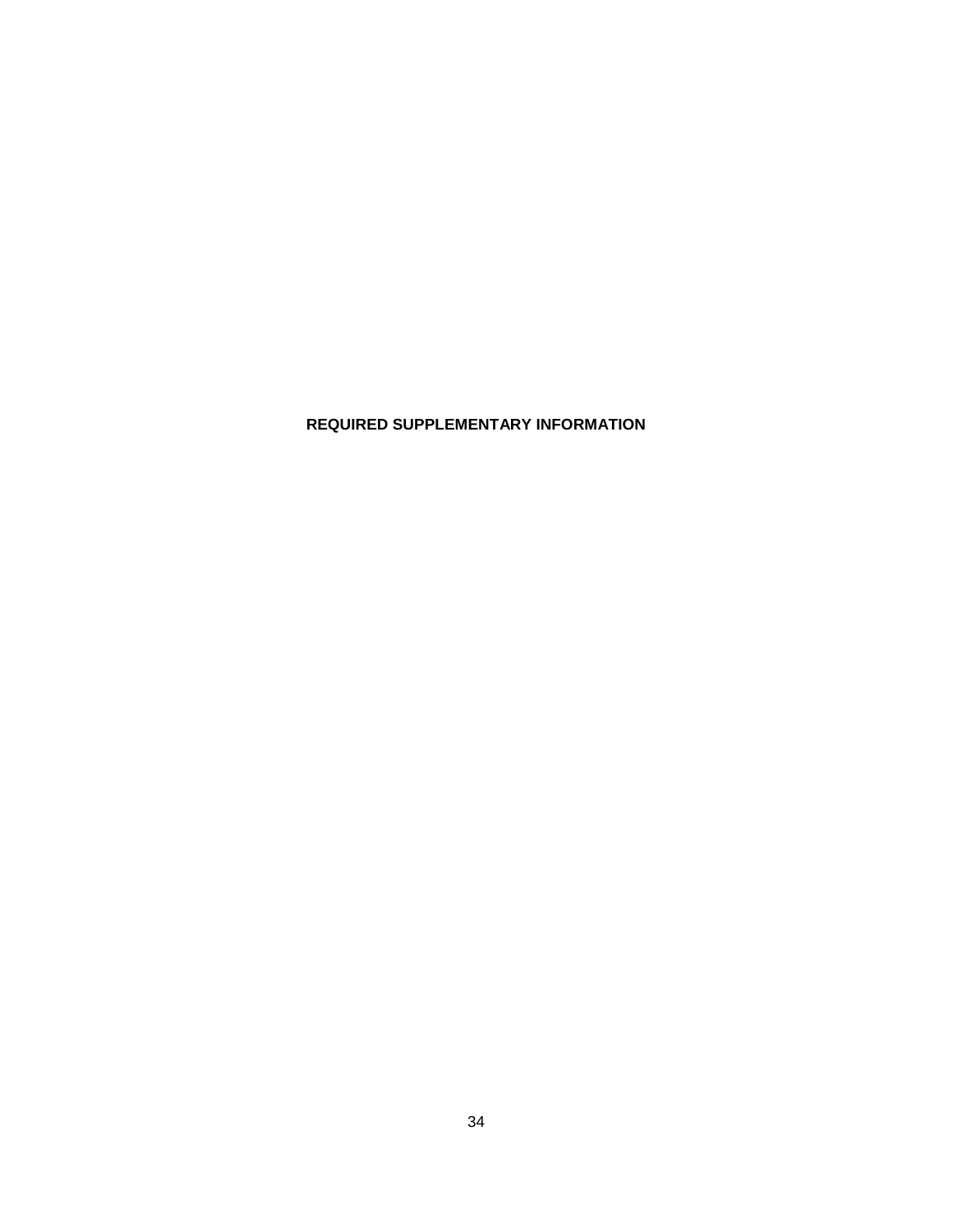## SCHEDULES OF FUNDING PROGRESS AND EMPLOYER CONTRIBUTIONS

June 30, 2013

## **Schedule of Funding Progress**

|                                |                                                                                        | Actuarial                    |                                          |                          |                               | UAAL as a                                          |
|--------------------------------|----------------------------------------------------------------------------------------|------------------------------|------------------------------------------|--------------------------|-------------------------------|----------------------------------------------------|
| Actuarial<br>Valuation<br>Date | Actuarial<br>Accrued<br>Liability<br>Value of<br>(AAL)<br>Assets<br>$\mathsf{b}$<br>a) |                              | Unfunded<br>AAL<br>(UAAL)<br>- ( a<br>b) | Funded<br>Ratio<br>(a/b) | Covered<br>Payroll<br>C       | Percentage<br>of Covered<br>Payroll<br>$([b-a]/c)$ |
| 7/1/2012<br>7/1/2010           | \$<br>۰<br>٠                                                                           | 6.699.033<br>S<br>11,936,782 | 6,699,033<br>S.<br>11,936,782            | $0.00\%$<br>$0.00\%$     | \$<br>6,456,777<br>12,396,947 | 103.75%<br>96.29%                                  |
| 7/1/2008                       | ٠                                                                                      | 7,875,549                    | 7,875,549                                | $0.00\%$                 | 11,655,461                    | 67.57%                                             |

## **Schedule of Employer Contributions**

| Fiscal    |          |               |   | Annual       | Net         |  |  |  |
|-----------|----------|---------------|---|--------------|-------------|--|--|--|
| Year      | Employer |               |   | Required     | Percentage  |  |  |  |
| Ended     |          | Contributions |   | Contribution | Contributed |  |  |  |
|           |          |               |   |              |             |  |  |  |
| 6/30/2013 | \$       | 360,913       | S | 474,925      | 75.99%      |  |  |  |
| 6/30/2012 |          | 664,184       |   | 919,052      | 72.27%      |  |  |  |
| 6/30/2011 |          | 661,407       |   | 913,501      | 72.40%      |  |  |  |

The data presented in the Schedule of Funding Progress was taken from the reports issued by the actuary.

Southwest Tech is required to present information for the pension and other postemployment benefit plans for the three most recent actuarial studies. Two have been completed to date. Duplicate information for intervening years is not repeated.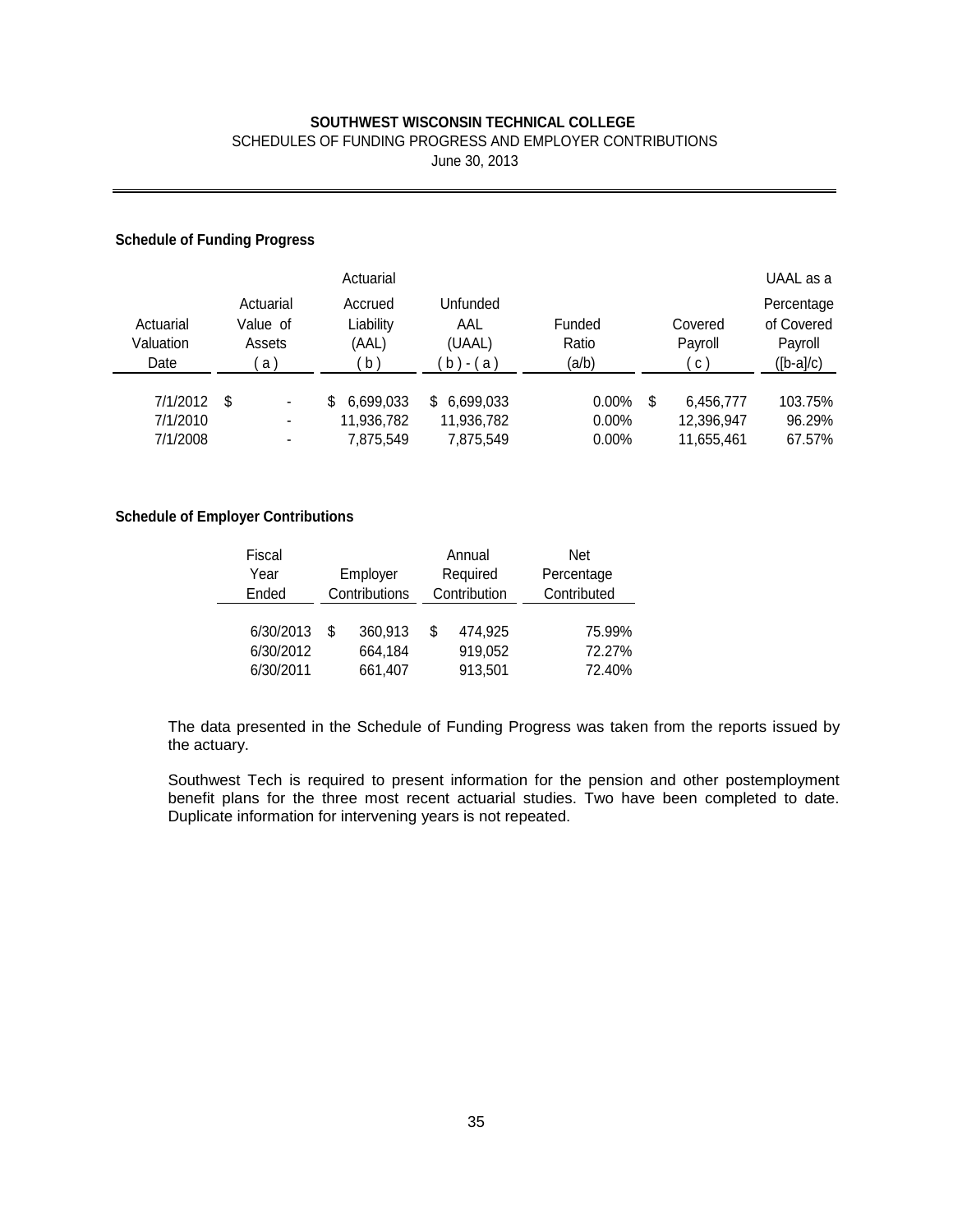## **OTHER SUPPLEMENTARY INFORMATION**

The following supplementary information is provided to document Southwest Tech's compliance with budgetary requirements. This accountability is an essential requirement to maintain the public trust. The method of accounting used for budgetary compliance monitoring is substantially different from the method of preparing the basic financial statements of the Southwest Tech. At the end of this section is a reconciliation between the two methods.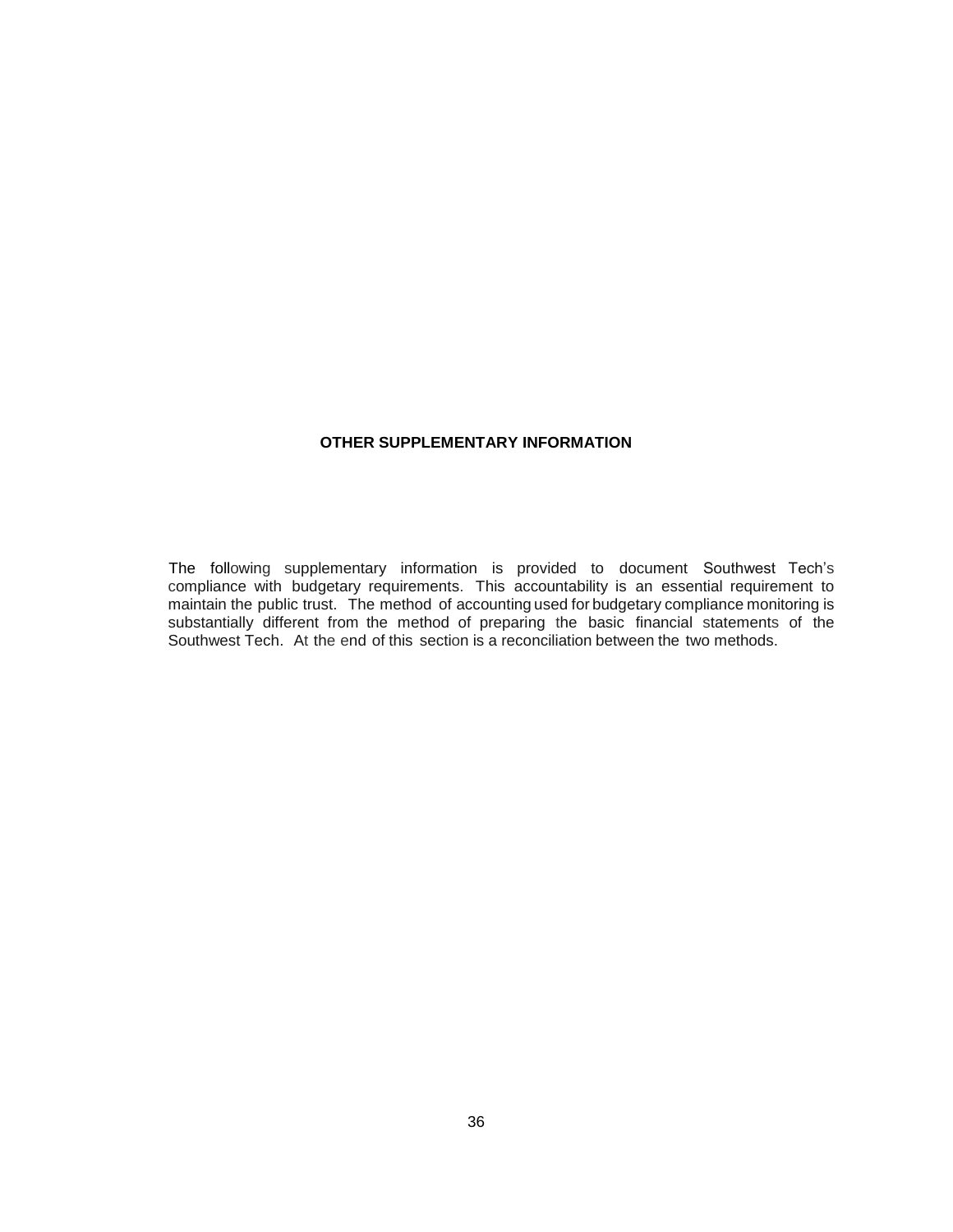## GENERAL FUND SCHEDULE OF REVENUES, EXPENDITURES, AND CHANGES IN FUND BALANCE - BUDGET AND ACTUAL (NON-GAAP BUDGETARY BASIS) Year Ended June 30, 2013 with Comparative Totals for Year Ended June 30, 2012

|                                                                                                                                                 | <b>SOUTHWEST WISCONSIN TECHNICAL COLLEGE</b>                 | <b>GENERAL FUND</b>                                          | SCHEDULE OF REVENUES, EXPENDITURES, AND CHANGES              |                                               |                                                              |  |  |  |
|-------------------------------------------------------------------------------------------------------------------------------------------------|--------------------------------------------------------------|--------------------------------------------------------------|--------------------------------------------------------------|-----------------------------------------------|--------------------------------------------------------------|--|--|--|
| IN FUND BALANCE - BUDGET AND ACTUAL (NON-GAAP BUDGETARY BASIS)<br>Year Ended June 30, 2013 with Comparative Totals for Year Ended June 30, 2012 |                                                              |                                                              |                                                              |                                               |                                                              |  |  |  |
|                                                                                                                                                 |                                                              |                                                              |                                                              |                                               |                                                              |  |  |  |
|                                                                                                                                                 | 2013                                                         |                                                              |                                                              |                                               |                                                              |  |  |  |
|                                                                                                                                                 | Original<br><b>Budget</b>                                    | Final<br><b>Budget</b>                                       | Actual on a<br><b>Budgetary</b><br><b>Basis</b>              | Variance<br>with Final<br><b>Budget</b>       | Actual<br>(Budgetary<br>Basis)                               |  |  |  |
| <b>REVENUES</b><br>Local government - tax levy                                                                                                  | \$11,089,000                                                 | \$11,089,000                                                 | \$10,960,920                                                 | \$<br>(128,080)                               | \$10,945,372                                                 |  |  |  |
| Intergovernmental revenue<br><b>State</b><br>Federal<br>Tuition and fees                                                                        | 3,031,000<br>757,000                                         | 3,431,000<br>757,000                                         | 3,487,472<br>901,963                                         | 56,472<br>144,963                             | 3,046,624<br>631,472                                         |  |  |  |
| Statutory program fees<br>Materials fees<br>Other student fees                                                                                  | 4,200,000<br>334,000<br>407,000                              | 4,200,000<br>334,000<br>407,000                              | 4,138,452<br>325,104<br>351,829                              | (61, 548)<br>(8,896)<br>(55, 171)             | 4,242,127<br>355,921<br>345,777                              |  |  |  |
| Institutional<br>Total revenues                                                                                                                 | 1,500,000<br>21,318,000                                      | 2,400,000<br>22,618,000                                      | 2,250,443<br>22,416,183                                      | (149,557)<br>(201, 817)                       | 1,296,355<br>20,863,648                                      |  |  |  |
| <b>EXPENDITURES</b><br>Current:                                                                                                                 |                                                              |                                                              |                                                              |                                               |                                                              |  |  |  |
| Instruction<br>Instructional resources<br>Student services<br>General institutional<br>Physical plant                                           | 14,128,000<br>362,000<br>1,447,000<br>3,407,000<br>2,274,000 | 15,828,000<br>362,000<br>1,697,000<br>3,157,000<br>1,874,000 | 15,810,131<br>340,491<br>1,673,756<br>3,109,513<br>1,866,721 | 17,869<br>21,509<br>23,244<br>47,487<br>7,279 | 14,393,404<br>326,949<br>1,589,061<br>2,859,616<br>1,768,076 |  |  |  |
| Total expenditures                                                                                                                              | 21,618,000                                                   | 22,918,000                                                   | 22,800,612                                                   | 117,388                                       | 20,937,106                                                   |  |  |  |
| Excess (deficiency) of revenues<br>over (under) expenditures                                                                                    | (300,000)                                                    | (300,000)                                                    | (384, 429)                                                   | (84, 429)                                     | (73, 458)                                                    |  |  |  |
| <b>OTHER FINANCING SOURCES (USES)</b><br>Transfers in                                                                                           | 300,000                                                      | 300,000                                                      | 300,000                                                      |                                               | 198,486                                                      |  |  |  |
| Net change in fund balance                                                                                                                      |                                                              |                                                              | (84, 429)                                                    | (84, 429)                                     | 125,028                                                      |  |  |  |
| Fund balance-beginning of year                                                                                                                  | 5,750,233                                                    | 5,750,233                                                    | 5,649,262                                                    | (100, 971)                                    | 5,524,234                                                    |  |  |  |
| Fund balance-end of year                                                                                                                        | \$5,750,233                                                  | \$5,750,233                                                  | \$5,564,833                                                  | (185, 400)<br>\$                              | \$5,649,262                                                  |  |  |  |
|                                                                                                                                                 |                                                              |                                                              |                                                              |                                               |                                                              |  |  |  |
|                                                                                                                                                 |                                                              | 37                                                           |                                                              |                                               |                                                              |  |  |  |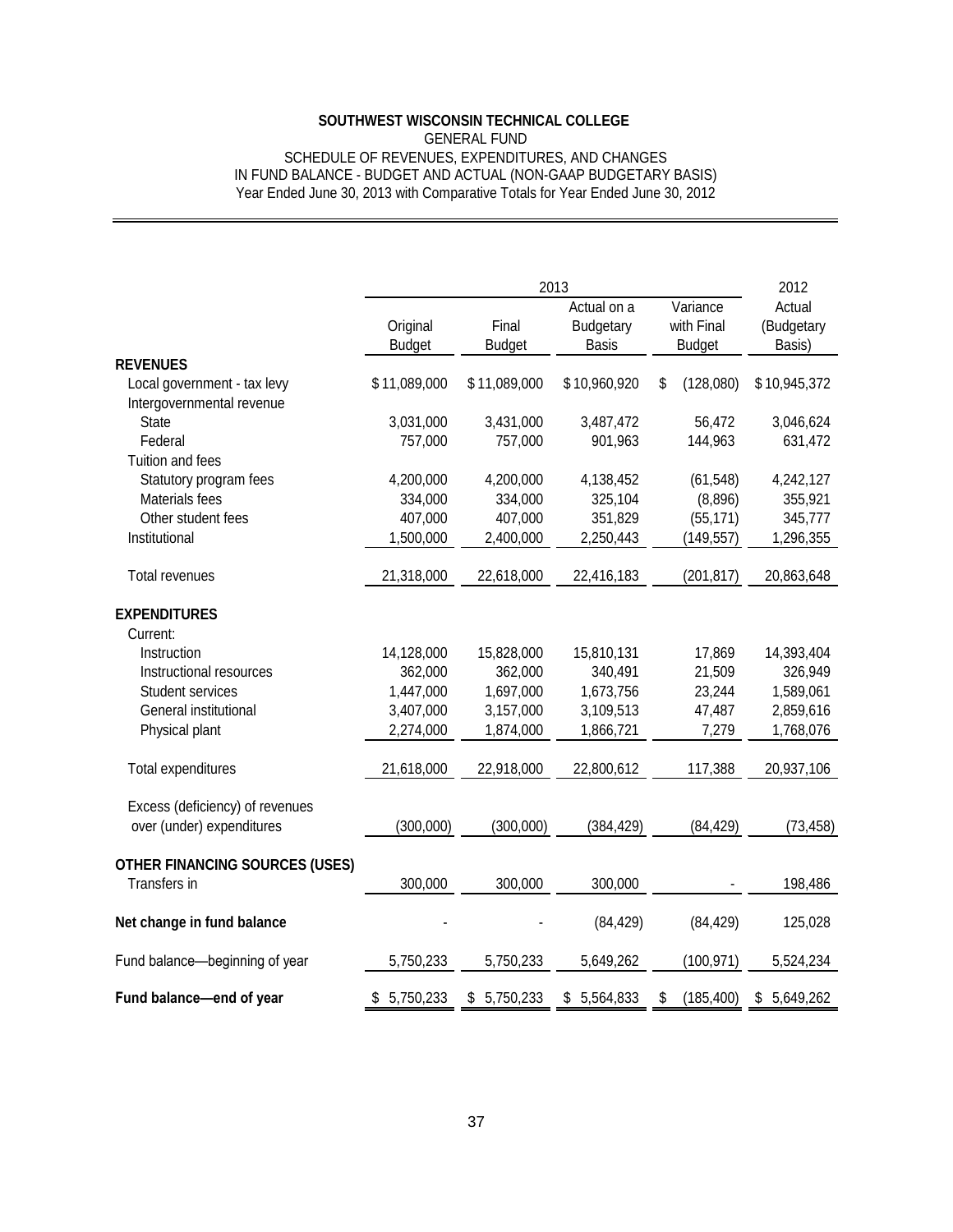## SPECIAL REVENUE NON-AIDABLE FUND SCHEDULE OF REVENUES, EXPENDITURES, AND CHANGES IN FUND BALANCE - BUDGET AND ACTUAL (NON-GAAP BUDGETARY BASIS) Year Ended June 30, 2013 with Comparative Totals for Year Ended June 30, 2012

| SCHEDULE OF REVENUES, EXPENDITURES, AND CHANGES                                                                                                 |    |                                            |                        | <b>SOUTHWEST WISCONSIN TECHNICAL COLLEGE</b><br>SPECIAL REVENUE NON-AIDABLE FUND |            |                                                 |                                         |                                              |                                |                                            |
|-------------------------------------------------------------------------------------------------------------------------------------------------|----|--------------------------------------------|------------------------|----------------------------------------------------------------------------------|------------|-------------------------------------------------|-----------------------------------------|----------------------------------------------|--------------------------------|--------------------------------------------|
| IN FUND BALANCE - BUDGET AND ACTUAL (NON-GAAP BUDGETARY BASIS)<br>Year Ended June 30, 2013 with Comparative Totals for Year Ended June 30, 2012 |    |                                            |                        |                                                                                  |            |                                                 |                                         |                                              |                                |                                            |
|                                                                                                                                                 |    |                                            |                        |                                                                                  |            |                                                 |                                         |                                              |                                |                                            |
|                                                                                                                                                 |    |                                            |                        | 2012                                                                             |            |                                                 |                                         |                                              |                                |                                            |
|                                                                                                                                                 |    | Original<br><b>Budget</b>                  | Final<br><b>Budget</b> |                                                                                  |            | Actual on a<br><b>Budgetary</b><br><b>Basis</b> | Variance<br>with Final<br><b>Budget</b> |                                              | Actual<br>(Budgetary<br>Basis) |                                            |
| <b>REVENUES</b>                                                                                                                                 |    |                                            |                        |                                                                                  |            |                                                 |                                         |                                              |                                |                                            |
| Intergovernmental revenue<br><b>State</b><br>Federal<br>Student fees<br>Institutional                                                           | \$ | 400,000<br>7,000,000<br>250,000<br>130,000 | \$                     | 400,000<br>7,000,000<br>250,000<br>130,000                                       | \$         | 442,404<br>6,674,358<br>227,363<br>230,096      | \$                                      | 42,404<br>(325, 642)<br>(22, 637)<br>100,096 | \$                             | 376,477<br>6,340,133<br>203,276<br>157,946 |
| Total revenues                                                                                                                                  |    | 7,780,000                                  |                        | 7,780,000                                                                        |            | 7,574,221                                       |                                         | (205, 779)                                   |                                | 7,077,832                                  |
| <b>EXPENDITURES</b><br>Student services                                                                                                         |    | 7,780,000                                  |                        | 7,780,000                                                                        |            | 7,494,376                                       |                                         | 285,624                                      |                                | 7,036,047                                  |
| Excess (deficiency) of revenues<br>over (under) expenditures                                                                                    |    |                                            |                        |                                                                                  |            | 79,845                                          |                                         | (491,403)                                    |                                | 41,785                                     |
| <b>OTHER FINANCING SOURCES (USES)</b><br>Transfers out                                                                                          |    |                                            |                        |                                                                                  |            | (250,000)                                       |                                         | (250,000)                                    |                                |                                            |
| Net change in fund balance                                                                                                                      |    |                                            |                        |                                                                                  | (170, 155) |                                                 | (741, 403)                              |                                              |                                | 41,785                                     |
| Fund balance-beginning of year                                                                                                                  |    | 379,346                                    |                        | 379,346                                                                          |            | 400,131                                         |                                         | 20,785                                       |                                | 358,346                                    |
| Fund balance-end of year                                                                                                                        | P. | 379,346                                    | \$                     | 379,346                                                                          | \$         | 229,976                                         | \$                                      | (720, 618)                                   | \$                             | 400,131                                    |
|                                                                                                                                                 |    |                                            |                        |                                                                                  |            |                                                 |                                         |                                              |                                |                                            |
|                                                                                                                                                 |    |                                            |                        |                                                                                  |            |                                                 |                                         |                                              |                                |                                            |
|                                                                                                                                                 |    |                                            |                        |                                                                                  |            |                                                 |                                         |                                              |                                |                                            |
|                                                                                                                                                 |    |                                            |                        |                                                                                  |            |                                                 |                                         |                                              |                                |                                            |
|                                                                                                                                                 |    |                                            |                        |                                                                                  |            |                                                 |                                         |                                              |                                |                                            |
|                                                                                                                                                 |    |                                            |                        |                                                                                  |            |                                                 |                                         |                                              |                                |                                            |
|                                                                                                                                                 |    |                                            |                        |                                                                                  |            |                                                 |                                         |                                              |                                |                                            |
|                                                                                                                                                 |    |                                            | 38                     |                                                                                  |            |                                                 |                                         |                                              |                                |                                            |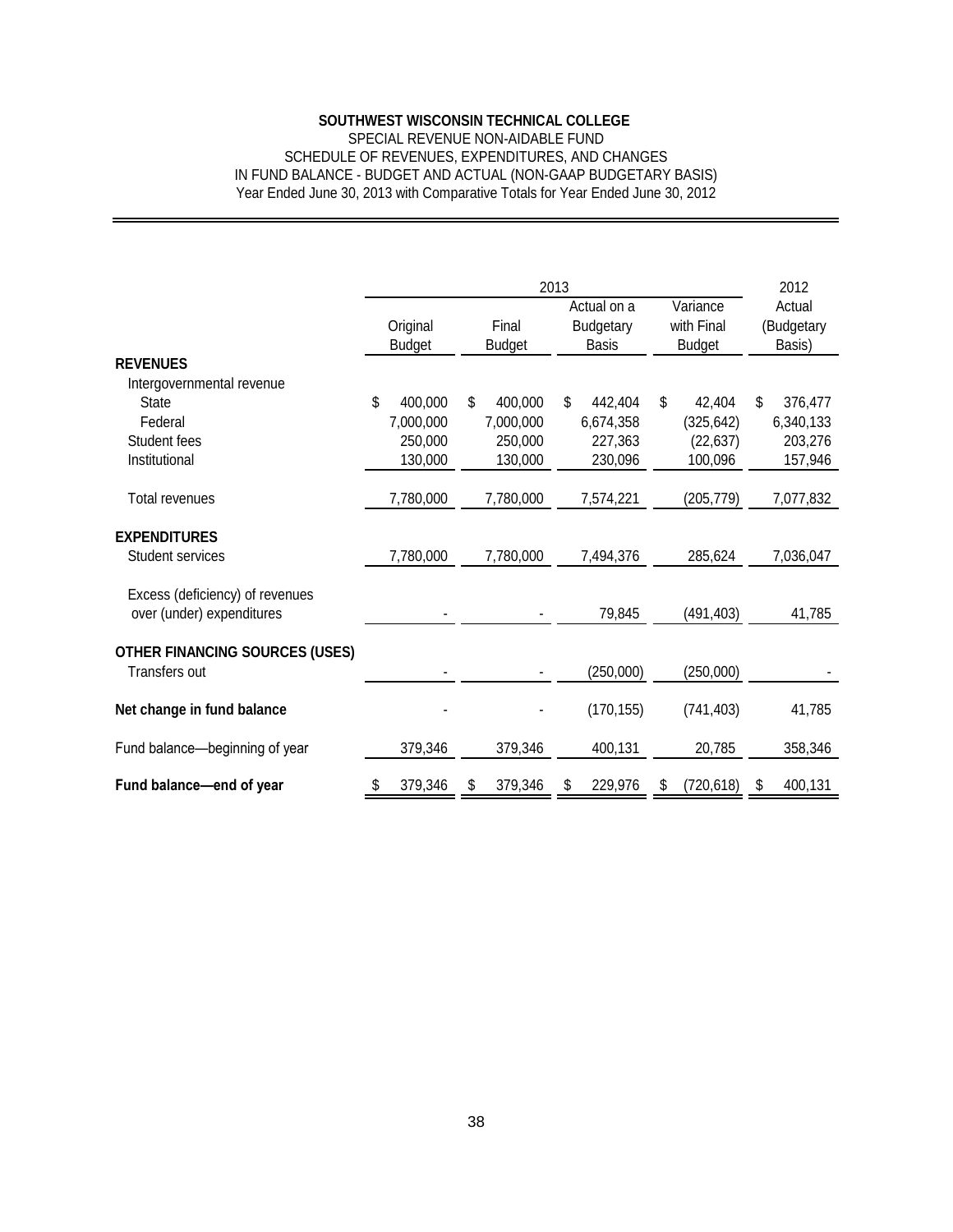## CAPITAL PROJECTS FUND SCHEDULE OF REVENUES, EXPENDITURES, AND CHANGES IN FUND BALANCE - BUDGET AND ACTUAL (NON-GAAP BUDGETARY BASIS) Year Ended June 30, 2013 with Comparative Totals for Year Ended June 30, 2012

|                                                                                            |                           | 2013                           |                                                 |                                         |                                |  |  |  |  |  |  |
|--------------------------------------------------------------------------------------------|---------------------------|--------------------------------|-------------------------------------------------|-----------------------------------------|--------------------------------|--|--|--|--|--|--|
|                                                                                            | Original<br><b>Budget</b> | Final<br><b>Budget</b>         | Actual on a<br><b>Budgetary</b><br><b>Basis</b> | Variance<br>with Final<br><b>Budget</b> | Actual<br>(Budgetary<br>Basis) |  |  |  |  |  |  |
| <b>REVENUES</b><br>Institutional                                                           | 50,000<br>\$              | 50,000<br>\$                   | \$<br>122,206                                   | 72,206<br>\$                            | 107,492<br>\$                  |  |  |  |  |  |  |
| <b>EXPENDITURES</b>                                                                        |                           |                                |                                                 |                                         |                                |  |  |  |  |  |  |
| Current:<br>Instruction<br>Instructional resources                                         | 244,000<br>151,000        | 344,000<br>151,000             | 312,115<br>62,616                               | 31,885<br>88,384                        | 463,197<br>146,193             |  |  |  |  |  |  |
| Student services<br>General institutional<br>Physical plant                                | 820,000<br>1,776,000      | 50,000<br>670,000<br>1,776,000 | 4,335<br>600,430<br>1,635,935                   | 45,665<br>69,570<br>140,065             | 488,137<br>2,355,653           |  |  |  |  |  |  |
| Total expenditures                                                                         | 2,991,000                 | 2,991,000                      | 2,615,431                                       | 375,569                                 | 3,453,180                      |  |  |  |  |  |  |
| Excess (deficiency) of revenues<br>over (under) expenditures                               | (2,941,000)               | (2,941,000)                    | (2,493,225)                                     | 447,775                                 | (3,345,688)                    |  |  |  |  |  |  |
| <b>OTHER FINANCING SOURCES</b><br>Promissory notes issued<br>Transfers in<br>Transfers out | 2,500,000                 | 2,500,000                      | 2,500,000<br>250,000                            | 250,000                                 | 2,500,000<br>(198, 486)        |  |  |  |  |  |  |
| Total other financing sources                                                              | 2,500,000                 | 2,500,000                      | 2,750,000                                       | 250,000                                 | 2,301,514                      |  |  |  |  |  |  |
| Net change in fund balance                                                                 | (441,000)                 | (441,000)                      | 256,775                                         | 697,775                                 | (1,044,174)                    |  |  |  |  |  |  |
| Fund balance-beginning of year                                                             | 824,329                   | 824,329                        | 297,154                                         | (527, 175)                              | 1,341,328                      |  |  |  |  |  |  |
| Fund balance-end of year                                                                   | 383,329<br>\$             | 383,329<br>\$                  | 553,929<br>\$                                   | 170,600<br>\$                           | 297,154<br>\$                  |  |  |  |  |  |  |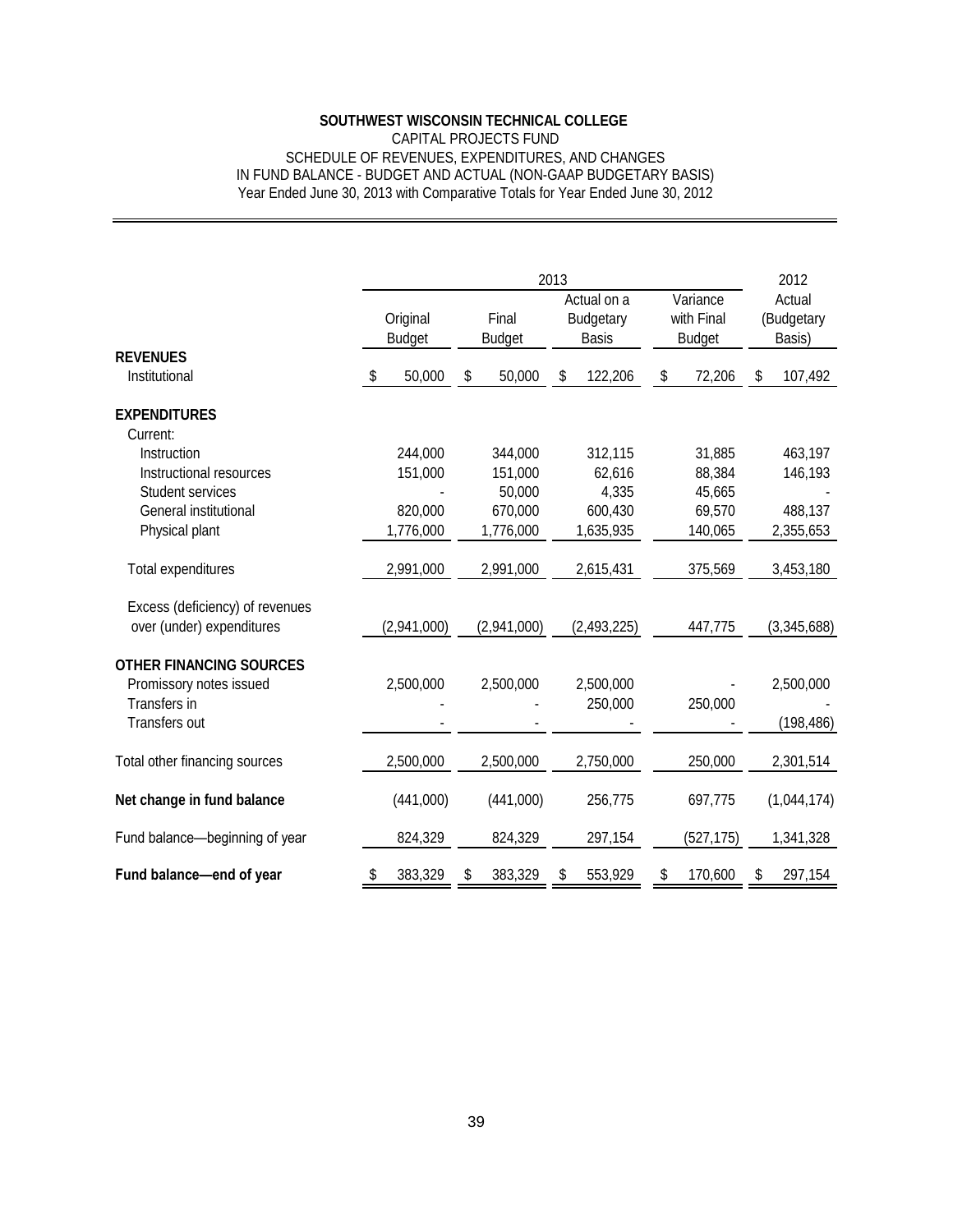## DEBT SERVICE FUND SCHEDULE OF REVENUES, EXPENDITURES, AND CHANGES IN FUND BALANCE - BUDGET AND ACTUAL (NON-GAAP BUDGETARY BASIS) Year Ended June 30, 2013 with Comparative Totals for Year Ended June 30, 2012

|                                                                                                                                                 | <b>SOUTHWEST WISCONSIN TECHNICAL COLLEGE</b><br>SCHEDULE OF REVENUES, EXPENDITURES, AND CHANGES | <b>DEBT SERVICE FUND</b> |                                                  |                                         |                                |
|-------------------------------------------------------------------------------------------------------------------------------------------------|-------------------------------------------------------------------------------------------------|--------------------------|--------------------------------------------------|-----------------------------------------|--------------------------------|
| IN FUND BALANCE - BUDGET AND ACTUAL (NON-GAAP BUDGETARY BASIS)<br>Year Ended June 30, 2013 with Comparative Totals for Year Ended June 30, 2012 |                                                                                                 |                          |                                                  |                                         |                                |
|                                                                                                                                                 |                                                                                                 |                          |                                                  |                                         |                                |
|                                                                                                                                                 |                                                                                                 | 2012                     |                                                  |                                         |                                |
|                                                                                                                                                 | Original<br><b>Budget</b>                                                                       | Final<br><b>Budget</b>   | 2013<br>Actual on a<br>Budgetary<br><b>Basis</b> | Variance<br>with Final<br><b>Budget</b> | Actual<br>(Budgetary<br>Basis) |
| <b>REVENUES</b><br>Local government - tax levy<br>Intergovernmental revenue                                                                     | 4,640,000<br>\$                                                                                 | 4,640,000<br>\$          | 4,640,000<br>\$                                  | \$                                      | 4,640,000<br>\$                |
| State<br>Federal                                                                                                                                | 415,000                                                                                         | 415,000                  | 8,848<br>385,086                                 | (406, 152)<br>385,086                   | 12,785                         |
| Institutional                                                                                                                                   | 5,000                                                                                           | 5,000                    | 1,224                                            | (3,776)                                 | 1,818                          |
| <b>Total revenues</b>                                                                                                                           | 5,060,000                                                                                       | 5,060,000                | 5,035,158                                        | (24, 842)                               | 4,654,603                      |
| <b>EXPENDITURES</b><br>Physical plant                                                                                                           | 5,060,000                                                                                       | 5,060,000                | 5,017,226                                        | 42,774                                  | 4,702,475                      |
| Net change in fund balance                                                                                                                      |                                                                                                 |                          | 17,932                                           | 17,932                                  | (47, 872)                      |
| Fund balance-beginning of year                                                                                                                  | 1,280,711                                                                                       | 1,280,711                | 1,278,318                                        | (2, 393)                                | 1,326,190                      |
| Fund balance-end of year                                                                                                                        | 1,280,711<br>\$                                                                                 | \$1,280,711              | \$1,296,250                                      | \$<br>15,539                            | \$1,278,318                    |
|                                                                                                                                                 |                                                                                                 |                          |                                                  |                                         |                                |
|                                                                                                                                                 |                                                                                                 |                          |                                                  |                                         |                                |
|                                                                                                                                                 |                                                                                                 |                          |                                                  |                                         |                                |
|                                                                                                                                                 |                                                                                                 |                          |                                                  |                                         |                                |
|                                                                                                                                                 |                                                                                                 |                          |                                                  |                                         |                                |
|                                                                                                                                                 |                                                                                                 |                          |                                                  |                                         |                                |
|                                                                                                                                                 |                                                                                                 |                          |                                                  |                                         |                                |
|                                                                                                                                                 |                                                                                                 |                          |                                                  |                                         |                                |
|                                                                                                                                                 |                                                                                                 |                          |                                                  |                                         |                                |
|                                                                                                                                                 |                                                                                                 |                          |                                                  |                                         |                                |
|                                                                                                                                                 |                                                                                                 |                          |                                                  |                                         |                                |
|                                                                                                                                                 |                                                                                                 | 40                       |                                                  |                                         |                                |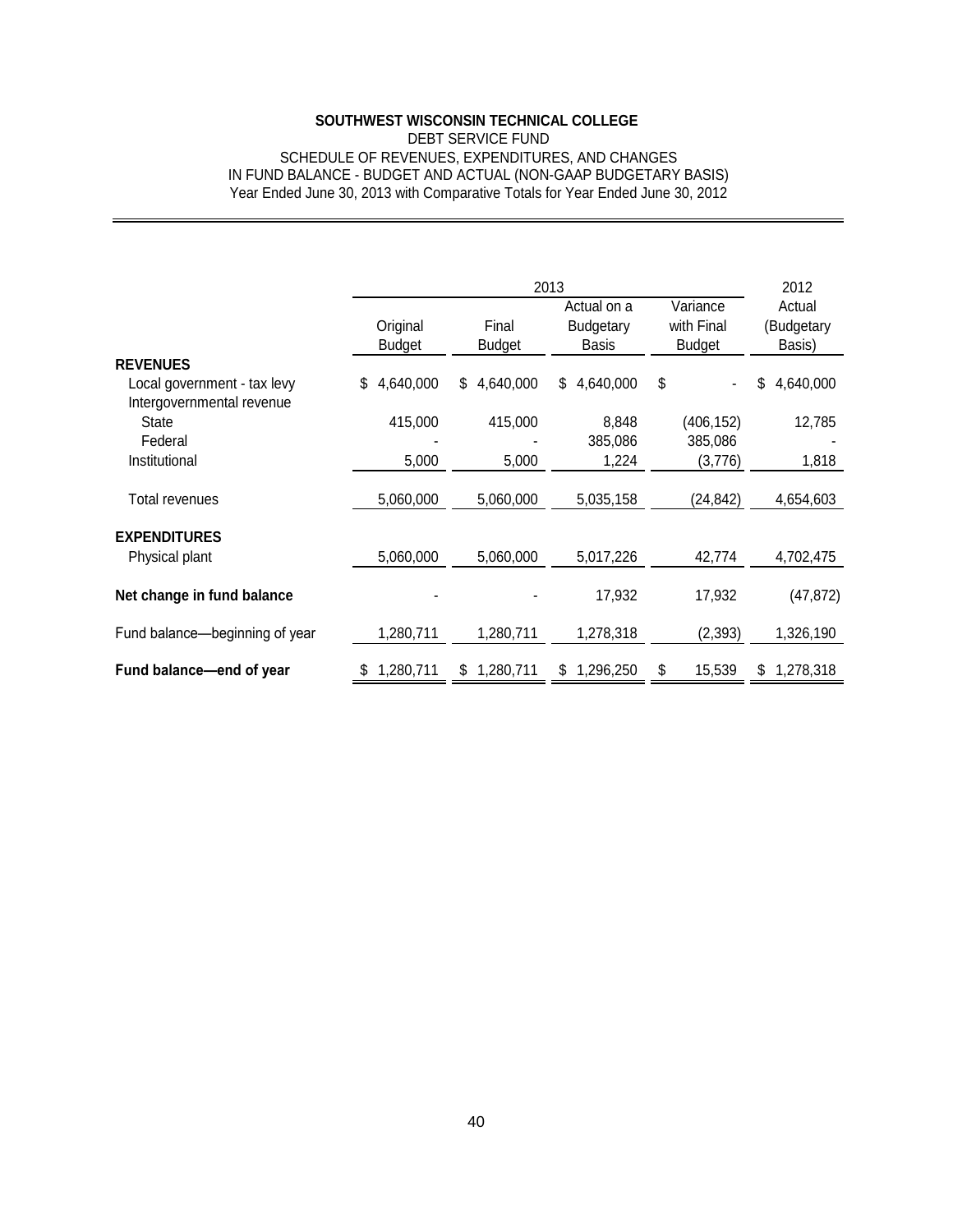## PROPIETARY FUNDS - ENTERPRISE FUNDS SCHEDULE OF REVENUES, EXPENDITURES, AND CHANGES IN FUND BALANCE - BUDGET AND ACTUAL (NON-GAAP BUDGETARY BASIS) Year Ended June 30, 2013 with Comparative Totals for Year Ended June 30, 2012

| IN FUND BALANCE - BUDGET AND ACTUAL (NON-GAAP BUDGETARY BASIS)<br>Year Ended June 30, 2013 with Comparative Totals for Year Ended June 30, 2012 |                           | <b>SOUTHWEST WISCONSIN TECHNICAL COLLEGE</b><br>PROPIETARY FUNDS - ENTERPRISE FUNDS | SCHEDULE OF REVENUES, EXPENDITURES, AND CHANGES         |                                         |                                        |
|-------------------------------------------------------------------------------------------------------------------------------------------------|---------------------------|-------------------------------------------------------------------------------------|---------------------------------------------------------|-----------------------------------------|----------------------------------------|
|                                                                                                                                                 |                           |                                                                                     |                                                         |                                         |                                        |
|                                                                                                                                                 | Original<br><b>Budget</b> | Final<br><b>Budget</b>                                                              | 2013<br>Actual on a<br><b>Budgetary</b><br><b>Basis</b> | Variance<br>with Final<br><b>Budget</b> | 2012<br>Actual<br>(Budgetary<br>Basis) |
| <b>OPERATING REVENUES</b><br>Institutional                                                                                                      | 1,850,000<br>S.           | 2,000,000<br>\$                                                                     | 1,996,511<br>\$                                         | \$<br>(3,489)                           | 1,534,670<br>\$                        |
| <b>OPERATING EXPENSES</b><br>Auxiliary services                                                                                                 | 1,650,000                 | 2,000,000                                                                           | 1,961,324                                               | 38,676                                  | 1,256,806                              |
| Excess (deficiency) of revenues<br>over (under) expenses                                                                                        | 200,000                   |                                                                                     | 35,187                                                  | 35,187                                  | 277,864                                |
| <b>NON-OPERATING REVENUES(EXPENSES)</b><br>Transfers out                                                                                        | (300,000)                 | (300,000)                                                                           | (300,000)                                               |                                         |                                        |
| Net change in net position                                                                                                                      | (100,000)                 | (300,000)                                                                           | (264, 813)                                              | 35,187                                  | 277,864                                |
| Net Position-beginning of year                                                                                                                  | 2,729,202                 | 2,729,202                                                                           | 3,080,066                                               | 350,864                                 | 2,802,202                              |
| Net Position-end of year                                                                                                                        | 2,629,202                 | \$2,429,202                                                                         | \$2,815,253                                             | 386,051<br>\$                           | \$ 3,080,066                           |
|                                                                                                                                                 |                           |                                                                                     |                                                         |                                         |                                        |
|                                                                                                                                                 |                           |                                                                                     |                                                         |                                         |                                        |
|                                                                                                                                                 |                           |                                                                                     |                                                         |                                         |                                        |
|                                                                                                                                                 |                           |                                                                                     |                                                         |                                         |                                        |
|                                                                                                                                                 |                           |                                                                                     |                                                         |                                         |                                        |
|                                                                                                                                                 |                           |                                                                                     |                                                         |                                         |                                        |
|                                                                                                                                                 |                           |                                                                                     |                                                         |                                         |                                        |
|                                                                                                                                                 |                           |                                                                                     |                                                         |                                         |                                        |
|                                                                                                                                                 |                           |                                                                                     |                                                         |                                         |                                        |
|                                                                                                                                                 |                           | 41                                                                                  |                                                         |                                         |                                        |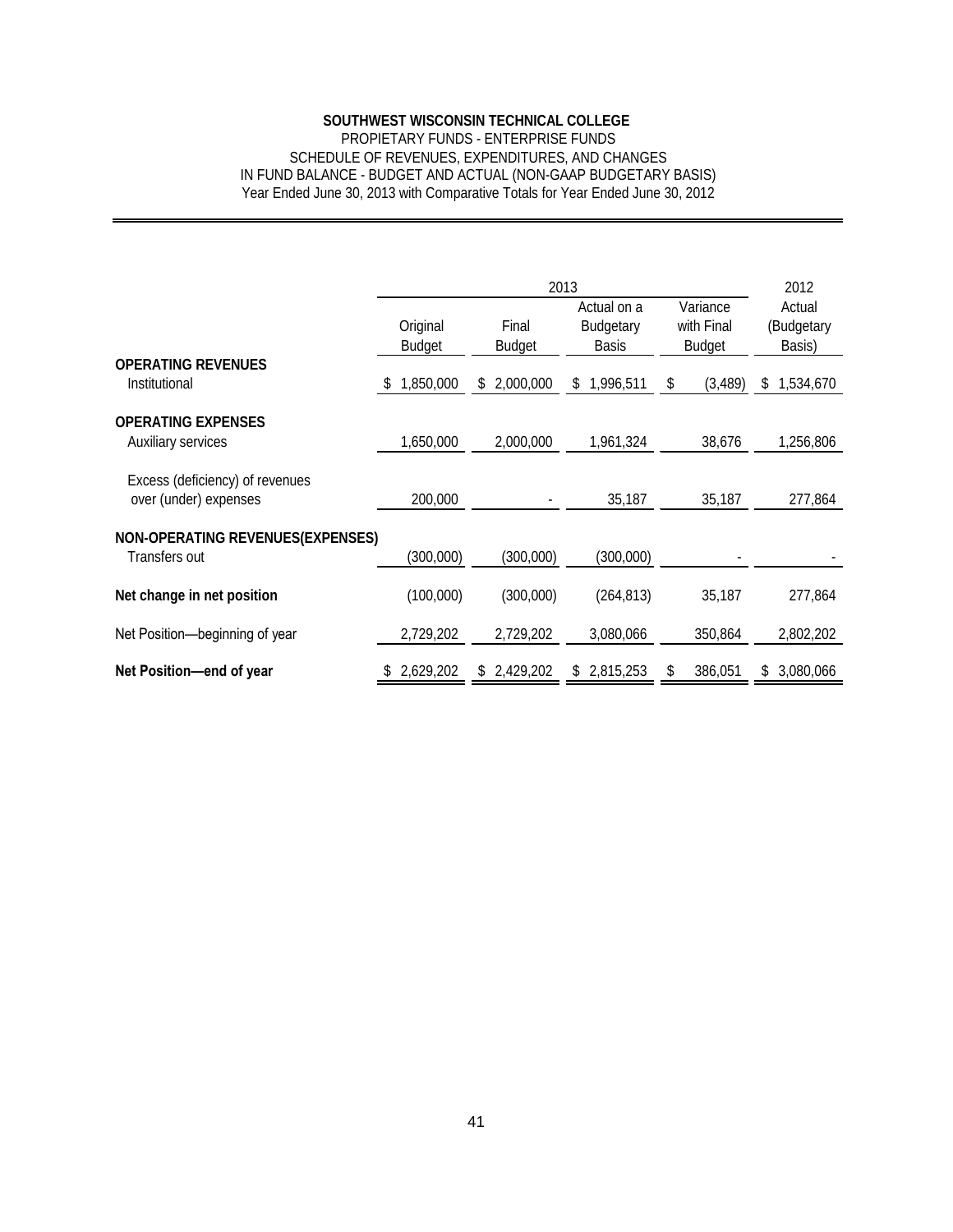## PROPRIETARY FUNDS - INTERNAL SERVICE FUNDS SCHEDULE OF REVENUES, EXPENDITURES, AND CHANGES IN FUND BALANCE - BUDGET AND ACTUAL (NON-GAAP BUDGETARY BASIS) Year Ended June 30, 2013 with Comparative Totals for Year Ended June 30, 2012

|                                                     | SOUTHWEST WISCONSIN TECHNICAL COLLEGE<br>PROPRIETARY FUNDS - INTERNAL SERVICE FUNDS<br>SCHEDULE OF REVENUES, EXPENDITURES, AND CHANGES<br>IN FUND BALANCE - BUDGET AND ACTUAL (NON-GAAP BUDGETARY BASIS) |                        |                                                 |                                         |                                |
|-----------------------------------------------------|----------------------------------------------------------------------------------------------------------------------------------------------------------------------------------------------------------|------------------------|-------------------------------------------------|-----------------------------------------|--------------------------------|
|                                                     | Year Ended June 30, 2013 with Comparative Totals for Year Ended June 30, 2012                                                                                                                            |                        |                                                 |                                         |                                |
|                                                     |                                                                                                                                                                                                          |                        | 2013                                            |                                         | 2012                           |
|                                                     | Original<br><b>Budget</b>                                                                                                                                                                                | Final<br><b>Budget</b> | Actual on a<br><b>Budgetary</b><br><b>Basis</b> | Variance<br>with Final<br><b>Budget</b> | Actual<br>(Budgetary<br>Basis) |
| <b>OPERATING REVENUES</b><br>Institutional          | 3,950,000<br>\$                                                                                                                                                                                          | \$3,950,000            | \$3,992,674                                     | \$<br>42,674                            | \$3,571,966                    |
| <b>OPERATING EXPENDITURES</b><br>Auxiliary services | 3,900,000                                                                                                                                                                                                | 3,900,000              | 3,343,808                                       | 556,192                                 | 3,792,366                      |
| Net change in net position                          | 50,000                                                                                                                                                                                                   | 50,000                 | 648,866                                         | 598,866                                 | (220, 400)                     |
| Net Position-beginning of year                      | (192, 699)                                                                                                                                                                                               | (192, 699)             | (63,099)                                        | 129,600                                 | 157,301                        |
| Net Position-end of year                            | (142, 699)<br>\$                                                                                                                                                                                         | \$<br>(142, 699)       | \$<br>585,767                                   | \$<br>728,466                           | \$<br>(63,099)                 |
|                                                     |                                                                                                                                                                                                          |                        |                                                 |                                         |                                |
|                                                     |                                                                                                                                                                                                          |                        |                                                 |                                         |                                |
|                                                     |                                                                                                                                                                                                          | 42                     |                                                 |                                         |                                |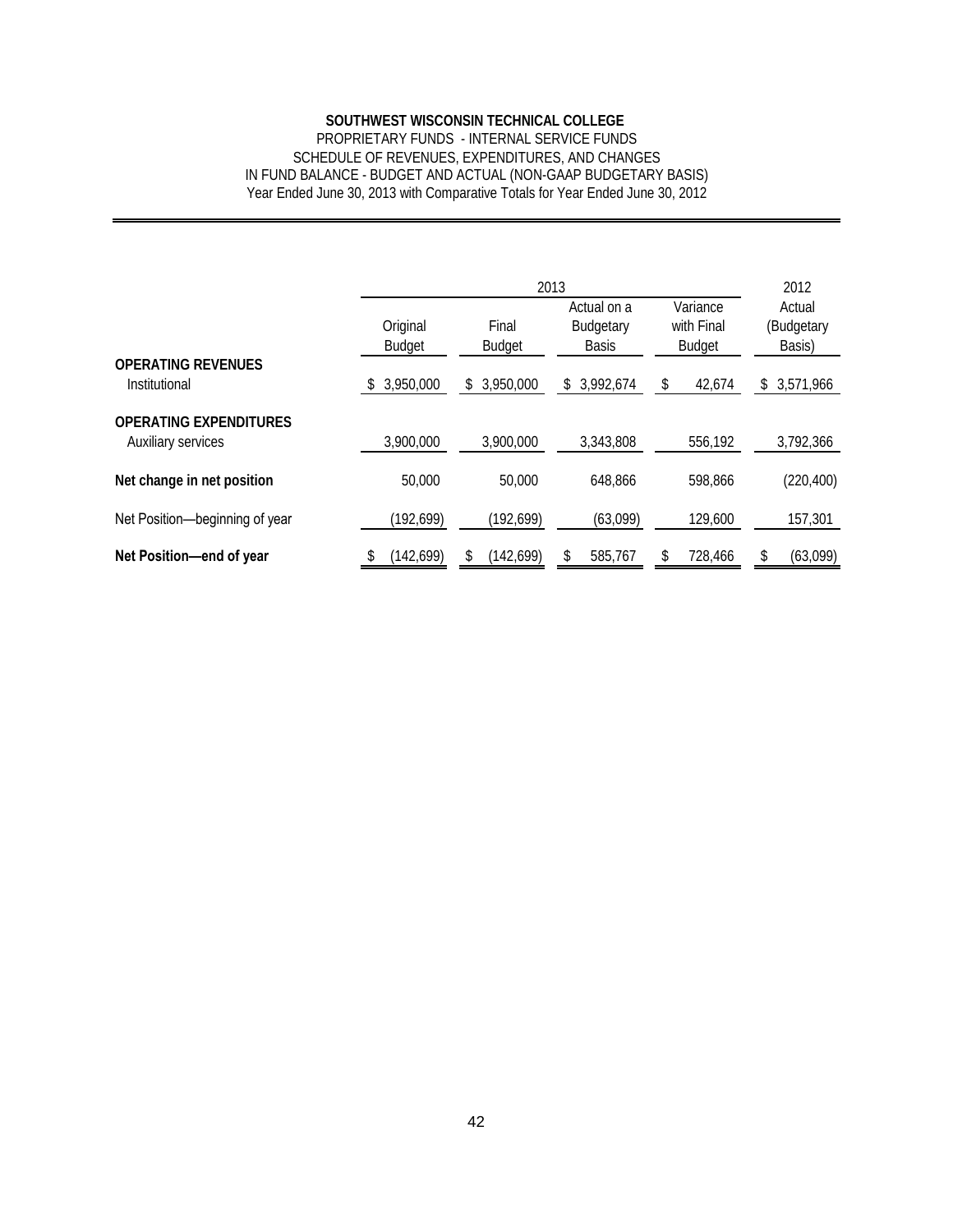#### SCHEDULE TO RECONCILE BUDGET (NON-GAAP BUDGETARY) BASIS FINANCIAL STATEMENTS TO STATEMENT OF REVENUES, EXPENSES AND CHANGES IN NET POSITION For the Year Ended June 30, 2013

|                                                                                                                                               | General                                                                 | Governmental Funds<br>Special<br>Revenue | Capital<br>Projects  | Debt<br>Service        | Enterprise<br>Funds | Proprietary Funds<br>Internal<br>Service | Total                                                                                  | Reconciling<br>Items                                                                       | Statement of<br>Revenues, Expenses<br>and Changes in<br>in Net Position   |
|-----------------------------------------------------------------------------------------------------------------------------------------------|-------------------------------------------------------------------------|------------------------------------------|----------------------|------------------------|---------------------|------------------------------------------|----------------------------------------------------------------------------------------|--------------------------------------------------------------------------------------------|---------------------------------------------------------------------------|
| <b>REVENUES</b><br>Local government - tax levy<br>Intergovernmental revenue                                                                   | \$10,960,920                                                            | \$                                       | \$                   | \$4,640,000            | \$                  | \$                                       | 15,600,920<br>\$                                                                       | \$                                                                                         | \$<br>15,600,920                                                          |
| <b>State</b><br>Federal<br>Tuition and fees                                                                                                   | 3,487,472<br>901,963                                                    | 442,404<br>6,674,358                     |                      | 8,848<br>385,086       |                     |                                          | 3,938,724<br>7,961,407                                                                 | (3,649,262)                                                                                | 3,938,724<br>4,312,145                                                    |
| Statutory program fees<br>Materials fees<br>Other student fees<br>Institutional                                                               | 4,138,452<br>325,104<br>351,829<br>2,250,443                            | 227,363<br>230,096                       | 122,206              | 1,224                  | 1,996,511           | 3,992,674                                | 4,138,452<br>325,104<br>579,192<br>8,593,154                                           | (4,072,604)                                                                                | 4,138,452<br>325,104<br>579,192<br>4,520,550                              |
| Total revenues                                                                                                                                | 22,416,183                                                              | 7,574,221                                | 122,206              | 5,035,158              | 1,996,511           | 3,992,674                                | 41,136,953                                                                             | (7,721,866)                                                                                | 33,415,087                                                                |
| <b>EXPENDITURES</b><br>Current:                                                                                                               |                                                                         |                                          |                      |                        |                     |                                          |                                                                                        |                                                                                            |                                                                           |
| Instruction<br>Instructional resources<br>Student services<br>General institutional<br>Physical plant<br>Auxiliary services<br>Capital outlay | 14,944,241<br>340,491<br>1,673,756<br>3,109,513<br>1,866,721<br>865,890 | 7,494,376                                | 2,615,431            |                        | 1,961,324           | 3,343,808                                | 14,944,241<br>340,491<br>9,168,132<br>3,109,513<br>1,866,721<br>5,305,132<br>3,481,321 | (787, 346)<br>(3,630)<br>(6,770,672)<br>(7, 392)<br>(1, 454)<br>(4,050,342)<br>(3,481,321) | 14,156,895<br>336,861<br>2,397,460<br>3,102,121<br>1,865,267<br>1,254,790 |
| Depreciation<br>Student aid<br>Debt service:                                                                                                  |                                                                         |                                          |                      |                        |                     |                                          |                                                                                        | 2,417,109<br>3,040,225                                                                     | 2,417,109<br>3,040,225                                                    |
| Principal<br>Interest                                                                                                                         |                                                                         |                                          |                      | 3,445,000<br>1,572,226 |                     |                                          | 3,445,000<br>1,572,226                                                                 | (3,445,000)<br>14,560                                                                      | 1,586,787                                                                 |
| Total expenditures                                                                                                                            | 22,800,612                                                              | 7,494,376                                | 2,615,431            | 5,017,226              | 1,961,324           | 3,343,808                                | 43,232,777                                                                             | (13,075,263)                                                                               | 30,157,515                                                                |
| Excess (deficiency) of revenues<br>over (under) expenditures                                                                                  | (384, 429)                                                              | 79,845                                   | (2,493,225)          | 17,932                 | 35,187              | 648,866                                  | (2,095,824)                                                                            | 5,353,397                                                                                  | 3,257,572                                                                 |
| <b>OTHER FINANCING SOURCES (USES)</b><br>Long-term debt issued<br>Transfers in<br>Transfer out<br>Loss on disposal of capital assets          | 300,000<br>$\overline{\phantom{a}}$                                     | (250,000)                                | 2,500,000<br>250,000 |                        | (300,000)           |                                          | 2,500,000<br>550,000<br>(550,000)                                                      | (2,500,000)<br>(550,000)<br>550,000<br>(28, 907)                                           | (28, 907)                                                                 |
| Total other financing sources (uses)                                                                                                          | 300,000                                                                 | (250,000)                                | 2,750,000            |                        | (300,000)           | $\overline{a}$                           | 2,500,000                                                                              | (2,528,907)                                                                                | (28, 907)                                                                 |
| Net change in fund balance/net position                                                                                                       | (84, 429)                                                               | (170, 155)                               | 256,775              | 17,932                 | (264, 813)          | 648,866                                  | 404,176                                                                                | 2,824,490                                                                                  | 3,228,665                                                                 |
| Fund balance/Net Position - beginning of year                                                                                                 | 5,649,262                                                               | 400,131                                  | 297,154              | 1,278,318              | 3,080,066           | (63,099)                                 | 10,641,832                                                                             | 7,486,145                                                                                  | 18,127,977                                                                |
| Fund balance/Net Position - end of year                                                                                                       | \$5,564,833                                                             | \$<br>229,976                            | \$<br>553,929        | \$1,296,250            | \$2,815,253         | \$<br>585,767                            | \$11,046,008                                                                           | \$10,310,635                                                                               | \$<br>21,356,642                                                          |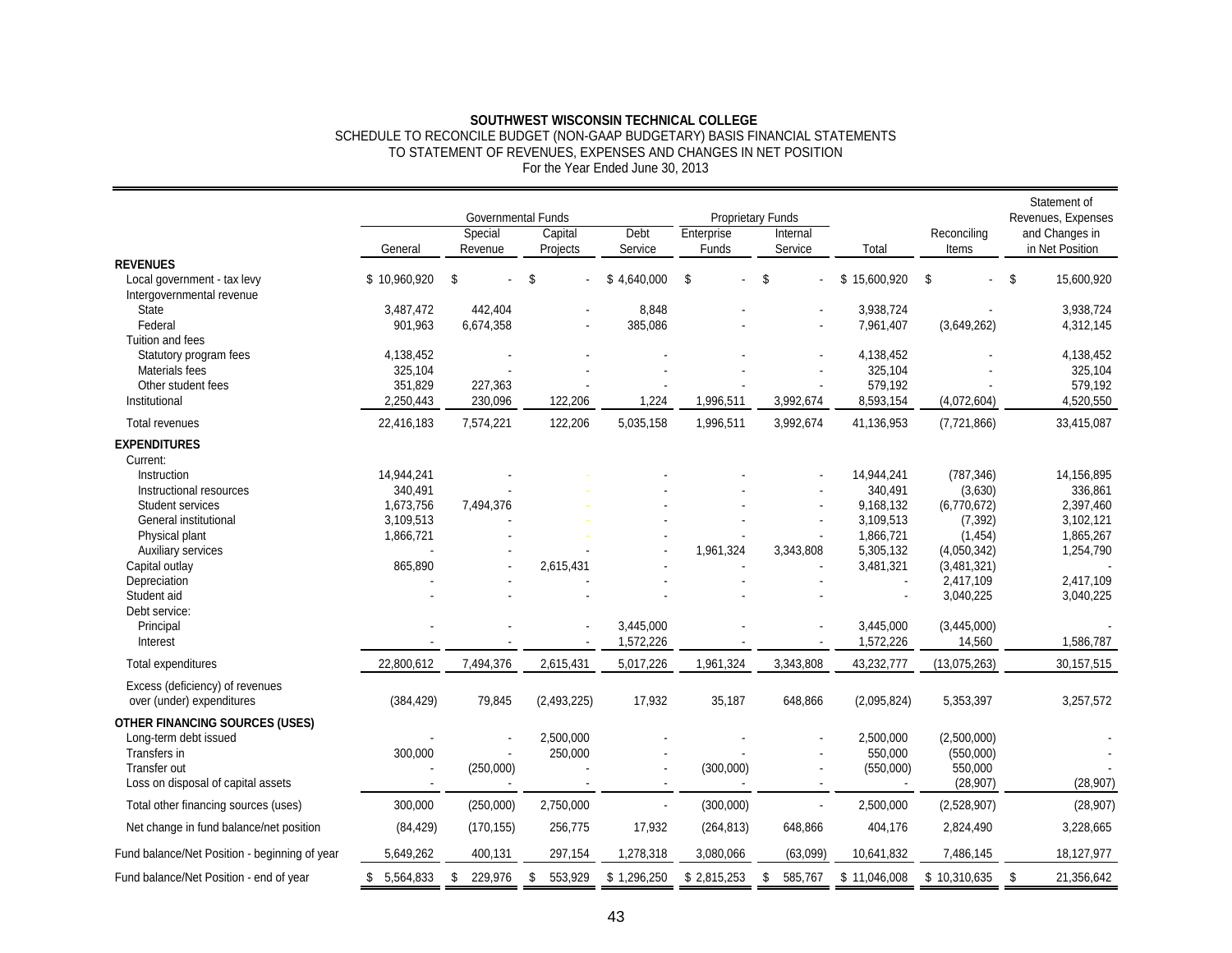## SCHEDULE TO RECONCILE BUDGET (NON-GAAP BUDGETARY) BASIS FINANCIAL STATEMENTS TO STATEMENT OF REVENUES, EXPENSES AND CHANGES IN NET POSITION For the Year Ended June 30, 2013

|     | SOUTHWEST WISCONSIN TECHNICAL COLLEGE<br>SCHEDULE TO RECONCILE BUDGET (NON-GAAP BUDGETARY) BASIS FINANCIAL STATEMENTS<br>TO STATEMENT OF REVENUES, EXPENSES AND CHANGES IN NET POSITION<br>For the Year Ended June 30, 2013                                                            |                                                                                                |
|-----|----------------------------------------------------------------------------------------------------------------------------------------------------------------------------------------------------------------------------------------------------------------------------------------|------------------------------------------------------------------------------------------------|
|     |                                                                                                                                                                                                                                                                                        |                                                                                                |
| (a) | State grant revenue is presented on the basic financial statement as follows:                                                                                                                                                                                                          |                                                                                                |
|     | Operating<br>Non-operating                                                                                                                                                                                                                                                             | \$<br>1,418,635<br>2,520,089                                                                   |
|     |                                                                                                                                                                                                                                                                                        | \$<br>3,938,724                                                                                |
| (b) | Institutional revenue is reported on the basic financial statement as follows:                                                                                                                                                                                                         |                                                                                                |
|     | Non-governmental grants and contracts                                                                                                                                                                                                                                                  | \$<br>2,506,064                                                                                |
|     | Auxiliary enterprises<br>Investment income                                                                                                                                                                                                                                             | 1,996,511<br>17,975                                                                            |
| (c) | Reconciliation of budgetary basis fund balance and net position as presented<br>in the basic financial statements:                                                                                                                                                                     |                                                                                                |
|     | Budgetary basis fund balance                                                                                                                                                                                                                                                           | \$<br>11,046,008                                                                               |
|     | Capital assets capitalized - at cost<br>Accumulated depreciation on capital assets<br>General obligation notes payable<br>Other post employment benefits<br>Long-term portion of retiree health insurance<br>Accrued interest on notes payable<br>Encumbrances outstanding at year end | 67,505,294<br>(22, 476, 378)<br>(32,060,000)<br>107,309<br>(2,984,457)<br>(91, 357)<br>310,223 |
|     | Net position per basic financial statements                                                                                                                                                                                                                                            | \$<br>21,356,642                                                                               |
|     |                                                                                                                                                                                                                                                                                        |                                                                                                |
|     | 44                                                                                                                                                                                                                                                                                     |                                                                                                |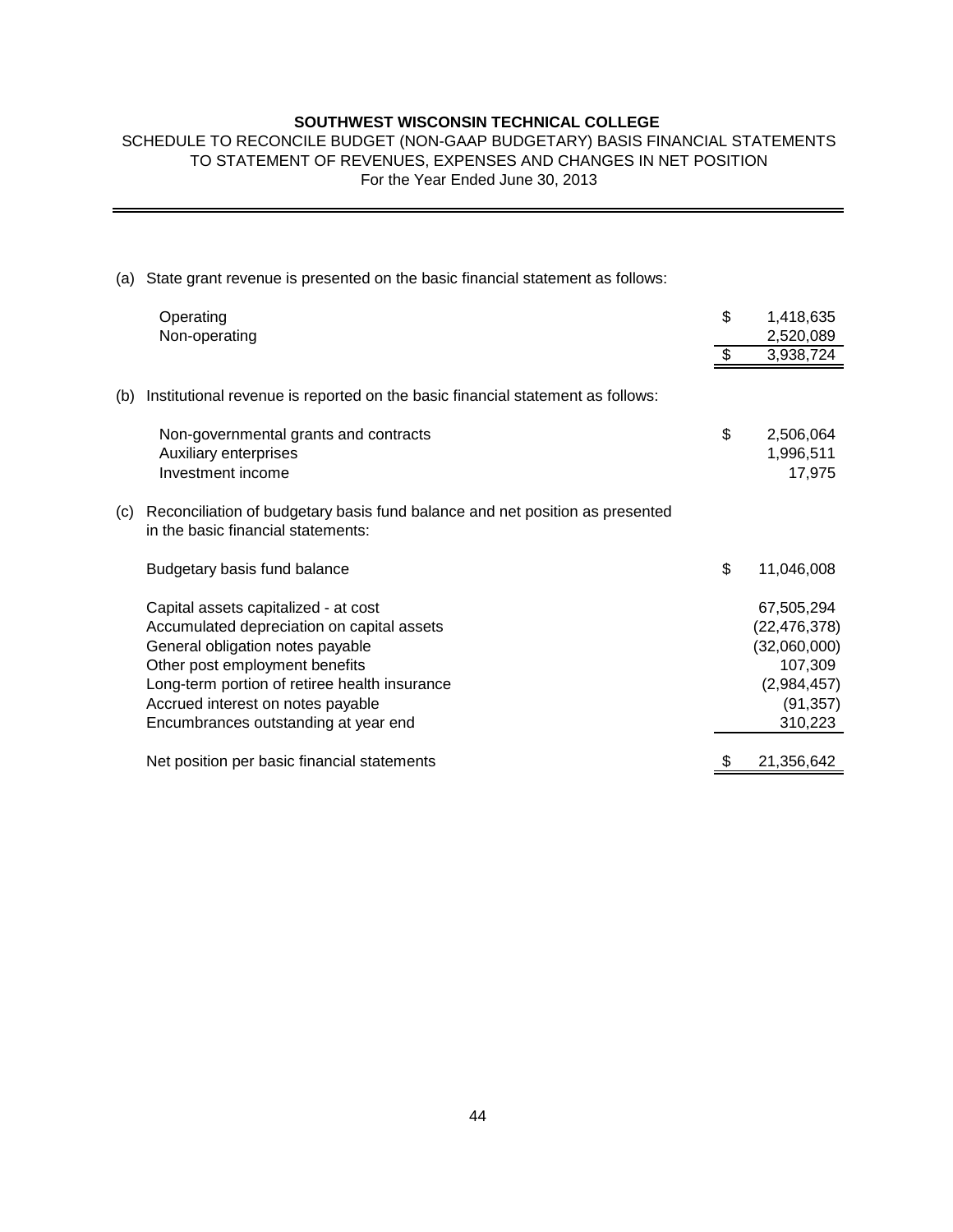## **SOUTHWEST WISCONSIN TECHNICAL COLLEGE**  NOTES TO REQUIRED SUPPLEMENTARY INFORMATION

June 30, 2013

## NOTE 1—BUDGETS AND BUDGETARY ACCOUNTING

Southwest Tech's reporting structure used in the preparation of the basic financial statements is different than the fund structure used for budgetary accounting. Annual budgets are adopted for all funds in accordance with the requirements of the Wisconsin Technical College System Board. The process includes an administrative compilation and review of campus and departmental requests, public hearings, and approval by the District Board prior to June 30 of each year. Capital outlays for multi-year projects are budgeted annually in the Capital Projects Fund upon planned inception of the project.

Local property taxes are levied on a calendar year basis by various taxing municipalities located in Southwestern Wisconsin. Southwest Tech records as revenue its share of the local tax when levied.

Annual budgets are prepared on a different basis from the basic financial statements by recognizing encumbrances as expenditures and by recognizing revenues related to encumbrances.

The legal level of control for each budget is by function and within each fund. Budget amendments during the year are legally authorized. Budget transfers (between funds and functional areas within funds) and changes in expenditures (appropriations) require approval by the Board and require publishing a Class I public notice in the District's official newspaper within 10 days according to Wisconsin Statues. The budget was modified during the year and also subsequent to the fiscal year end. These budget modifications reflect (1) actual property tax revenues in excess of estimates; (2) changes in expected state aid payments, both for the current year and prior year adjustments; (3) various other minor adjustments. Expenditures may not exceed appropriations. Unencumbered appropriations lapse at the end of each fiscal year. Management is authorized to transfer appropriations within functions without the approval of the Board.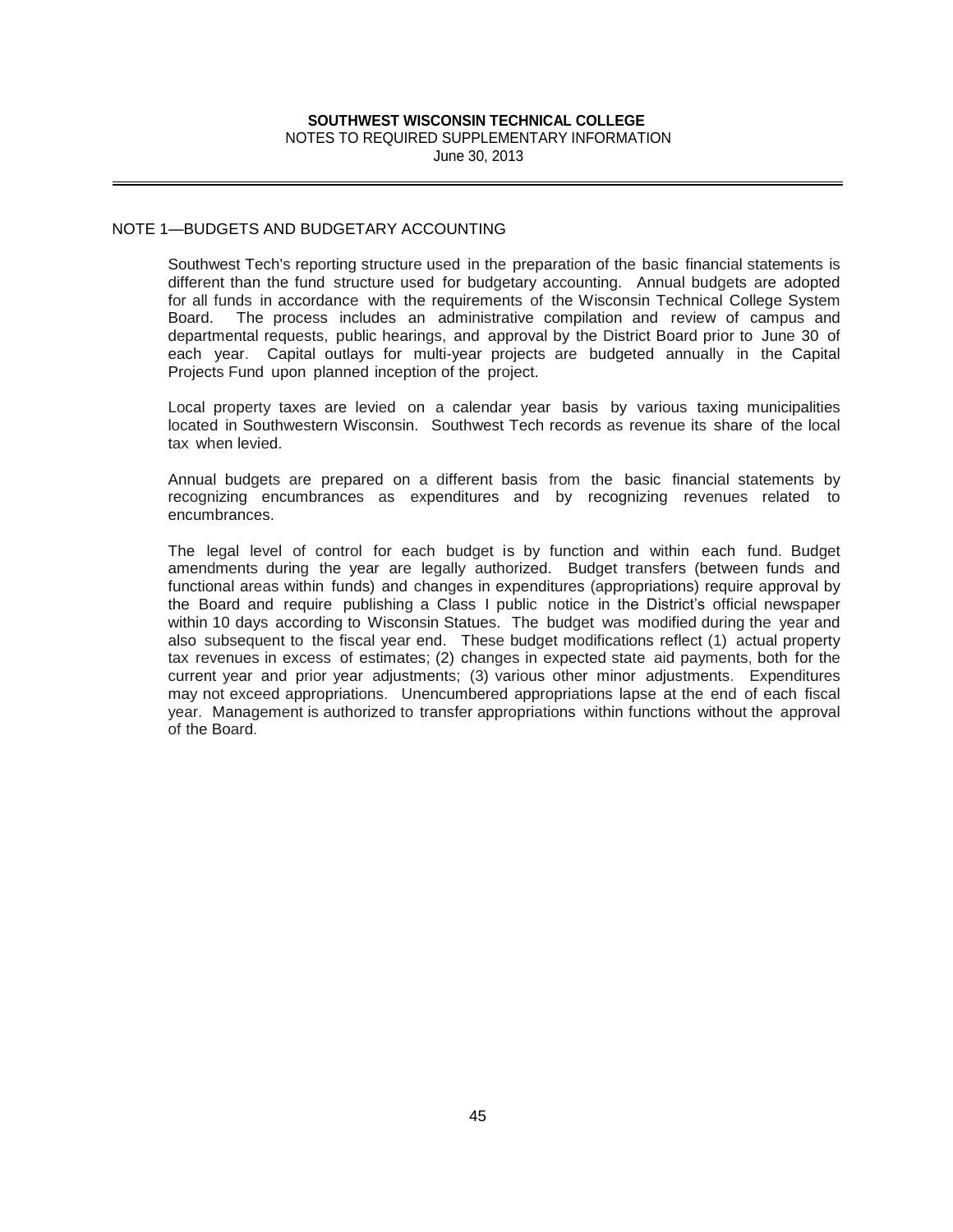## **SCHEDULE OF EXPENDITURES OF FEDERAL AND STATE AWARDS AND OTHER AUDITORS' REPORTS**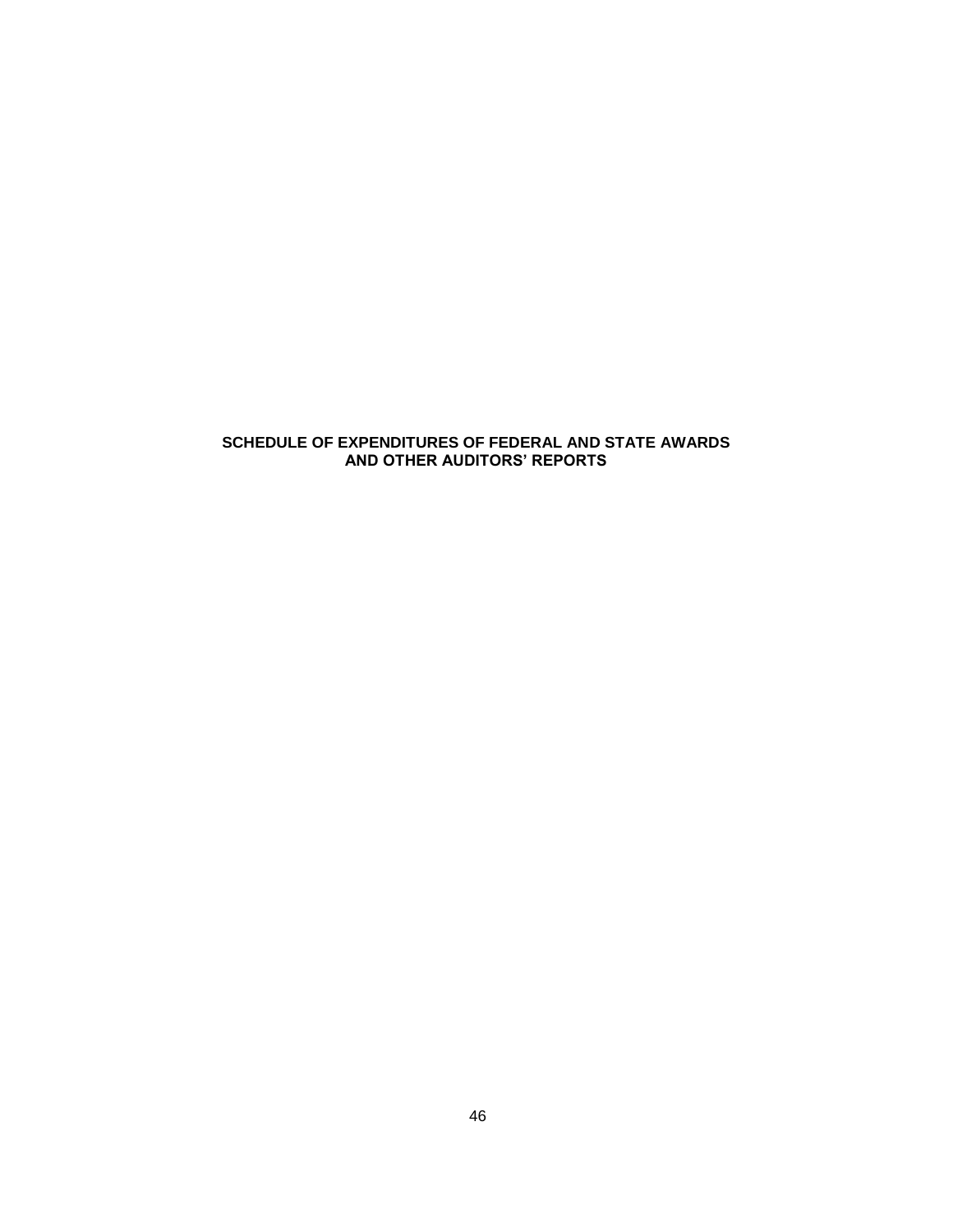| Federal Grantor/ Pass-Through                                                                                                                                                               | Federal<br><b>CFDA</b> | Project<br>Identification        |                                  | Federal<br>Grant               |                     | Expenditures             | Total               |
|---------------------------------------------------------------------------------------------------------------------------------------------------------------------------------------------|------------------------|----------------------------------|----------------------------------|--------------------------------|---------------------|--------------------------|---------------------|
| Grantor/Program or Cluster Title                                                                                                                                                            | Number                 | Number                           | <b>Grant Period</b>              | Amount                         | Federal             | Match                    | Expenditures        |
| <b>Department of Education Direct Programs</b><br><b>Student Financial Assistance Cluster</b><br>Federal Supplemental Education Opportunity Grant                                           | 84.007                 |                                  | 7/1/12-6/30/13                   | \$<br>$\overline{\phantom{a}}$ | \$<br>55,077        | - \$                     | \$<br>55,077        |
| Federal College Work Study<br><b>Federal Pell Grant</b>                                                                                                                                     | 84.033<br>84.063       |                                  | 7/1/12-6/30/13<br>7/1/12-6/30/13 |                                | 63.221<br>2,903,898 |                          | 63,221<br>2,903,898 |
| <b>Federal Student Stafford Loans</b><br><b>Federal Student Plus Loans</b>                                                                                                                  | 84.268<br>84.268       |                                  | 7/1/12-6/30/13<br>7/1/12-6/30/13 |                                | 3,643,502<br>5,760  | $\blacksquare$           | 3,643,502<br>5,760  |
| <b>Total Direct Student Loans</b>                                                                                                                                                           |                        |                                  |                                  |                                | 3,649,262           | $\mathbf{r}$             | 3,649,262           |
| <b>Total Student Financial Assistance Cluster</b>                                                                                                                                           |                        |                                  |                                  |                                | 6,671,458           |                          | 6,671,458           |
| <b>Department of Agriculture</b><br><b>Competitive Cooperative Partnership Agreements</b>                                                                                                   | 10.459                 | 03-187-000-113                   | 10/1/2012-9/30/13                | 95,599                         | 10,271              |                          | 10,271              |
| Pass-through Program from University of Minnesota<br>Farm Business Management and Benchmarking Competitive Grants Program                                                                   | 10.319                 | 03-158-000-001                   | 7/1/12-8/31/12                   |                                | 25,975              |                          | 25,975              |
| Pass-through Program from Northeast Wisconsin Technical College<br>Farm Business Management and Benchmarking Competitive Grants Program<br>Pass-through Program from University of Missouri | 10.319                 | 03-170-000-013                   | 7/1/12-8/31/12                   | 3,850                          | 3,895               |                          | 3,895               |
| Farm Business Management and Benchmarking Competitive Grants Program                                                                                                                        | 10.319                 | 03-151-000-012                   | 10/1/11-8/31/13                  | 88.500                         | 64,482              |                          | 64,482              |
| Total Farm Business Management and Benchmarking Competitive Grants Program                                                                                                                  |                        |                                  |                                  | 92,350                         | 94,352              | $\overline{\phantom{a}}$ | 94,352              |
| <b>Total Department of Agriculture</b>                                                                                                                                                      |                        |                                  |                                  | 187,949                        | 104,623             |                          | 104,623             |
| Department of the Interior Bureau of Indian Education<br>Indian Education - Higher Education Grant program                                                                                  | 15.114                 |                                  | 7/1/12-6/30/13                   |                                | 2,900               |                          | 2.900               |
| <b>Department of Education</b><br>Pass-through program from Wisconsin Technical College Systems Board<br><b>Adult Education Act</b>                                                         |                        |                                  |                                  |                                |                     |                          |                     |
| Forward to Civic Literacy<br>Adult Basic Education - Disadvantaged                                                                                                                          | 84.002<br>84.002       | 03-111-146-163<br>03-110-146-123 | 7/1/12-6/30/13<br>7/1/12-6/30/13 | 18,145<br>95,808               | 17,828<br>95,807    | 116,600                  | 17,828<br>212,407   |
| <b>Total Adult Education Act</b>                                                                                                                                                            |                        |                                  |                                  | 113,953                        | 113,635             | 116,600                  | 230,235             |
|                                                                                                                                                                                             |                        | 47                               |                                  |                                |                     |                          |                     |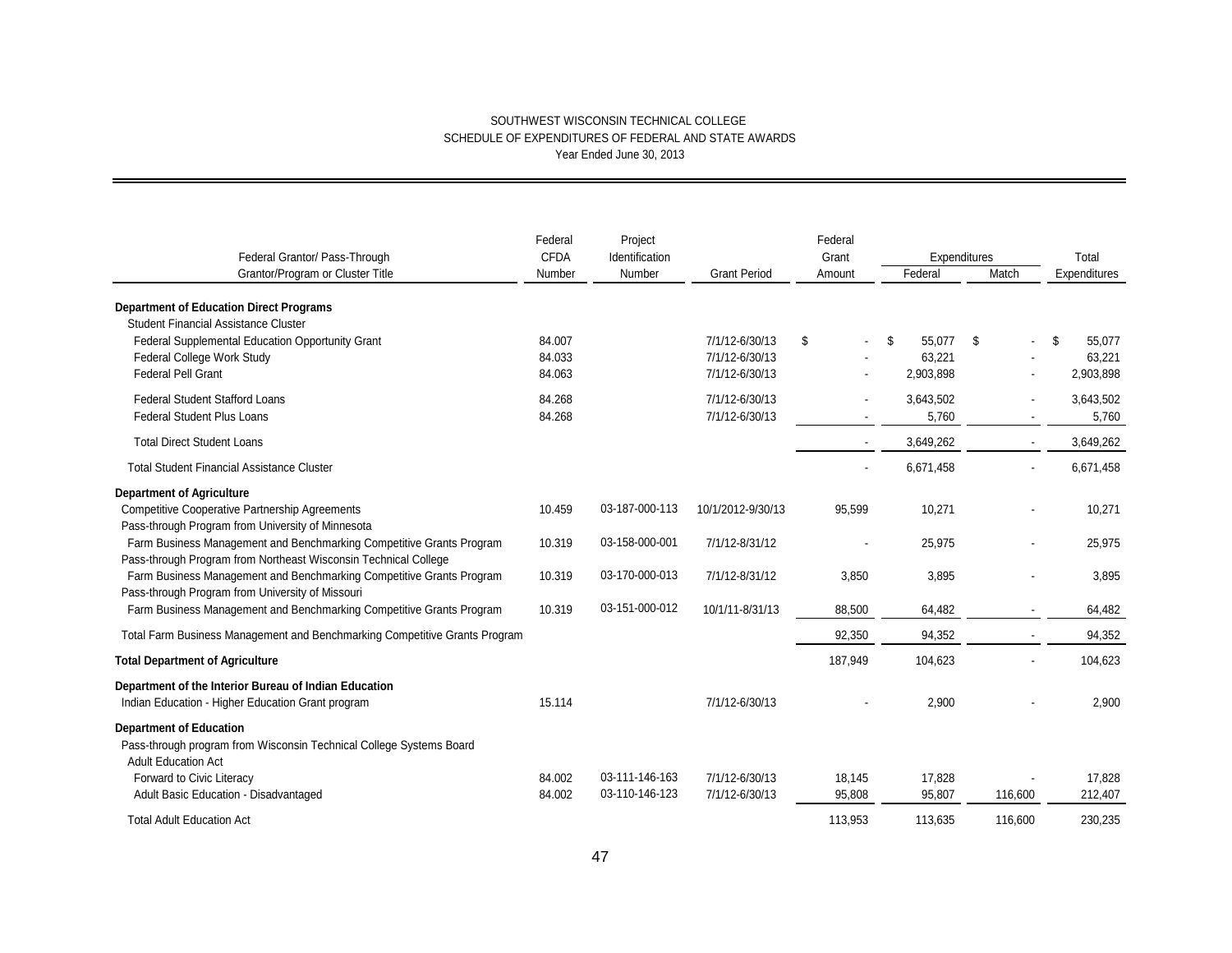|                                                                               | Federal<br><b>CFDA</b> | Project<br>Identification |                     | Federal<br>Grant | Expenditures |         | Total        |
|-------------------------------------------------------------------------------|------------------------|---------------------------|---------------------|------------------|--------------|---------|--------------|
| Federal Grantor/ Pass-Through<br>Grantor/Program or Cluster Title             | Number                 | Number                    | <b>Grant Period</b> | Amount           | Federal      | Match   | Expenditures |
|                                                                               |                        |                           |                     |                  |              |         |              |
| <b>Department of Education (continued)</b>                                    |                        |                           |                     |                  |              |         |              |
| Career and Technical Education Basic Grants to States                         |                        |                           |                     |                  |              |         |              |
| Strengthening Career & Technical Program                                      | 84.048                 | 03-193-150-253            | 7/1/12-6/30/13      | 33,785           | 33,785       | 18      | 33,803       |
| NTO Connections to NTO Recruit                                                | 84.048                 | 03-194-150-263            | 7/1/12-6/30/13      | 8,446            | 8,446        |         | 8,446        |
| <b>Student Success</b>                                                        | 84.048                 | 03-198-150-233            | 7/1/12-6/30/13      | 84,463           | 84,454       |         | 84,454       |
| Career Prep                                                                   | 84.048                 | 03-106-150-213            | 7/1/12-6/30/13      | 39,378           | 39,378       |         | 39,378       |
| High School to College Transition                                             | 84.048                 | 03-137-150-243            | 7/1/12-6/30/13      | 39,614           | 39,614       |         | 39,614       |
| Total Career and Technical Education Basic Grants to States                   |                        |                           |                     | 205,686          | 205,677      | 18      | 205,695      |
| <b>Total Department of Education</b>                                          |                        |                           |                     | 319,639          | 319,312      | 116,618 | 435,930      |
| <b>Department of Labor</b>                                                    |                        |                           |                     |                  |              |         |              |
| Pass-through Program from Southwest Workforce Development Board               |                        |                           |                     |                  |              |         |              |
| Workforce Investment Act Cluster                                              |                        |                           |                     |                  |              |         |              |
| WIA Adult Program                                                             | 17.258                 | 03-131-000-003            | 3/1/13-6/30/13      | 19,000           | 19,000       | 789     | 19,789       |
| <b>WIA Youth Activities</b>                                                   | 17.259                 | 03-196-000-003            | 4/4/13-6/30/13      | 7,492            | 7,405        |         | 7,405        |
| <b>Total Workforce Investment Act Cluster</b>                                 |                        |                           |                     | 26,492           | 26,405       | 789     | 27,194       |
|                                                                               |                        |                           |                     |                  |              |         |              |
| Pass-through Program from Southwest Community Action Program                  |                        |                           |                     |                  |              |         |              |
| ARRA-Program of Competitive Grants for Worker Training and                    |                        |                           |                     |                  |              |         |              |
| Placement in High Growth and Emerging Industry Sectors                        | 17.275                 | 03-184-000-113            | 7/1/12-6/30/13      | 18,648           | 9,813        |         | 9,813        |
| Pass-through Program from Workforce Development Board South Central Wisconsin |                        |                           |                     |                  |              |         |              |
| ARRA-Program of Competitive Grants for Worker Training and                    |                        |                           |                     |                  |              |         |              |
| Placement in High Growth and Emerging Industry Sectors                        | 17.275                 | 03-185-000-113            | 12/15/11-11/30/12   | 11,128           | 11,081       |         | 11,081       |
| Total ARRA-Program of Competitive Grants for Worker Training and              |                        |                           |                     |                  |              |         |              |
| Placement in High Growth and Emerging Industry Sectors                        |                        |                           |                     | 29,776           | 20,894       |         | 20,894       |
| Pass-through Program from Northeast Iowa Community College                    |                        |                           |                     |                  |              |         |              |
| H-1B Job Training Grants                                                      | 17.268                 | 03-156-000-012            | 10/1/11-9/30/12     | 313,020          | 74,821       |         | 74,821       |
| H-1B Job Training Grants                                                      | 17.268                 | 03-156-000-012            | 10/1/12-6/30/13     | 139,395          | 146,359      |         | 146,359      |
|                                                                               |                        |                           |                     | 452,415          | 221,180      |         | 221,180      |
| Total H-1B Job Training Grants                                                |                        |                           |                     |                  |              |         |              |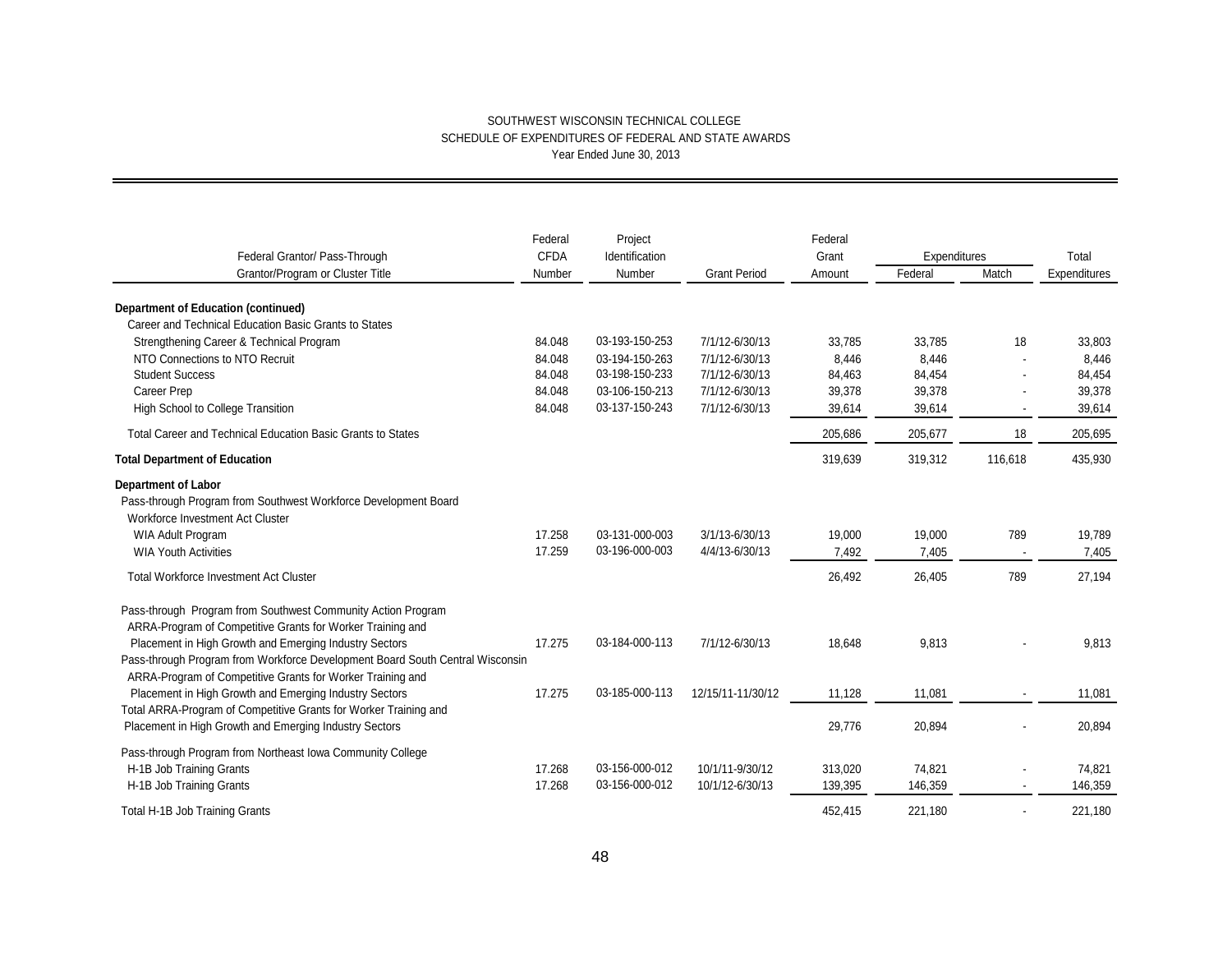| Federal Grantor/ Pass-Through                                                                                                                                               | Federal<br><b>CFDA</b> | Project<br>Identification |                     | Federal<br>Grant | Expenditures    |         | Total           |
|-----------------------------------------------------------------------------------------------------------------------------------------------------------------------------|------------------------|---------------------------|---------------------|------------------|-----------------|---------|-----------------|
| Grantor/Program or Cluster Title                                                                                                                                            | Number                 | Number                    | <b>Grant Period</b> | Amount           | Federal         | Match   | Expenditures    |
| Department of Labor (continued)                                                                                                                                             |                        |                           |                     |                  |                 |         |                 |
| Trade Adjustment Assistance Community College and                                                                                                                           |                        |                           |                     |                  |                 |         |                 |
| Career Training (TAACCCT) Grants                                                                                                                                            | 17.282                 | 03-152-000-012            | 07/1/12-9/30/13     | 127,775          | 41,991          | ۰       | 41,991          |
| Trade Adjustment Assistance Community College and                                                                                                                           |                        |                           |                     |                  |                 |         |                 |
| Career Training (TAACCCT) Grants                                                                                                                                            | 17.282                 | 03-152-000-012            | 10/1/12-6/30/13     | 310,384          | 135,225         | ۰       | 135,225         |
| Trade Adjustment Assistance Community College and                                                                                                                           |                        |                           |                     |                  |                 |         |                 |
| Career Training (TAACCCT) Grants                                                                                                                                            | 17.282                 | 03-180-000-013            | 10/1/12-6/30/13     | 142,564          | 25,903          |         | 25,903          |
| Total Trade Adjustment Assistance Community College and                                                                                                                     |                        |                           |                     |                  |                 |         |                 |
| Career Training (TAACCCT) Grants                                                                                                                                            |                        |                           |                     | 580,723          | 203,119         | ۰       | 203,119         |
| <b>Total Department of Labor</b>                                                                                                                                            |                        |                           |                     | 1,089,406        | 471,598         | 789     | 472,387         |
| Department of Health & Human Services<br>Pass-through Program from Scenic Rivers Area Health Education Center<br>Area Health Education Centers Point of Service Maintenance |                        |                           |                     |                  |                 |         |                 |
| and Enhancement Awards                                                                                                                                                      | 93.107                 | 03-181-000-013            | 7/1/12-6/30/13      | 6,405            | 6,381           |         | 6,381           |
| <b>Total Federal Awards</b>                                                                                                                                                 |                        |                           |                     | 1,603,399        | 7,576,272<br>æ. | 117,407 | 7,693,679<br>S. |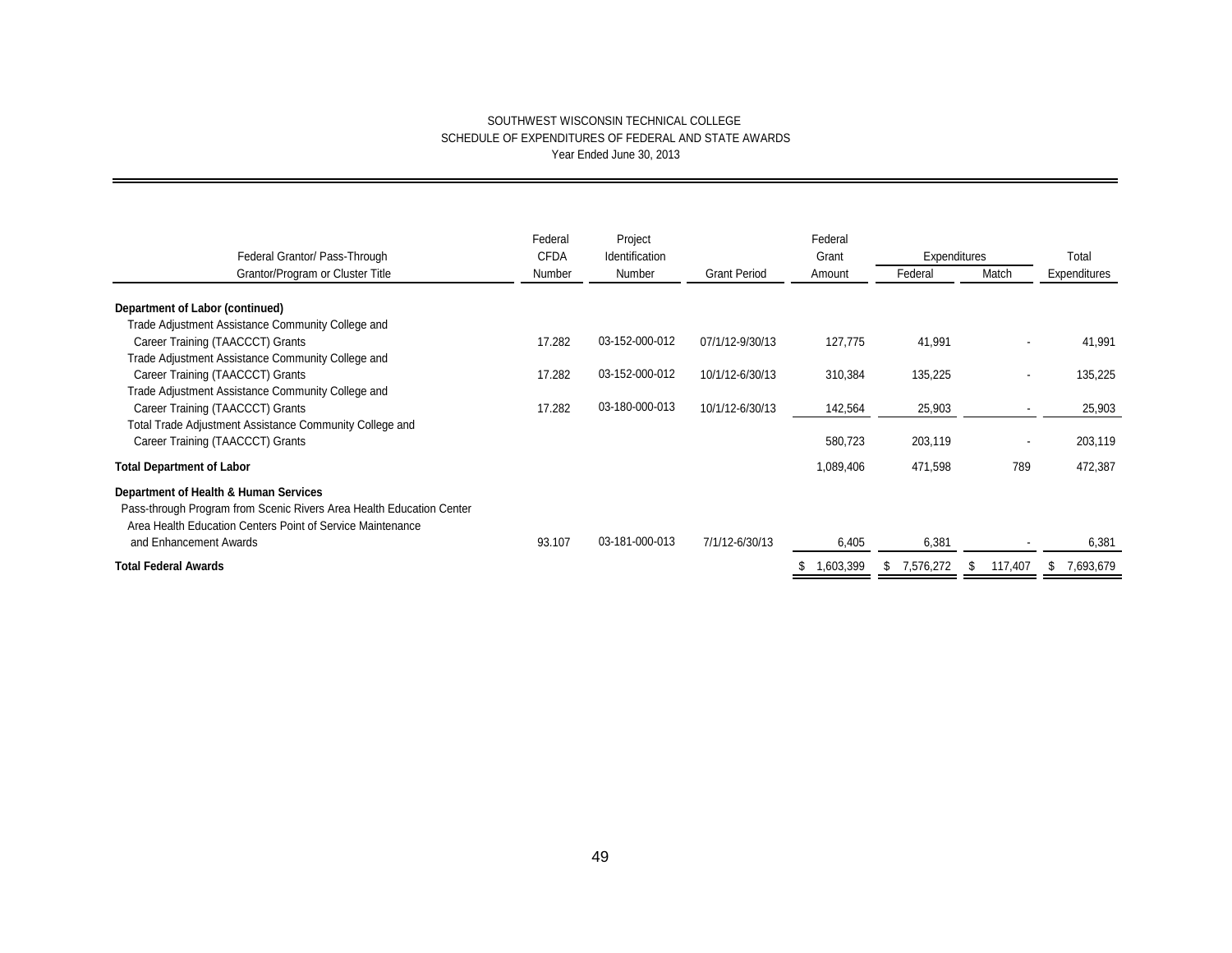|                                                         | <b>State</b>          | Project                  |                     |                          |    | Expenditures |    |                |    |                       |  |
|---------------------------------------------------------|-----------------------|--------------------------|---------------------|--------------------------|----|--------------|----|----------------|----|-----------------------|--|
| State Grantor/Program                                   | Identifying<br>Number | Identification<br>Number | <b>Grant Period</b> | Grant<br>Amount          |    | State        |    | Match          |    | Total<br>Expenditures |  |
|                                                         |                       |                          |                     |                          |    |              |    |                |    |                       |  |
| <b>Wisconsin Higher Education Board</b>                 |                       |                          |                     |                          |    |              |    |                |    |                       |  |
| Wisconsin Higher Education Grant                        | 235.102               |                          | 7/1/12-6/30/13      | \$<br>364,054            | \$ | 364,054      | \$ |                | \$ | 364,054               |  |
| Remission of Fees for Veterans and Dependants           | 235.105               |                          | 7/1/12-6/30/13      | 39,169                   |    | 39,169       |    |                |    | 39,169                |  |
| Minority Undergraduate Retention Grant                  | 235.107               |                          | 7/1/12-6/30/13      | 675                      |    | 675          |    |                |    | 675                   |  |
| Talent Incentive Program Grant                          | 235.114               |                          | 7/1/12-6/30/13      | 20,200                   |    | 20,200       |    |                |    | 20,200                |  |
| Nursing                                                 | 235.117               |                          | 7/1/12-6/30/13      | 16,000                   |    | 16,000       |    |                |    | 16,000                |  |
| <b>Indian Grant</b>                                     | 235.132               |                          | 7/1/12-6/30/13      | 1,100                    |    | 1,100        |    |                |    | 1,100                 |  |
| Wisconsin Covenant Scholars Grant Revenue               | 235.131               |                          | 7/1/12-6/30/13      | 25,875                   |    | 25,875       |    |                |    | 25,875                |  |
| Wisconsin Covenant Foundation Grant Revenue             | 235.131               |                          | 7/1/12-6/30/13      | 14,500                   |    | 14,500       |    | $\blacksquare$ |    | 14,500                |  |
| <b>Total Wisconsin Higher Education Board</b>           |                       |                          |                     | 481,573                  |    | 481,573      |    | $\sim$         |    | 481,573               |  |
| Wisconsin Technical College Systems Board               |                       |                          |                     |                          |    |              |    |                |    |                       |  |
| State Aids for Vocational Technical and Adult Education | 292.105               |                          | 7/1/12-6/30/13      | 2,377,900                |    | 2,331,177    |    | $\sim$         |    | 2,331,177             |  |
| State Aids prior years                                  | 292.105               |                          | 7/1/12-6/30/13      | $\overline{\phantom{a}}$ |    | 110,500      |    |                |    | 110,500               |  |
| Displaced Homemakers Project Pivot                      | 292.106               | 03-113-106-113           | 7/1/12-6/30/13      | 38,696                   |    | 48,695       |    |                |    | 48,695                |  |
| Students of Color Service and Support                   | 292.109               | 03-104-109-113           | 7/1/12-6/30/13      | 5,986                    |    | 5,986        |    |                |    | 5,986                 |  |
| Incentive Grants:                                       |                       |                          |                     |                          |    |              |    |                |    |                       |  |
| C.N.A. Curriculum Revision                              | 292.112               | 03-107-112-143           | 7/1/13-6/30/13      | 2,500                    |    | 2,500        |    |                |    | 2,500                 |  |
| <b>TSA Cosmetology</b>                                  | 292.112               | 03-108-112-153           | 7/1/12-6/30/13      | 15,000                   |    | 15,000       |    | 250            |    | 15,250                |  |
| Advanced Manufacturing                                  | 292.112               | 03-118-112-113           | 7/1/12-6/30/13      | 27,500                   |    | 26,143       |    |                |    | 26,143                |  |
| Online Competency Based - Sup Mgmt.                     | 292.112               | 03-138-112-143           | 7/1/12-6/30/13      | 20,000                   |    | 20,000       |    |                |    | 20,000                |  |
| Business & Manufacturing Bridges to Success             | 292.112               | 03-160-112-163           | 7/1/12-6/30/13      | 33,750                   |    | 33,749       |    |                |    | 33,749                |  |
| <b>Basic Skills</b>                                     | 292.112               | 03-167-112-123           | 7/1/12-6/30/13      | 42,881                   |    | 42,881       |    |                |    | 42,881                |  |
| <b>Total Incentive Grants</b>                           |                       |                          |                     | 141,631                  |    | 140,273      |    | 250            |    | 140,523               |  |
| <b>Special Needs Transition</b>                         | 292.115               | 03-157-115-113           | 7/1/12-6/30/13      | 23,638                   |    | 23,638       |    |                |    | 23,638                |  |
|                                                         |                       |                          |                     |                          |    |              |    |                |    |                       |  |
|                                                         |                       | 50                       |                     |                          |    |              |    |                |    |                       |  |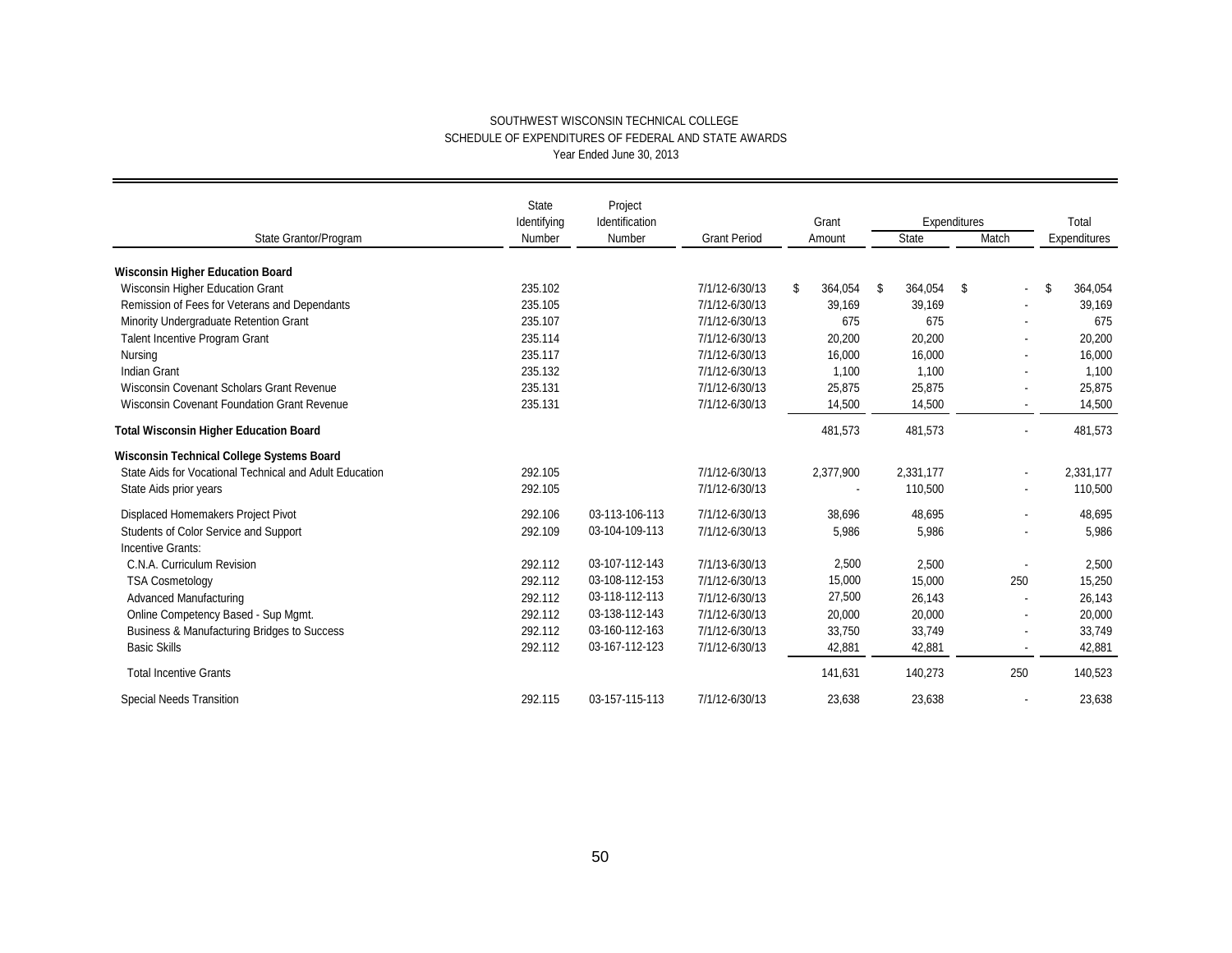|                                                        | <b>State</b> | Project                  |                     |           |                       |        |              |  |
|--------------------------------------------------------|--------------|--------------------------|---------------------|-----------|-----------------------|--------|--------------|--|
|                                                        | Identifying  | Identification<br>Number | <b>Grant Period</b> | Grant     | Expenditures<br>State | Match  | Total        |  |
| State Grantor/Program                                  | Number       |                          |                     | Amount    |                       |        | Expenditures |  |
| Wisconsin Technical College Systems Board (continued)  |              |                          |                     |           |                       |        |              |  |
| <b>Workforce Advancement Training Grants:</b>          |              |                          |                     |           |                       |        |              |  |
| Cabela's Leadership                                    | 292.116      | 03-103-116-113           | 7/1/12-6/30/13      | 7,256     | 7,174                 |        | 7,174        |  |
| OSHA Safety Train-the-Trainer                          | 292.116      | 03-142-116-112           | 11/1/11-8/31/12     | 5,423     | 3,997                 |        | 3,997        |  |
| Cabela's                                               | 292.116      | 03-166-116-113           | 7/1/12-6/30/13      | 14,395    | 13,057                |        | 13,057       |  |
| Milprint, Inc.                                         | 292.116      | 03-168-116-113           | 7/1/12-6/30/13      | 6,701     | 5,464                 |        | 5,464        |  |
| 3M                                                     | 292.116      | 03-169-116-113           | 7/1/12-6/30/13      | 71,494    | 71,494                |        | 71,494       |  |
| Cummins                                                | 292.116      | 03-176-116-113           | 7/1/12-6/30/13      | 175,786   | 74,182                |        | 74,182       |  |
| Curwood, MS Excel 2010                                 | 292.116      | 03-189-116-113           | 7/1/12-6/30/13      | 8,975     | 8,975                 | 38     | 9,013        |  |
| Upland Hills - Lean Health                             | 292.116      | 03-191-116-113           | 7/1/12-6/30/13      | 36,792    | 24,882                |        | 24,882       |  |
| Rayovac - Lean Manufacturing                           | 292.116      | 03-199-116-113           | 7/1/12-8/31/13      | 22,585    | 10,405                |        | 10,405       |  |
| <b>Total Workforce Advancement Training Grants:</b>    |              |                          |                     | 349,407   | 219,630               | 38     | 219,668      |  |
| Technology in Teaching                                 | 292.123      | 03-162-123-113           | 7/1/12-6/30/13      | 43,600    | 43,600                |        | 43,600       |  |
| Fire Fighter Training 2%                               | 292137       |                          | 7/1/12-6/30/12      | 44,128    | 44,128                |        | 44,128       |  |
| <b>Occupational Competency Grants:</b>                 |              |                          |                     |           |                       |        |              |  |
| <b>Occupational Competency</b>                         | 292.138      | 03-114-000-003           | 7/1/12-6/30/13      | 600       | 600                   |        | 600          |  |
| <b>Occupational Competency</b>                         | 292.138      | 03-115-000-003           | 7/1/12-6/30/13      | 300       | 300                   |        | 300          |  |
| Occupational Competency                                | 292.138      | 03-116-000-003           | 7/1/12-6/30/13      | 300       | 300                   |        | 300          |  |
| Pass-through Nicolet College                           |              |                          |                     |           |                       |        |              |  |
| <b>Occupational Competency</b>                         | 292.138      | 03-195-112-143           | 7/1/12-6/30/13      | 10,598    | 11,443                |        | 11,443       |  |
| <b>Total Occupational Competency Grants:</b>           |              |                          |                     | 11,798    | 12,643                |        | 12,643       |  |
| <b>Healthcare Education Grants</b>                     |              |                          |                     |           |                       |        |              |  |
| Healthcare: Certified Nursing Assistant                | 292.161      | 03-147-161-113           | 7/1/12-6/30/13      | 176,527   | 176,527               | 14,425 | 190,952      |  |
| Healthcare: Nursing Retention & Program Completion     | 292.161      | 03-148-161-113           | 7/1/12-6/30/13      | 94,540    | 94,540                | 2,874  | 97,414       |  |
| Healthcare: Medical Lab Technician                     | 292.161      | 03-149-161-113           | 7/1/12-6/30/13      | 93,731    | 93,731                | 4,734  | 98,465       |  |
| <b>Total Healthcare Education Grants</b>               |              |                          |                     | 364,798   | 364,798               | 22,033 | 386,831      |  |
| <b>Total Wisconsin Technical College Systems Board</b> |              |                          |                     | 3,401,582 | 3,345,068             | 22,321 | 3,367,389    |  |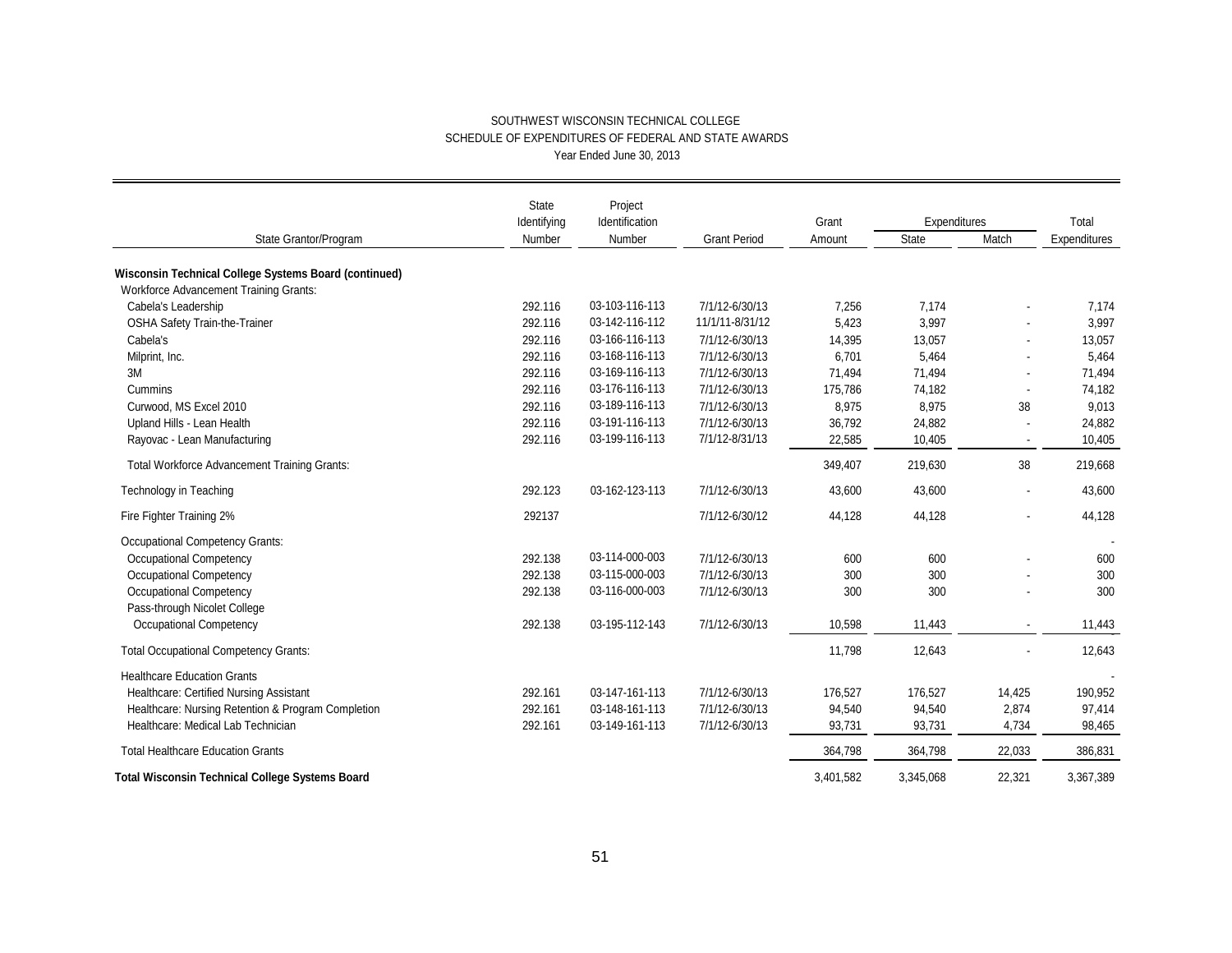|                                                                | State<br>Identifying | Project<br>Identification |                     | Grant |           | Expenditures |           |   |                | Total |              |
|----------------------------------------------------------------|----------------------|---------------------------|---------------------|-------|-----------|--------------|-----------|---|----------------|-------|--------------|
| State Grantor/Program                                          | Number               | Number                    | <b>Grant Period</b> |       | Amount    |              | State     |   | Match          |       | Expenditures |
| <b>Department of Justice</b>                                   |                      |                           |                     |       |           |              |           |   |                |       |              |
| Law Enforcement Training Fund - Local Assistance Program       |                      |                           |                     |       |           |              |           |   |                |       |              |
| Active Assailant                                               | 455.231              | 03-122-000-113            | 6/27/2013           |       | 3,000     |              | 3,000     |   | $\blacksquare$ |       | 3,000        |
| <b>Canine Tactical Operations</b>                              | 455.231              | 03-182-000-113            | 6/5/2013            |       | 15,751    |              | 15,228    |   |                |       | 15,228       |
| Instructor Tactical Functional Training                        | 455.231              | 03-186-000-113            | 9/11/2012           |       | 2,460     |              | 1,810     |   |                |       | 1,810        |
| <b>Advanced Tactical Functional Training</b>                   | 455.231              | 03-188-000-114            | 9/12/2012           |       | 1,980     |              | 905       |   |                |       | 905          |
| Total Law Enforcement Training Fund - Local Assistance Program |                      |                           |                     |       | 23,191    |              | 20,943    |   |                |       | 20,943       |
| <b>Department of Revenue</b>                                   |                      |                           |                     |       |           |              |           |   |                |       |              |
| <b>State Aid Computers</b>                                     | 835.109              |                           | 7/1/12-6/30/13      |       | 29,791    |              | 29,791    |   | $\blacksquare$ |       | 29,791       |
| <b>Department of Transportation</b>                            |                      |                           |                     |       |           |              |           |   |                |       |              |
| Motorcycle Safety                                              | 20.395(4)(aq)        | 03-123-000-112            | 1/1/12-12/31/12     |       | 8,924     |              | 8,146     |   |                |       | 8,146        |
| <b>Total State Awards</b>                                      |                      |                           |                     | \$    | 3,945,061 | æ.           | 3,885,521 | ზ | 22,321         | \$    | 3,907,842    |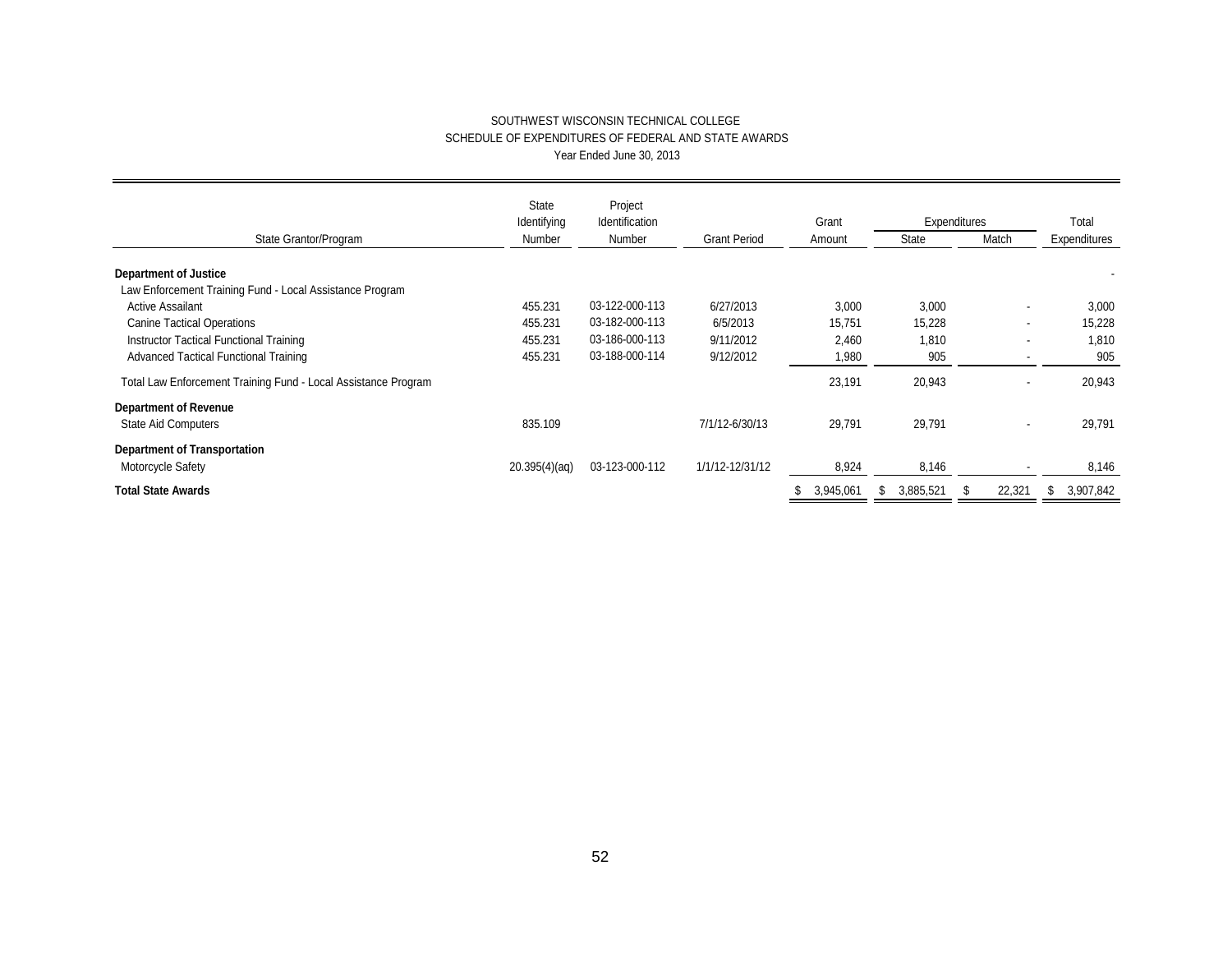## NOTES TO SCHEDULE OF EXPENDITURES OF FEDERAL AND STATE AWARDS June 30, 2013

## NOTE 1—BASIS OF PRESENTATION

**SOUTHWEST WISCONSIN TECHNICAL COLLEGE**<br>
HEDULE OF EXPENDITURES OF FEDERAL AND ST<br>
June 30, 2013<br> **SUND TO A SUND A SUND A SUND A SUND A SUND A SUND A SUND A SUND A SUND A SUND A SUND A SUND A SUND A SUND A SUND A SUND A S** The accompanying schedule of expenditures of federal and state awards includes the federal and state grant activity of the Southwest Tech under programs of the federal government and state agencies for the year ended June 30, 2013. The information in this schedule is presented in accordance with requirements of the Office of Management and Budget (OMB) Circular A-133, *Audits of States, Local Governments, and Non-profit Organizations,* and the *State Single Audit Guidelines.* Because the schedule presents only a selected portion of the operations of the Southwest Tech, it is not intended to and does not present the financial position, changes in Net Position, or cash flows of the Southwest Tech.

## NOTE 2—SUMMARY OF SIGNIFICANT ACCOUNTING POLICIES

Expenditures reported on the schedule are reported on the modified accrual basis of accounting. Specifically, debt service expenditures, as well as expenditures related to claims and judgments, and compensated absences are recorded only when payment is due. Such expenditures are recognized following the cost principles contained in OMB Circular A-87, *Costs Principles for State, Local and Indian Tribal Governments,* wherein certain types of expenditures are not allowable or are limited as to reimbursement. Pass-through entity identifying numbers are presented where available.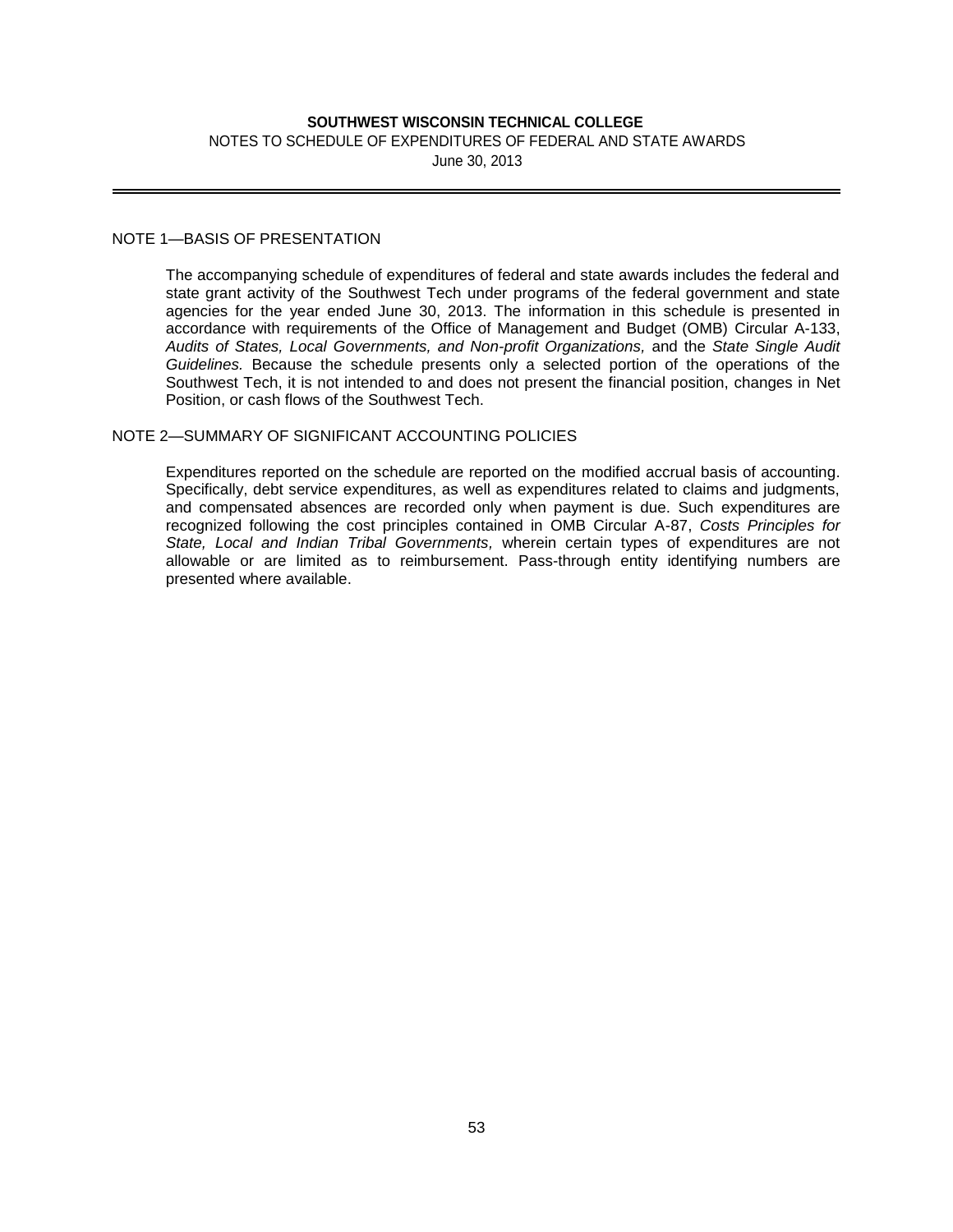**SOUTHWEST WISCONSIN TECHNICAL COLLEGE CHENICAL COLLEGE SUMMARY SCHEDULE OF PRIOR AUDIT FINDINGS**<br>
Year Ended June 30, 2013<br> **S4** SUMMARY SCHEDULE OF PRIOR AUDIT FINDINGS Year Ended June 30, 2013

No Prior Audit Findings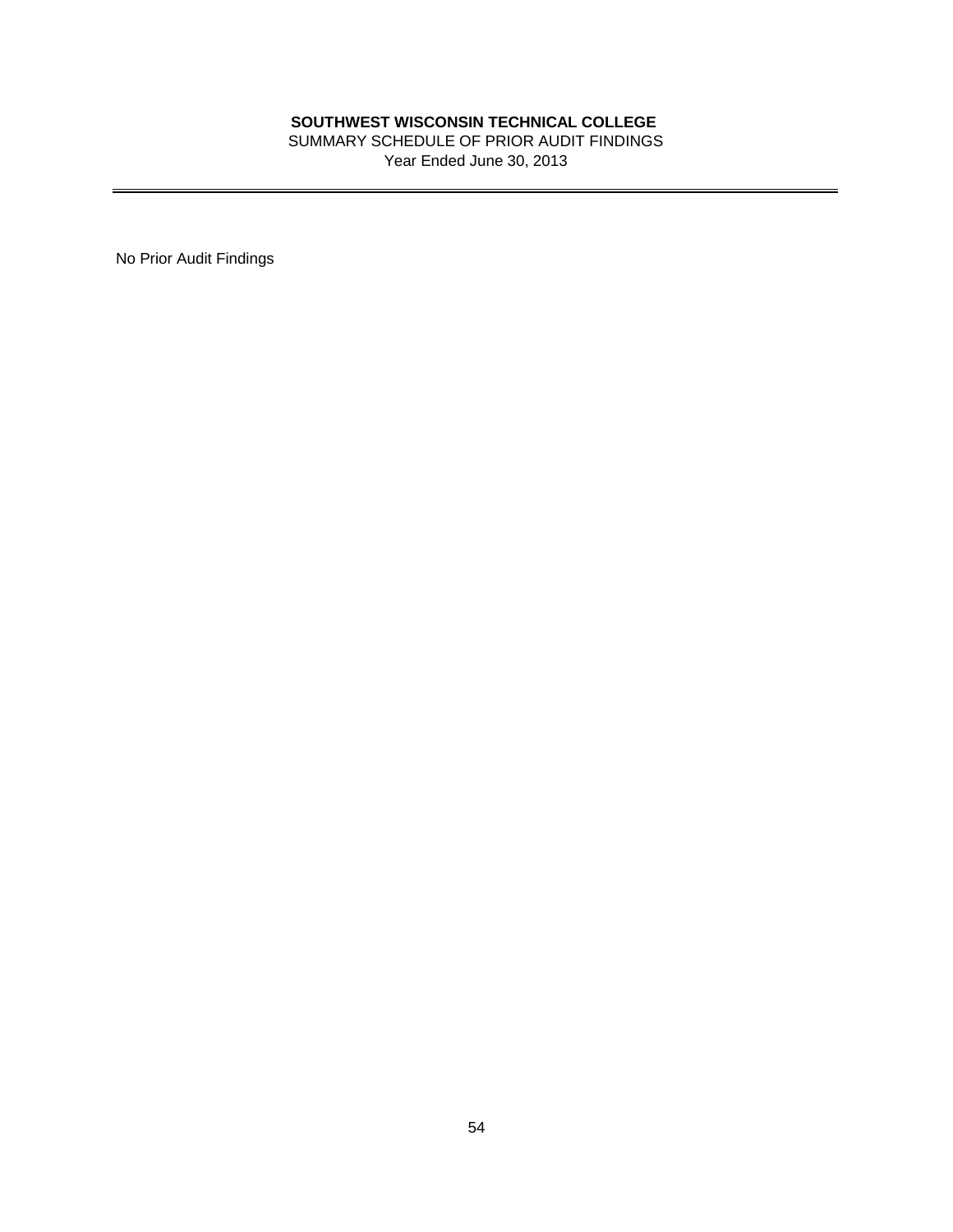

INDEPENDENT AUDITOR'S REPORT ON INTERNAL CONTROL OVER FINANCIAL REPORTING AND ON COMPLIANCE AND OTHER MATTERS BASED ON AN AUDIT OF FINANCIAL STATEMENTS PERFORMED IN ACCORDANCE WITH *GOVERNMENT AUDITING STANDARDS*

To the Board of Directors Southwest Wisconsin Technical College Fennimore, Wisconsin

We have audited in accordance with auditing standards generally accepted in the United States of America and the standards applicable to financial audits contained in *Government Auditing Standards* issued by the Comptroller General of the United States, the financial statements of the business type activities and the aggregate remaining fund information of Southwest Wisconsin Technical College (Southwest Tech) as of and for the year ended June 30, 2013, and the related notes to the financial statements, which collectively comprise Southwest Wisconsin Technical College's basic financial statements, and have issued our report thereon dated December 4, 2013.

## **Internal Control Over Financial Reporting**

In planning and performing our audit of the financial statements, we considered Southwest Wisconsin Technical College's internal control over financial reporting (internal control) to determine the audit procedures that are appropriate in the circumstances for the purpose of expressing our opinions on the financial statements, but not for the purpose of expressing an opinion on the effectiveness of Southwest Wisconsin Technical College's internal control. Accordingly, we do not express an opinion on the effectiveness of Southwest Wisconsin Technical College's internal control.

A *deficiency in internal control* exists when the design or operation of a control does not allow management or employees, in the normal course of performing their assigned functions, to prevent, or detect and correct, misstatements on a timely basis. A *material weakness* is a deficiency, or a combination of deficiencies, in internal control such that there is a reasonable possibility that a material misstatement of the entity's financial statements will not be prevented, or detected and corrected on a timely basis. A *significant* deficiency is a deficiency, or a combination of deficiencies, in internal control that is less severe than a material weakness, yet important enough to merit attention by those charge with governance.

Our consideration of internal control was for the limited purpose described in the first paragraph of this section and was not designed to identify all deficiencies in internal control that might be material weaknesses or significant deficiencies. Given these limitations, during our audit we did not identify any deficiencies in internal control that we consider to be material weaknesses. However, material weaknesses may exist that have not been identified.

## **Compliance and Other Matters**

As part of obtaining reasonable assurance about whether Southwest Wisconsin Technical College's financial statements are free from material misstatement, we performed tests of its compliance with certain provisions of laws, regulations, contracts, and grant agreements, noncompliance with which could have a direct and material effect on the determination of financial statement amounts. However, providing an opinion on compliance with those provisions was not an objective of our audit, and accordingly, we do not express such an opinion. The results of our tests disclosed no instances of noncompliance or other matters that are required to be reported under *Government Auditing Standards*.

101 E. Milwaukee Street 123 Second Street **Janesville Office:** Suite 425 Janesville, WI 53545 P: (608) 756-4020

**Baraboo Office:** P.O. Box 150 Baraboo, WI 53913 P: (608) 356-3966 F: (608) 356-2966

**Pewaukee Office:** W239 N3490 Pewaukee Road Suite 200 Pewaukee, WI 53072 P: (262) 522-7555 F: (262) 522-7550

**Madison Office:** 2110 Luann Lane Madison, WI 53713 P: (608) 274-4020 F: (608) 274-0775

**www.wegnercpas.com info@wegnercpas.com (888) 204-7665**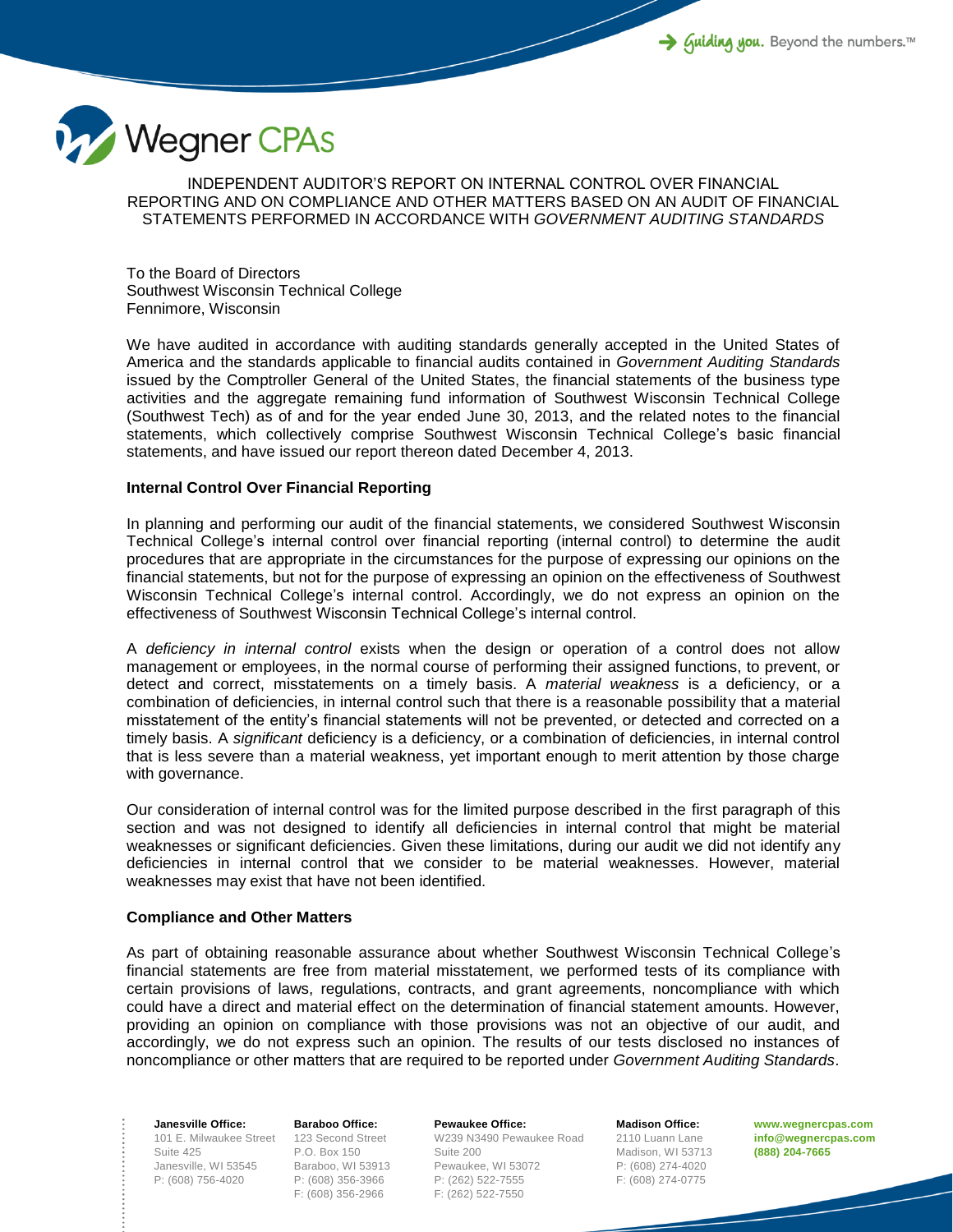## **Purpose of this Report**

The purpose of this report is solely to describe the scope of our testing of internal control and compliance and the result of that testing, and not to provide an opinion on the effectiveness of the entity's internal control or on compliance. This report is an integral part of an audit performed in accordance with *Government Auditing Standards* in considering the entity's internal control and compliance. Accordingly, this communication is not suitable for any other purpose.

Wegner CPAs, LLP

Madison, Wisconsin December 4, 2013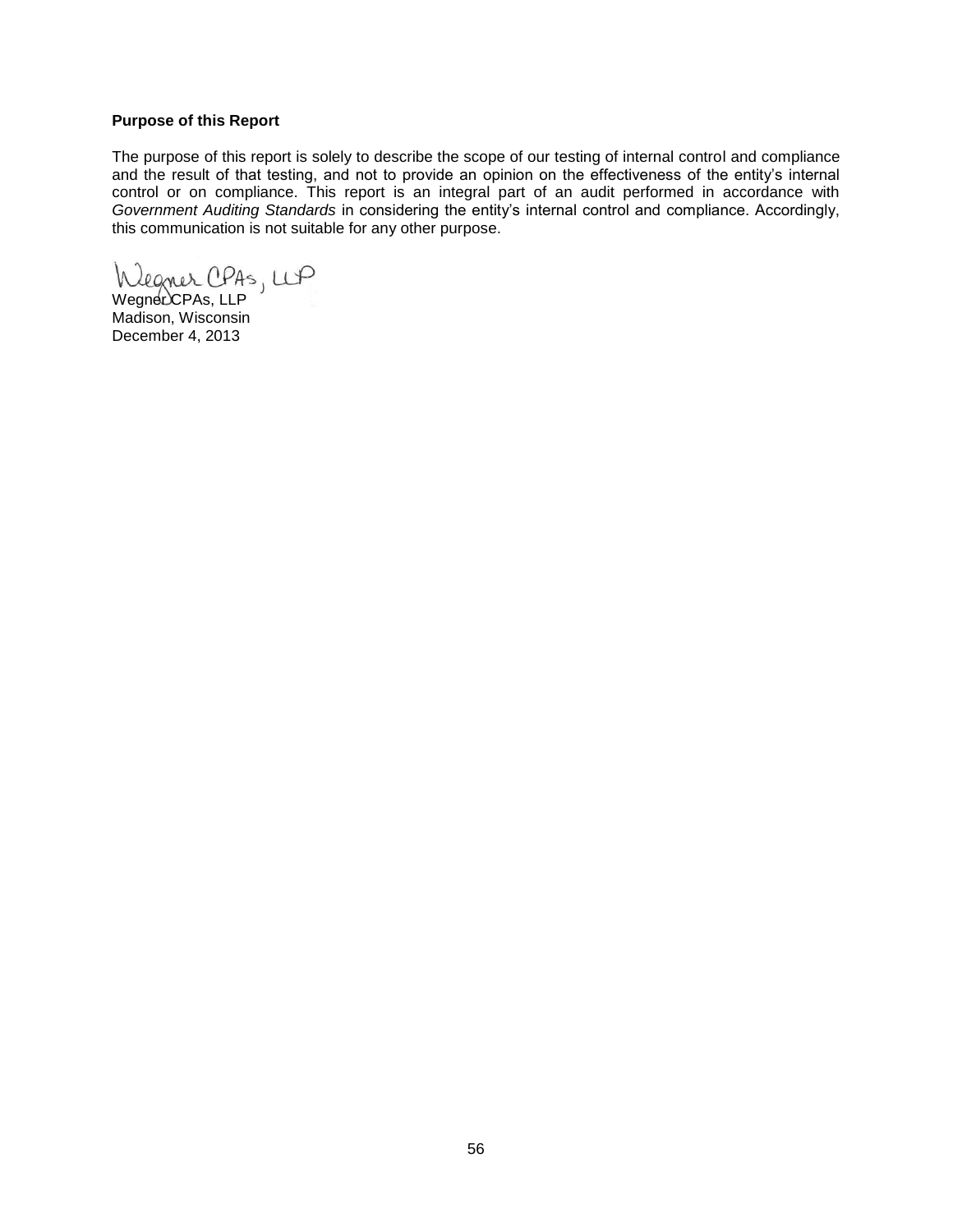

INDEPENDENT AUDITOR'S REPORT ON COMPLIANCE FOR EACH MAJOR FEDERAL AND MAJOR STATE PROGRAM AND ON INTERNAL CONTROL OVER COMPLIANCE REQUIRED BY OMB CIRCULAR A-133 AND THE *STATE SINGLE AUDIT GUIDELINES*

To the Board of Directors Southwest Wisconsin Technical College Fennimore, Wisconsin

## **Report on Compliance for Each Major Federal and Major State Program**

We have audited Southwest Wisconsin Technical College's compliance with the types of compliance requirements described in the *OMB Circular A-133 Compliance Supplement* and the *State Single Audit Guidelines* that could have a direct and material effect on each of Southwest Wisconsin Technical College's major federal and major state programs for the year ended June 30, 2013. Southwest Wisconsin Technical College's major federal and major state programs are identified in the summary of auditor's results section of the accompanying schedule of findings and questioned costs.

## *Management's Responsibility*

Management is responsible for compliance with the requirements of laws, regulations, contracts, and grants applicable to its federal and state programs.

## *Auditor's Responsibility*

Our responsibility is to express an opinion on compliance for each of Southwest Wisconsin Technical College's major federal and major state programs based on our audit of the types of compliance requirements referred to above. We conducted our audit of compliance in accordance with auditing standards generally accepted in the United States of America; the standards applicable to financial audits contained in *Government Auditing Standards*, issued by the Comptroller General of the United States; OMB Circular A-133, *Audits of States, Local Governments, and Non-Profit Organizations*; and the *State Single Audit Guidelines*. Those standards, OMB Circular A-133, and the *Guidelines* require that we plan and perform the audit to obtain reasonable assurance about whether noncompliance with the types of compliance requirements referred to above that could have a direct and material effect on a major federal or major state program occurred. An audit includes examining, on a test basis, evidence about Southwest Wisconsin Technical College's compliance with those requirements and performing such other procedures as we considered necessary in the circumstances.

We believe that our audit provides a reasonable basis for our opinion on compliance for each major federal and major state program. However, our audit does not provide a legal determination of Southwest Wisconsin Technical College's compliance.

## *Opinion on Each Major Federal and Major State Program*

In our opinion, Southwest Wisconsin Technical College complied, in all material respects, with the types of compliance requirements referred to above that could have a direct and material effect on each of its major federal and major state programs for the year ended June 30, 2013.

101 E. Milwaukee Street 123 Second Street **Janesville Office:** Suite 425 Janesville, WI 53545 P: (608) 756-4020

**Baraboo Office:** P.O. Box 150 Baraboo, WI 53913 P: (608) 356-3966 F: (608) 356-2966

**Pewaukee Office:** W239 N3490 Pewaukee Road Suite 200 Pewaukee, WI 53072 P: (262) 522-7555 F: (262) 522-7550

**Madison Office:** 2110 Luann Lane Madison, WI 53713 P: (608) 274-4020 F: (608) 274-0775

**www.wegnercpas.com info@wegnercpas.com (888) 204-7665**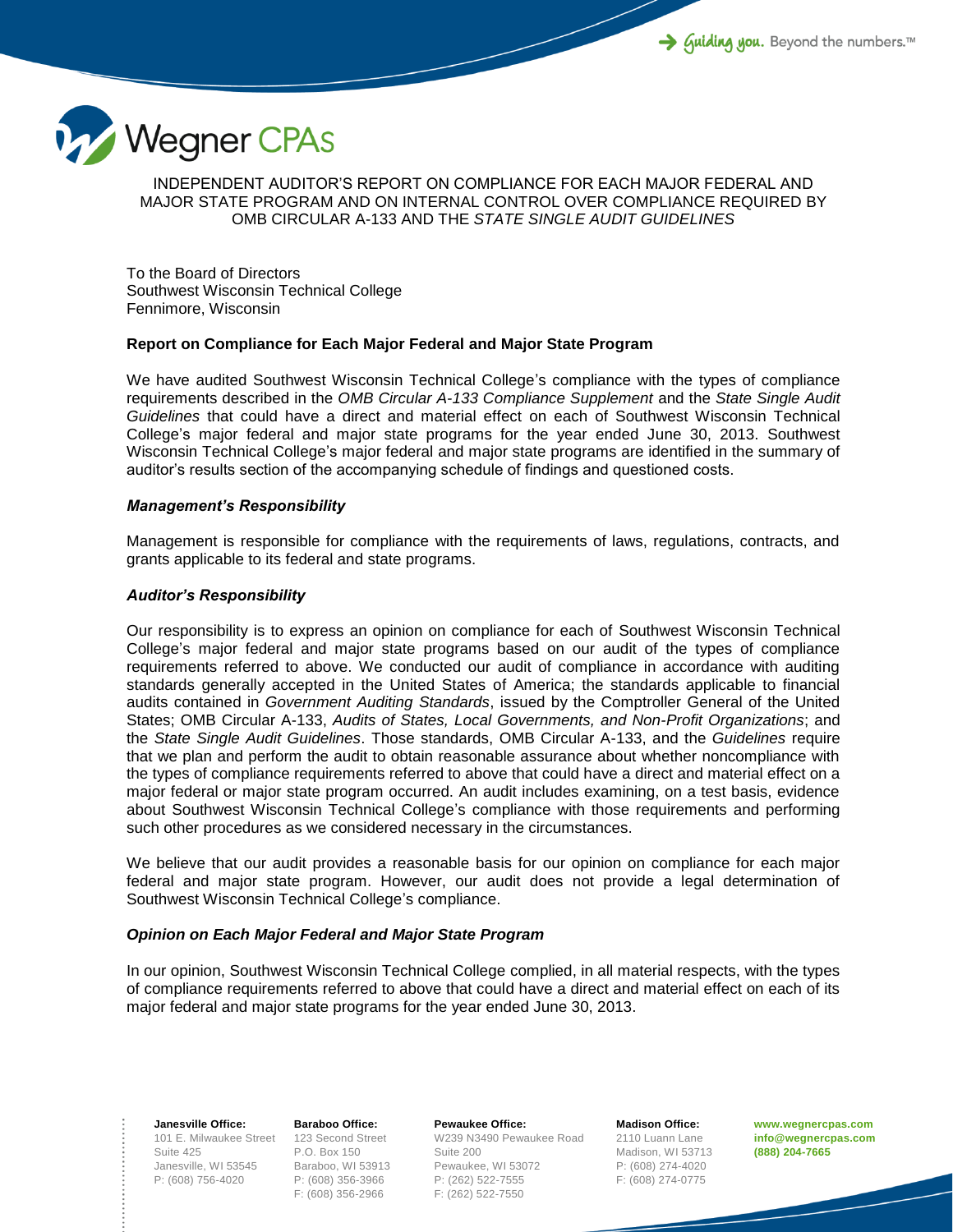## **Report on Internal Control Over Compliance**

Management of Southwest Wisconsin Technical College is responsible for establishing and maintaining effective internal control over compliance with the types of compliance requirements referred to above. In planning and performing our audit of compliance, we considered Southwest Wisconsin Technical College's internal control over compliance with the types of requirements that could have a direct and material effect on each major federal and major state program to determine the auditing procedures that are appropriate in the circumstances for the purpose of expressing an opinion on compliance for each major federal and major state program and to test and report on internal control over compliance in accordance with OMB Circular A-133 and the *State Single Audit Guidelines*, but not for the purpose of expressing an opinion on the effectiveness of internal control over compliance. Accordingly, we do not express an opinion on the effectiveness of Southwest Wisconsin Technical College's internal control over compliance.

A *deficiency in internal control over compliance* exists when the design or operation of a control over compliance does not allow management or employees, in the normal course of performing their assigned functions, to prevent, or detect and correct, noncompliance with a type of compliance requirement of a federal or state program on a timely basis. A *material weakness in internal control over compliance* is a deficiency, or combination of deficiencies, in internal control over compliance, such that there is a reasonable possibility that material noncompliance with a type of compliance requirement of a federal or state program will not be prevented, or detected and corrected, on a timely basis. A *significant deficiency in internal control over compliance* is a deficiency, or a combination of deficiencies, in internal control over compliance with a type of compliance requirement of a federal or state program that is less severe than a material weakness in internal control over compliance, yet important enough to merit attention by those charged with governance.

Our consideration of internal control over compliance was for the limited purpose described in the first paragraph of this section and was not designed to identify all deficiencies in internal control over compliance that might be material weaknesses or significant deficiencies. We did not identify any deficiencies in internal control over compliance that we consider to be material weaknesses. However, material weaknesses may exist that have not been identified.

The purpose of this report on internal control over compliance is solely to describe the scope of our testing of internal control over compliance and the results of that testing based on the requirements of OMB Circular A-133 and the *State Single Audit Guidelines*. Accordingly, this report is not suitable for any other purpose.

legner CPAS, LLP

Wegner CPAs, LLP Madison, Wisconsin December 4, 2013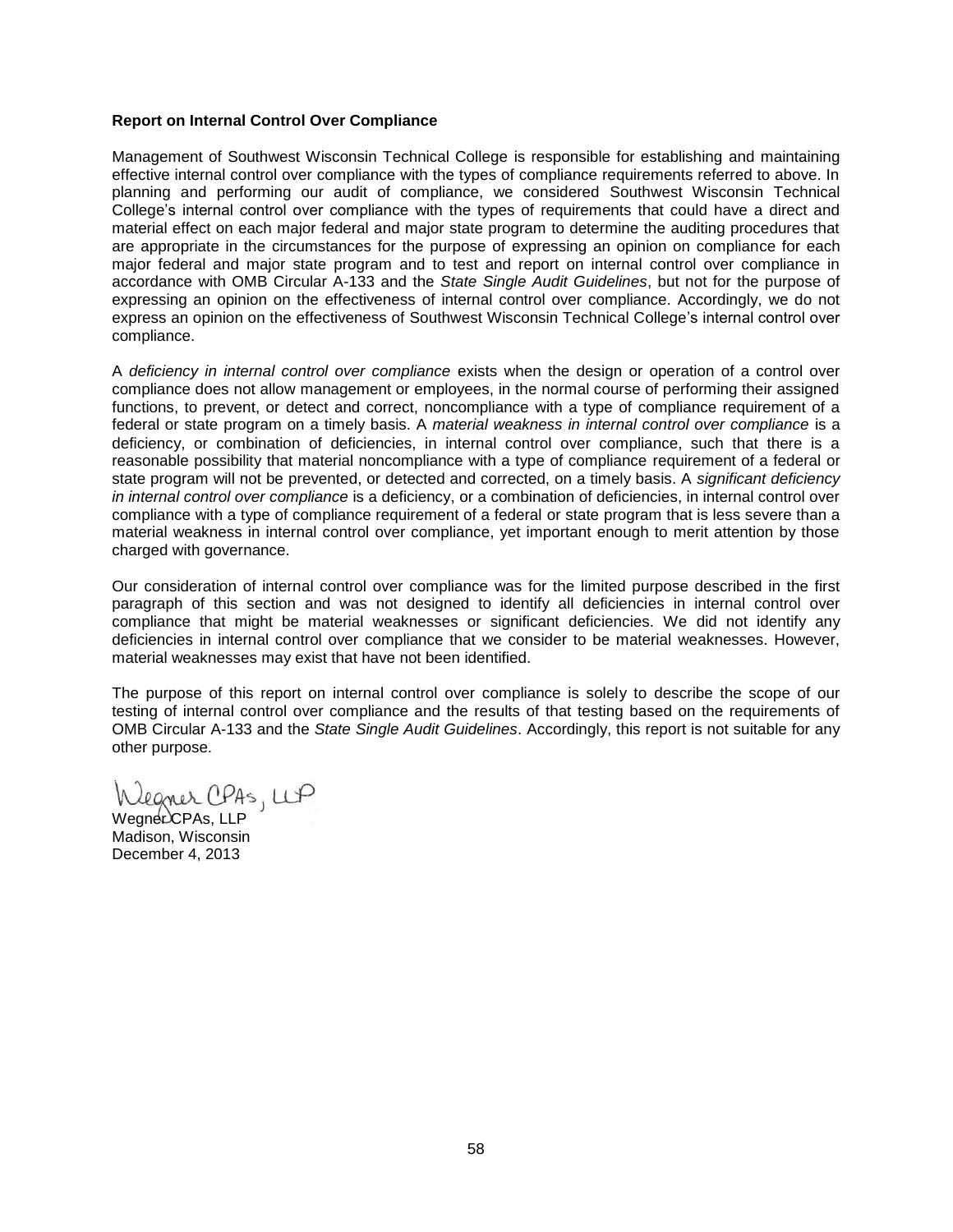SCHEDULE OF FINDINGS AND QUESTIONED COSTS

Year Ended June 30, 2013

## **Section I—Summary of Auditor's Results**

#### Financial Statements

| Type of auditor's report issued:                                                                                          |                                                                                                                                                                                                                                          |               | Unmodified    |  |
|---------------------------------------------------------------------------------------------------------------------------|------------------------------------------------------------------------------------------------------------------------------------------------------------------------------------------------------------------------------------------|---------------|---------------|--|
| Internal control over financial reporting:                                                                                |                                                                                                                                                                                                                                          |               |               |  |
| Material weakness(es) identified?                                                                                         |                                                                                                                                                                                                                                          |               | No            |  |
| Significant deficiency(ies) identified?                                                                                   |                                                                                                                                                                                                                                          | None reported |               |  |
| Noncompliance material to financial statements noted?                                                                     |                                                                                                                                                                                                                                          |               | No            |  |
| <b>Federal Awards</b>                                                                                                     |                                                                                                                                                                                                                                          |               |               |  |
| Internal control over major programs:                                                                                     |                                                                                                                                                                                                                                          |               |               |  |
| Material weakness(es) identified?                                                                                         |                                                                                                                                                                                                                                          | No            |               |  |
| Significant deficiency(ies) identified?                                                                                   |                                                                                                                                                                                                                                          | None reported |               |  |
| Type of auditor's report issued on compliance for major programs:                                                         |                                                                                                                                                                                                                                          | Unmodified    |               |  |
| Any audit findings disclosed that are required to be reported in accordance with<br>section 510(a) of OMB Circular A-133? |                                                                                                                                                                                                                                          |               | No            |  |
| Identification of major programs:                                                                                         |                                                                                                                                                                                                                                          |               |               |  |
| <b>CFDA</b><br>Number(s)                                                                                                  | Name of Federal Program or Cluster                                                                                                                                                                                                       |               |               |  |
| 84.007<br>84.033<br>84.063<br>84.268<br>84.268                                                                            | <b>Student Financial Assistance Cluster</b><br>Federal Supplemental Education Opportunity Grant<br>Federal College Work Study<br><b>Federal Pell Grant</b><br><b>Federal Student Stafford Loans</b><br><b>Federal Student Plus Loans</b> |               |               |  |
| Dollar threshold used to distinguish between type A and type B programs:                                                  |                                                                                                                                                                                                                                          | \$            | 300,000       |  |
| Auditee qualified as low-risk auditee?                                                                                    |                                                                                                                                                                                                                                          |               | Yes           |  |
| <b>State Awards</b>                                                                                                       |                                                                                                                                                                                                                                          |               |               |  |
| Internal control over major programs:                                                                                     |                                                                                                                                                                                                                                          |               |               |  |
| Material weakness(es) identified?                                                                                         |                                                                                                                                                                                                                                          |               | No            |  |
| Significant deficiency(ies) identified?                                                                                   |                                                                                                                                                                                                                                          |               | None reported |  |
| Type of auditor's report issued on compliance for major programs:                                                         |                                                                                                                                                                                                                                          |               | Unmodified    |  |

Any audit findings disclosed that are required to be reported? No